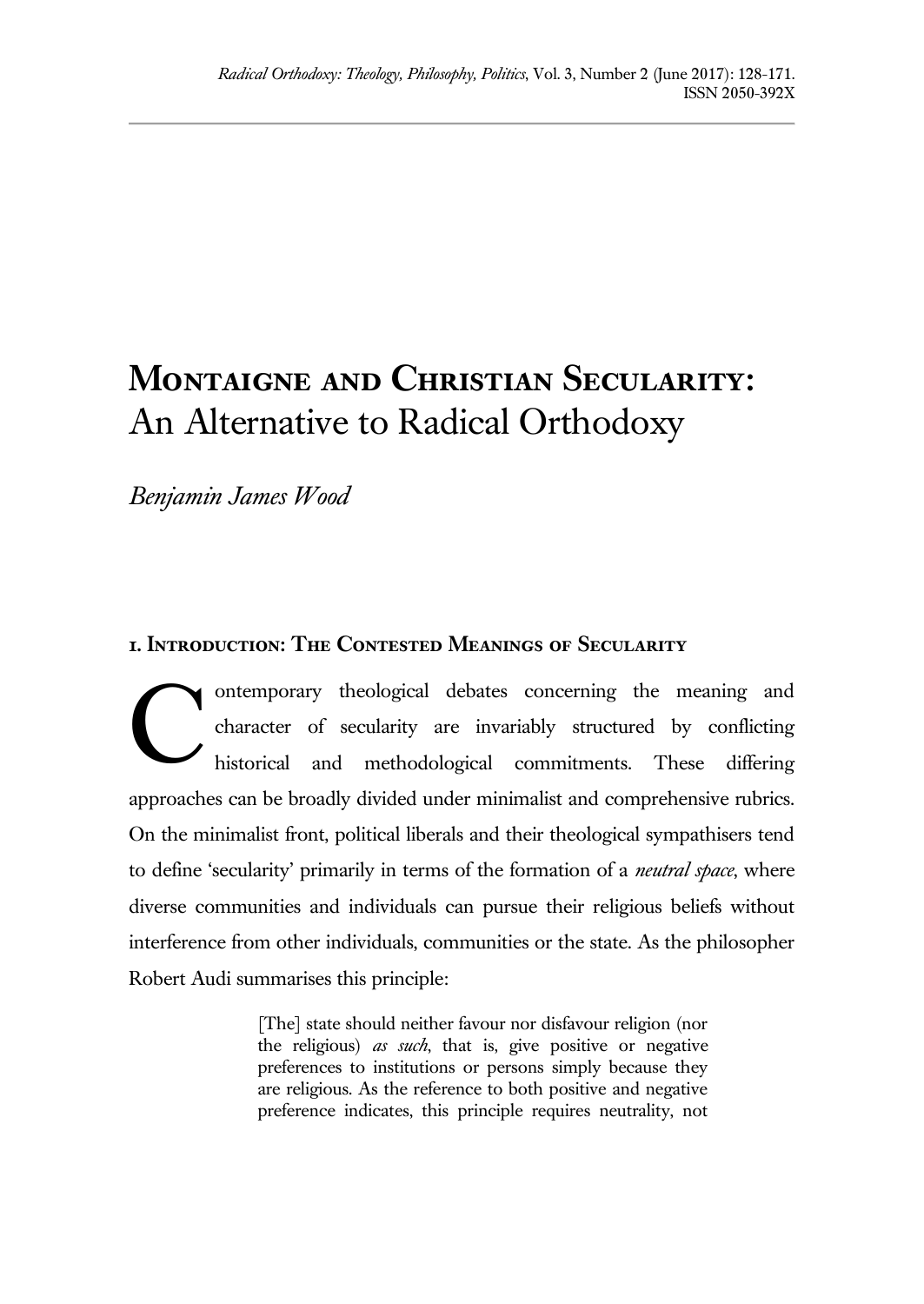only among religions, but also between the religious and non-religious.<sup>1</sup>

Yet, the peculiar paradox of secularism is that its commitment to neutrality depends upon a distinctive set of moral judgements concerning the treatment of individuals by groups and state-agencies. Secularism assumes for instance the normative worth of individual judgement as well as the significance of beliefs which are reached free from coercion. This is grounded in what Audi sees as the two central functions of the liberal state—namely the maintenance of individual liberty and the person's equal treatment before the law.<sup>2</sup> Yet, since the function of these values is to guarantee the free expression of other values and practices, the goals of liberal secularity in this mould are 'minimalist' because such a settlement does not presuppose an all-inclusive view of politics or ethics.<sup>3</sup> This being the case, secularity functions less as a strict doctrine and more like a pragmatic strategy. In this vein John Rawls suggests that:

> Political liberalism does not question that many political and moral judgements of certain specified kinds are correct and it views many of them as reasonable. Nor does it question the possible truth of affirmations of faith. Above all it does not argue that we should be hesitant and uncertain, much less sceptical, about our own beliefs. Rather, we are to recognise the practical impossibility of reaching reasonable and workable agreement in judgement on the truth of comprehensive doctrines, especially an agreement that might serve the political purpose, say of achieving peace and concord in a society which is characterised by religious and philosophical differences.<sup>4</sup>

<sup>1</sup> Robert Audi, *Religious Commitment and Secular Reason*, (Cambridge: Cambridge University Press, 2000), 33.

<sup>2</sup> Audi, *Religious Commitment and Secular Reason*, 38.

<sup>3</sup> Steven Seidman, *Liberalism and the Origins of European Social Theory* (Berkley: University of Calfornia Press, 1983), 39.

<sup>4</sup> John Rawls, *Political Liberalism: Extended Edition* (New York: Columbia University Press, 1993: 2005), 64.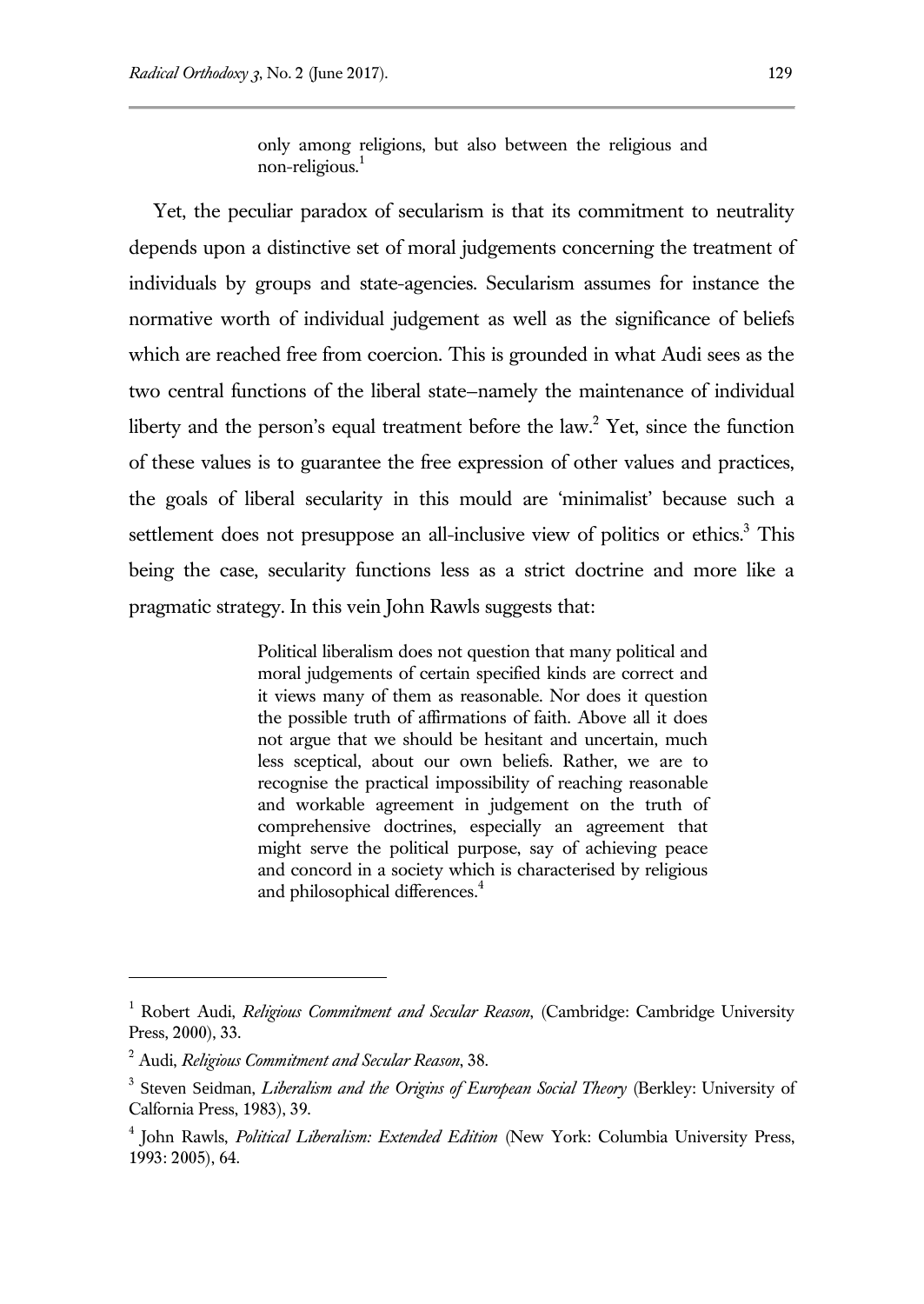From such a vantage point secularity does not promote a particular notion of the 'good' to be aimed at nor a single ideal to be actualised. From Rawls' standpoint, secularity is no more than a construction for avoiding the destructive effects of differences of practice and opinion between individuals and communities. Reflecting upon the epistemological implications of Rawls thesis, the Neo-pragmatist philosopher Richard Rorty suggests that a secular-liberal society is necessarily one in which 'the only test of a political proposal is its ability to gain assent from people who retrain radically diverse ideas about the point and meaning of human life, about the path to private perfection<sup>5</sup>. In an effort to engage theologically with this reading of the secular, Christopher J. Insole has sought to draw attention to forms of Christian politics which value the neutral space which the likes of Rawls and Rorty seek to uphold. Stressing the constructive nature of the doctrine of sin, Insole argues that the recognition of human falleness encourages 'caution about oneself, compassion for others and a sense of frailty and limitation of human agency<sup>'</sup>.<sup>6</sup> Linking such a realization with the notion of a limited-state, Insole argues that a truly sin-sensitive politics should refuse the temptation to 'to save human souls by the use of public power'<sup>7</sup> —whether by coercion and privilege. Providing theological validation for a recognisably Rawlsian compromise Insole declares:

> The state must be silent about religious truth, not because there is none, but because it is hard to discern and the attempt to impose upon others leads to conflict and oppression. So we have the characteristic liberal call to religious tolerance, but then justified in terms of the Christian virtue of charity.<sup>8</sup>

<sup>5</sup> Richard Rorty, 'Religion as Conversation-stopper', in *Philosophy and Social Hope* (London: Penguin: 1999), 173.

<sup>6</sup> Christopher J. Insole, *The Politics of Human Frailty: A Theological Defence of Political Liberalism*, (London: SCM Press, 2004), 36.

<sup>7</sup> Ibid.*,* 41.

<sup>8</sup> Ibid.*,* 17.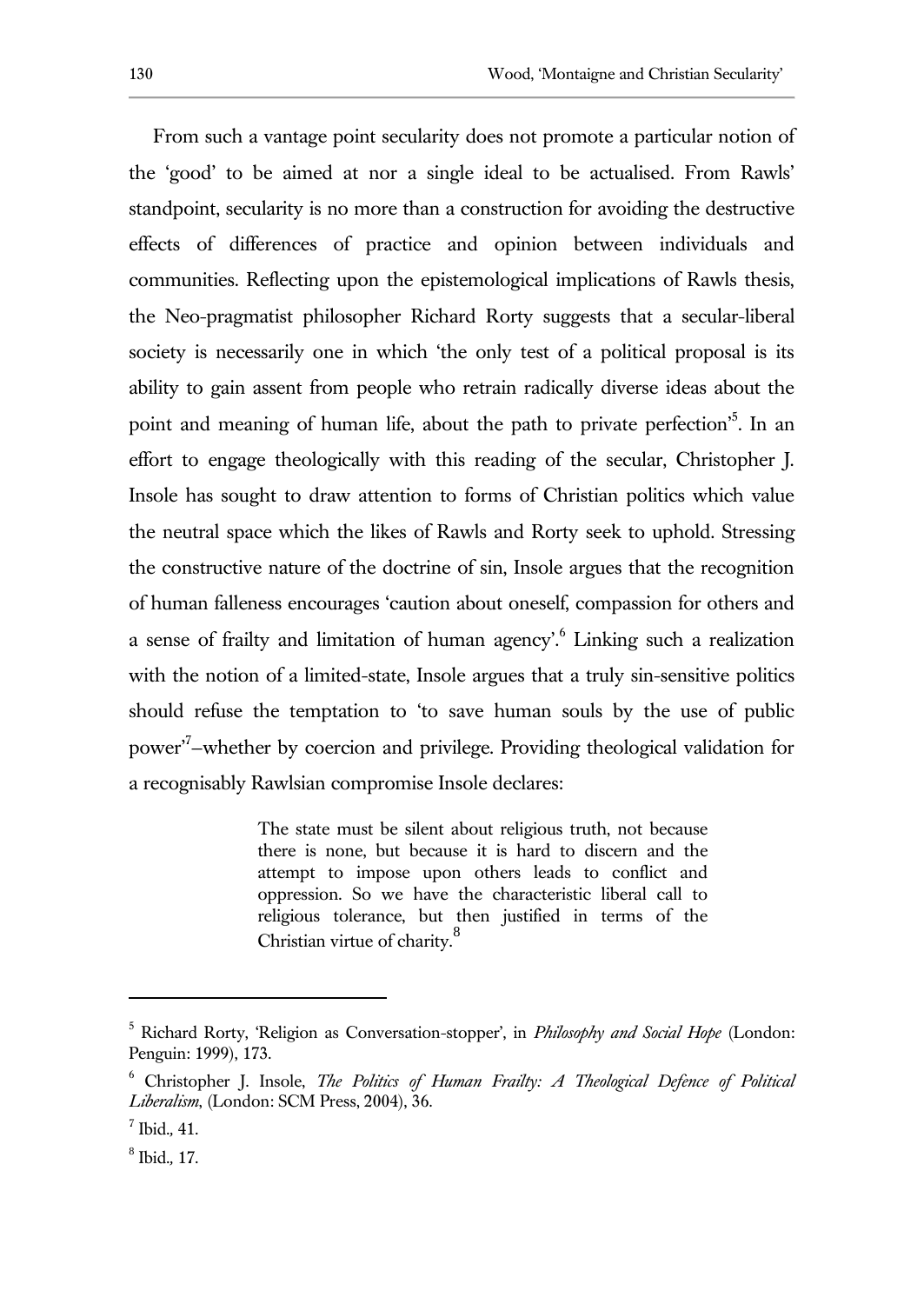$\overline{a}$ 

In contrast to this positive reception of secularity, many anti-liberals (in particular within Radical Orthodoxy) suggest that far from being an expression of impartiality, liberal notions of the secular are part of a cultural smokescreen to obscure the ideological nature of the secularist. Re-framing neutrality as a form of negation, Radical Orthodoxy sees secularity as the multiple withdrawal of Christological, ecclesial and teleological realities from Western culture and their confinement to the private sphere. In the wake of such retreat, both John Milbank and Graham Ward see the rise of public culture populated by citizens who replicate reflexive individualisms, rooted in patterns of private gratification, interiority and self-creation. Under secularity, human life is no longer located within a doxological context (that of a 'given' world praising its Creator) but rather as something *artificial*. As Milbank reflects, at the core of secularity is the realm of *factum* (the made) so that the 'conception of society as a human product and therefore 'historical' remains one of the basic assumptions of secular social science<sup>'9</sup>. Interlocked with such a critique, Radical Orthodoxy also seeks to expose the pervasive colonies of moral relativism and anomie within the secular. Finding in its social artificiality the ontological emptiness of nihilism, Milbank mourns the modern dissolution of the human self as an agent of spiritual and moral truth and the reduction of the human being to an expression of instrumental computation or a naturalistic will to survival. One of the most significant casualties of this secular anthropology for Radical Orthodoxy is the human body itself. Under the liturgical patterns of Christendom, argues Ward, the human body was a symbolically charged site of divine imitation whereby each person 'stands analogically to Christ, fashioning icons of the primordial  $Word<sup>, 10</sup>$ 

<sup>9</sup> John Milbank, 'Political theology and the new science of politics', in *The Radical Orthodox Reader*, ed. John Milbank & Simon Oliver (London: Routledge, 2009), 180.

<sup>10</sup> Graham Ward, 'The Beauty of God', in *Theological Perspectives on God and Beauty* (Harrisburg: Trinity Press International, 2003), 42.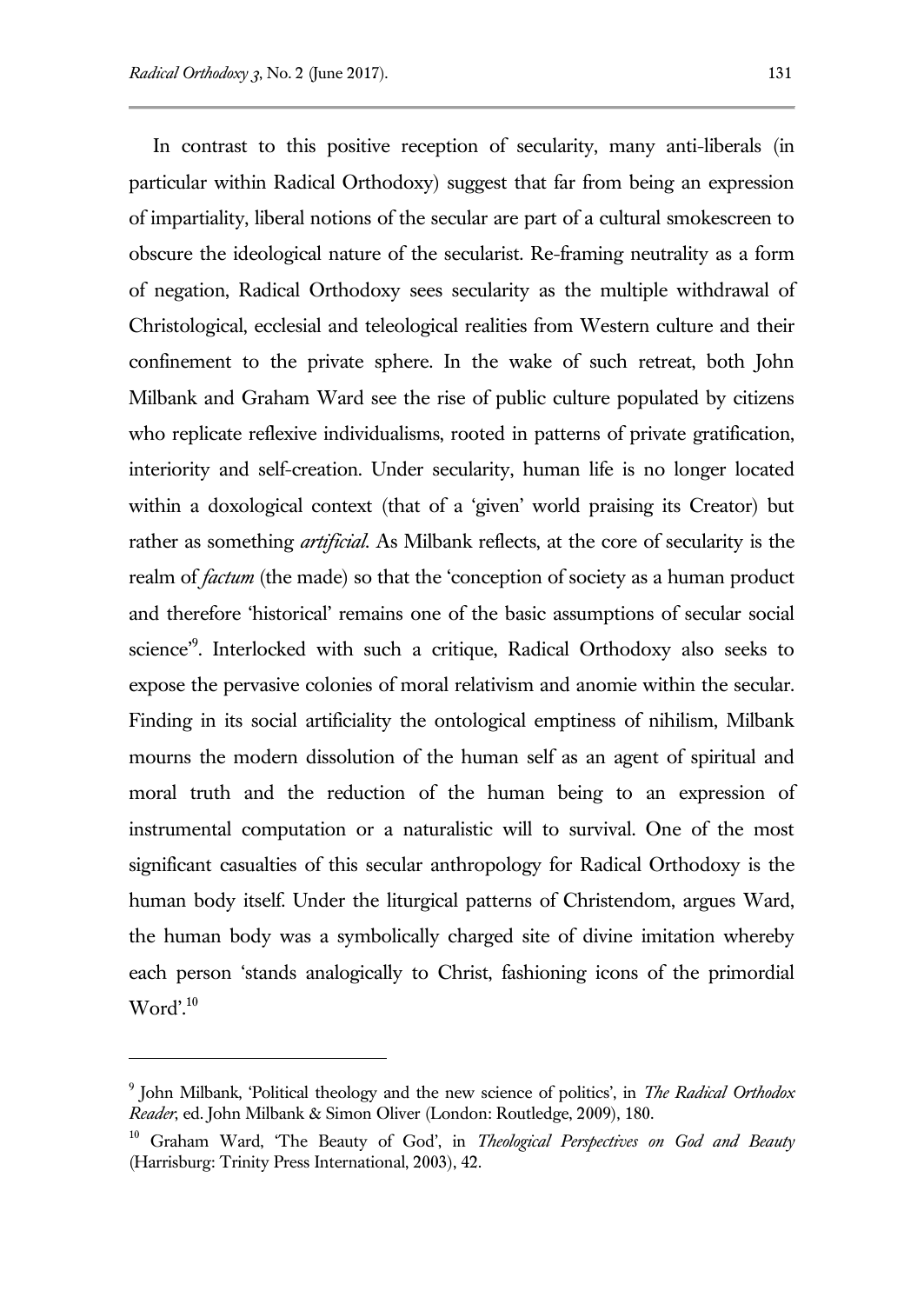Under this Christological scheme, our actions are portals to living and reproducing the presence of God's incarnation, while our bodies are centres of an unfolding mystery of divine creativity. Yet according to the Ward's reading, a secular body has no sacramental significance. It is 'mechanical'<sup>11</sup> and physiological, understood as 'mere flesh'<sup>12</sup> without any metaphysical dimension. As Ward notes, '[T]here is no longer a controlling sacramental world order analogically related to a transcendental principle. We are now the makers of our world and of any meaning, moral or otherwise that we might find in it'.<sup>13</sup> Accordingly, secularity represents not merely the retreat of religion into a clandestine world, but the withdrawal of transcendental meaning from experience, even down to our physicality. In its appeal to privacy, secularity in actual fact initiates a deprivation of our essential nature. For Augustine the private was intimately related to sin (which he understood as *privatio boni*).<sup>14</sup> Taking up this theme Ward sees in the secular postulation of neutral space an institutionalised denial of our need for community. Severed from 'a theological account of grace-bound nature', the secular individual sees sociality as a personal option, something that 'humans make themselves.'<sup>15</sup> Thus, unlike the minimalistic and ultimately pragmatic creed offered by its liberal advocates, secularity is seen to actively promote a form of life which excludes appeals to the transcendental and the sacramental.

What should we make of this contest between minimalist and comprehensive interpretations? So at variance are these two readings of secularity that it is difficult to see how one would begin either to choose between them, or begin

<sup>11</sup> Graham Ward, *The Politics of Discipleship: Becoming Post-material Citizens* (London: SCM Press, 2009), 229.

<sup>12</sup> Ibid., 222.

<sup>13</sup> Ibid., 229.

 $14$  Ibid.

 $15$  Ibid., 230.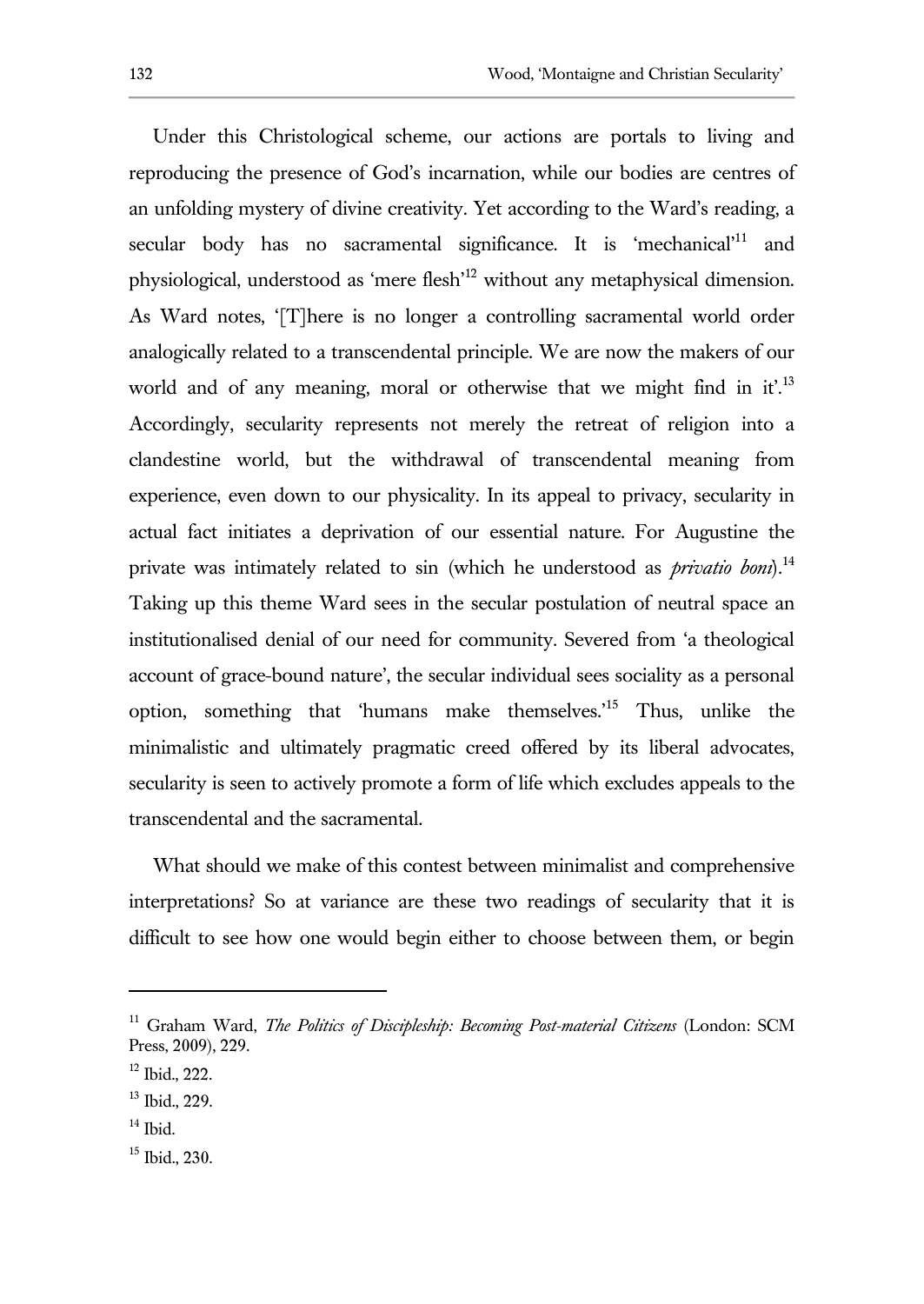any form of meaningful dialogue. Ultimately, the Radical Orthodox objection to secularity is rooted in the sphere of motive. While secularists declare their politics to be minimalist, Radical Orthodoxy claims to 'know' the real convictions of secularists—perhaps better than secularists do themselves. Rejecting both the thesis of secular minimalism and the Milbankian 'hermeneutic of suspicion', this article sets out a new point of departure, one which consciously avoids the stifling polarities of crusading secularity and embattled Christianity. While taking seriously the Radical Orthodox claim that secularity is a comprehensive and not minimalist phenomenon, I reject the suggestion that such comprehensiveness is necessarily inimical to Christian community or revelation. Through a close reading of the French essayist and nobleman Michel de Montaigne [1533-1592] I point to the existence of a neglected form of Christian secularity, which destabilises dualistic readings of religion and modernity and thus provides space for an alternative. In the first part of this article I consider two contrasting portraits of Montaigne current among academic commentators. The first is Montaigne the secularist. Drawing on contemporary literary and historical analysis, I suggest that many of Montaigne's key philosophical commitments can be understood as conforming to the negative characterisations of secularity as provided by Radical Orthodoxy. Seemingly animated by a self-directing individualism, Montaigne emerges in this discourse as a deeply private self, fundamentally detached from the world around him. Compounded by his cultural relativism and anthropological inquisitiveness, Montaigne appears an unlikely figure from which to draw a positive theological reading of secularity. In a bid to challenge this impression, I examine a second, somewhat neglected portrait; that of Montaigne the Catholic intellectual. Drawing links between the religiosity of the *Essays* compared to the Augustinian tradition, I attempt to recast Montaigne as a sophisticated theological voice, actively engaged in contemporary debates around grace, knowledge and divine intervention.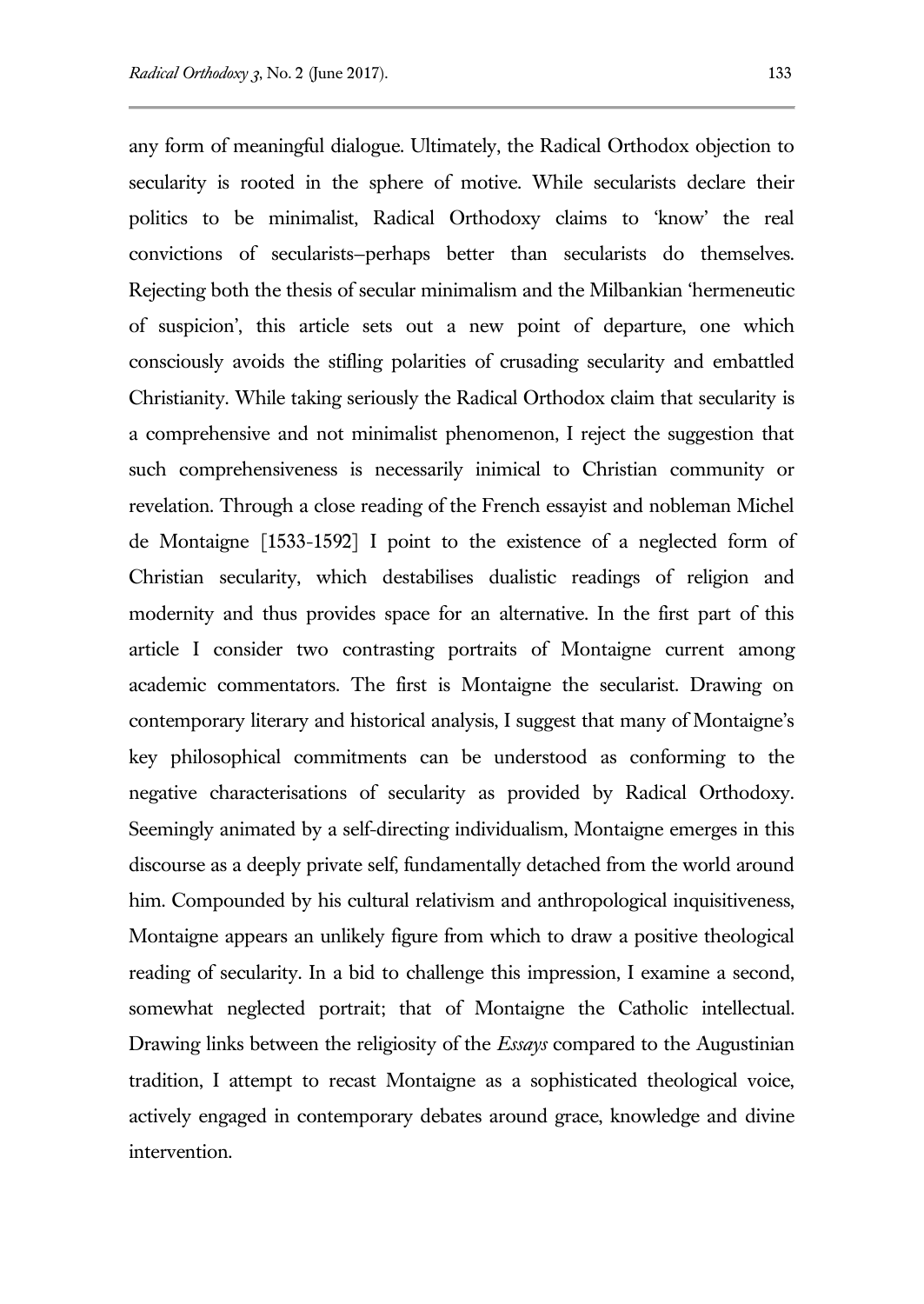Central to this account is Montaigne's creative synthesis of Ancient Scepticism and the Augustinian tradition. Examining the impact of this fusion on Montaigne's attitudes towards the church and the state, I illustrate the way in which Montaigne develops innovative model of Christian reflection rooted in a radical vision of grace. Extending this latter account, the second part of this article attempts to knit together these secular and religious aspects to Montaigne's character. Reinterpreting his apparent secularity as an extension of his Sceptically-inclined Catholicism, I suggest that what Radical Orthodoxy perceives as a negation of sacred is for Montaigne an opportunity for a revitalised Christian discipleship. Examining Montaigne's response to social difference, personal privacy and relativism, I position Montaigne as an advocate of a deeply Christian form of secularity which has the potential to provide as an effective counter-argument Radical Orthodox readings and providing new points of encounter between Christians and secularists.

#### **2. Montaigne as Secularist**

The image of Montaigne as a proto-secularist in the minimalist mould possesses an enduring appeal within the academy. Such a fact can be explained as much by his biography as a result of the intellectual richness of his *Essays*. Born to a Catholic father and a Jewish Christian mother, Montaigne seems to have developed penetrating insights into the defining religious polarities of his age. In reflecting on the bloody sectarian strife which defined  $16<sup>th</sup>$  century Europe, Montaigne shows a degree of critical independence from faction. While as a Catholic observer, Montaigne is understandably horrified by the violence unleashed by Protestantism, he nevertheless attempted to understand the central disputes of the Reformation, familiarising himself with the doctrinal disputes of the Calvinists, Lutherans and many other shades of Protestant opinion. Montaigne's intellectual engagement with these arcane quarrels reveals a deep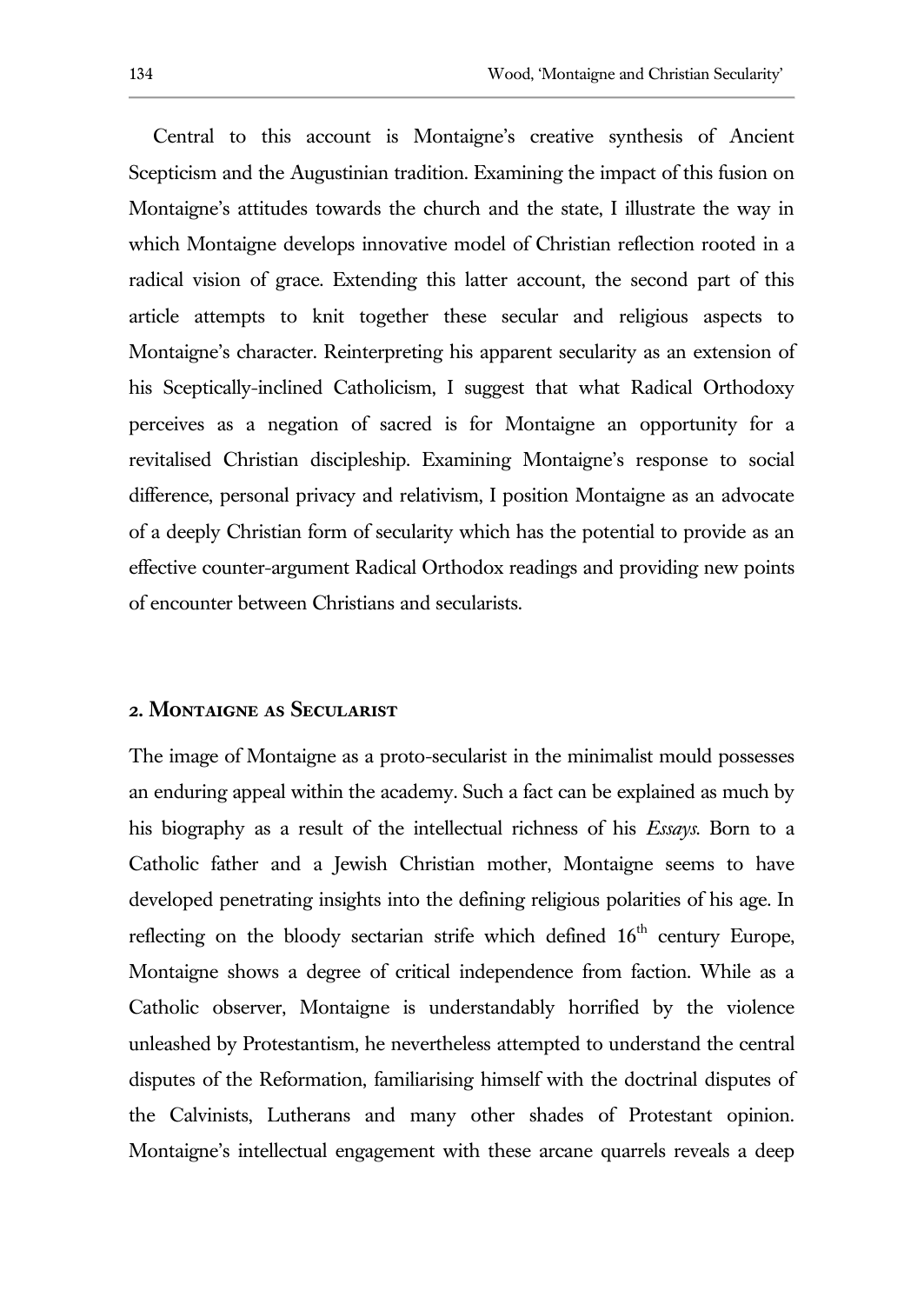appreciation of religious differences. Montaigne's inquisitiveness is in stark contrast to the polarising religious politics of mutual suspicion which characterised the period. In his recognition of 'heretics' as constituting distinct and theologically rich communities, he portrays himself as an anthropological observer rather than zealot. Like the minimalist secularist, Montaigne appears to recognise the fact of 'diversity' and possesses little desire to suppress it. Such generosity has been read by a number of commentators to indicate shades of secularity. The British economist Deepak Lal has favourably compared Montaigne's attitudes to the policies of Henry IV of France who attempted to establish 'a religiously tolerant secular state',<sup>16</sup> while political scholar April Carter has suggested that 'Montaigne anticipated the Enlightenment sense of a common humanity transcending diversity of religion and custom, and the Enlightenment reaction to unnecessary cruelties'.<sup>17</sup> In both cases, Montaigne emerges as a significant secular voice because of his tolerance towards religious difference.

Yet alongside these rather Rawlsian snapshots of Montaigne, there exists a more substantial interpretation of his secularity recognisable to Radical Orthodox critics. This is vividly illustrated when we examine Montaigne's recourse to a radical philosophy of privacy. In his work unearthing the roots of the modern world, Charles Taylor includes Montaigne within rich canon of thinkers who express a fundamental rupture with a pre-modern world. Pointing to the existence of a buffeted self' (which formulates an 'an inner realm of thought and feeling to be explored'<sup>18</sup>) Taylor defines the secular as the intensification of an inwardness and self-focus, which leads to a deepening

<sup>&</sup>lt;sup>16</sup> Deepak Lal, *Reviving The Invisible Hand: The Case For Classical Liberalism In The Twenty-First Century* (Oxford: Princeton University, 2006), 228.

<sup>&</sup>lt;sup>17</sup> April Carter, *Political Theory of Global Citizenship* (London: Routledge, 2001), 22.

<sup>18</sup> Charles Taylor, *A Secular Age* (Harvard: Harvard University Press, 2007), 539.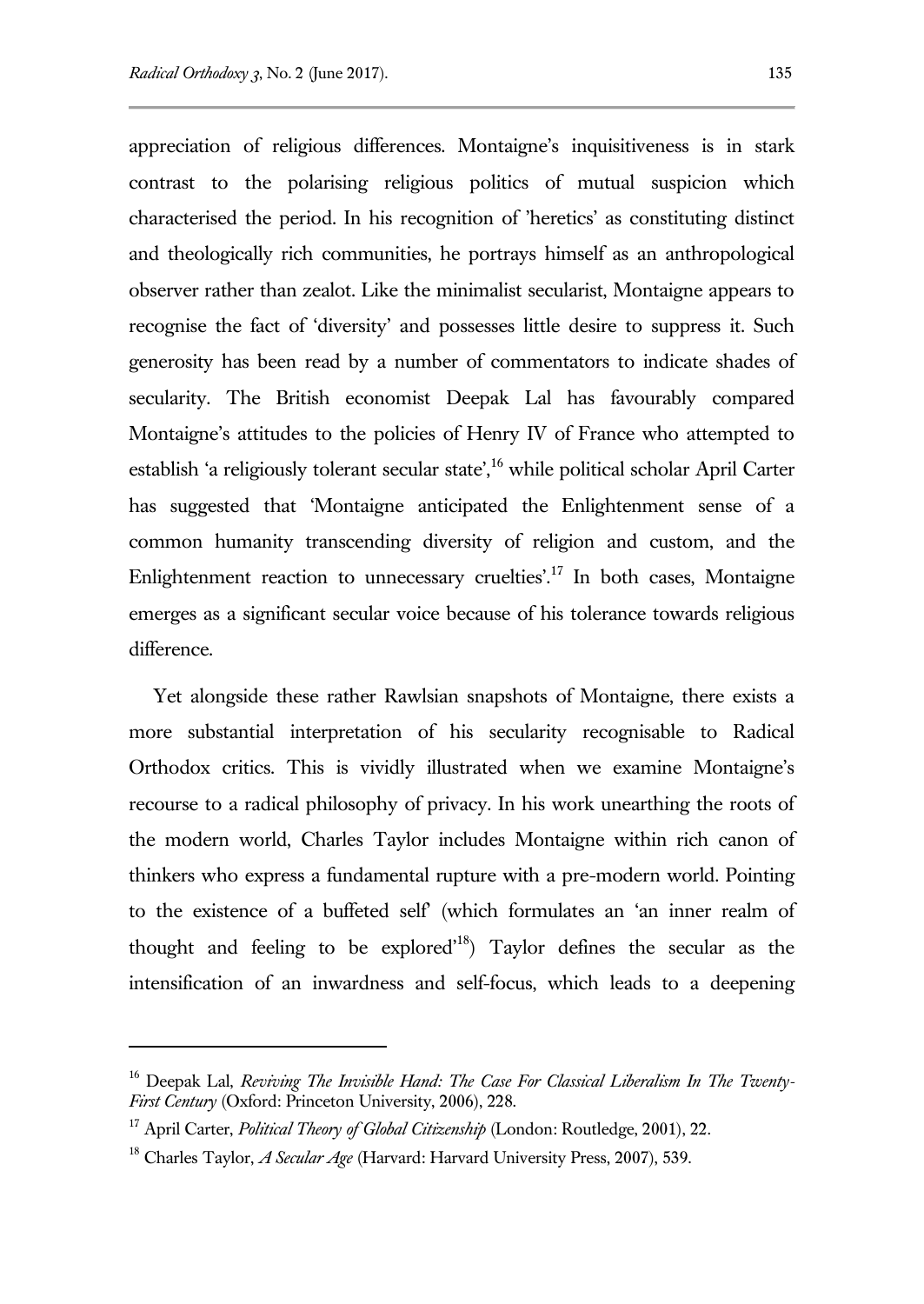retreat of value and 'enchantment' into the self.<sup>19</sup> This is expressed throughout Montaigne's *Essays*, but seen most vividly in *On Solitude* where Montaigne advices his reader to 'Retire into yourself, but first prepare to receive yourself there'.<sup>20</sup> Combining a highly Stoic contempt of the crowd with an ease with his own company, Montaigne renounces the imposition of public service in favour of an expansive life of self-reflection. In the seclusion of his library, Montaigne writes free-flowing explorations of his experience, expressing conflicting motives, and contradictory positions. He does not strive towards unified 'truths' about himself, rather he simply wishes to present things as they are at the moment of composition. Montaigne notes in his essay *Of Repentance*:

> I do not portray being; I portray passing. Not the passings from one age to another or, as the people say, from seven years to seven years, but from day to day, from minute to minute. My history needs to be adapted to the moment. I may presently change, not only by chance, but also by intention.<sup>21</sup>

Such fluidity of self have led scholars like Patrick Riley to conclude that while Montaigne's introspection superficially resembles Augustinian confessional practice by asking many of the same questions, $^{22}$  Montaigne's aim is ultimately secular because his project is insufficiently grounded in a narrative of sin and redemption. While Augustine is only interested in those aspects of life which relate to salvation,<sup>23</sup> Riley suggests that Montaigne sees 'the self' as 'strictly indivisible, that its entire history, its every component forms part of an irreducible totality<sup>'24</sup> In contrast to *Confessions*, the *Essays* are 'an attempt to give

<sup>&</sup>lt;sup>19</sup> Taylor, *A Secular Age* (Harvard: Harvard University Press, 2007), 540.

<sup>20</sup> Montaigne, *The Complete Works*, trans. by Donald M. Frame (London: Everyman's Library, 1943), 221.

<sup>21</sup> Montaigne, *The Complete Works*, 40.

<sup>22</sup> Patrick Riley, *The Character and Conversion: Augustine, Montaigne, Descartes, Rousseau and Sartre* (Charlottesville: University of Virginia Press, 2004), 61.

 $23$  Ibid.

 $24$  Ibid.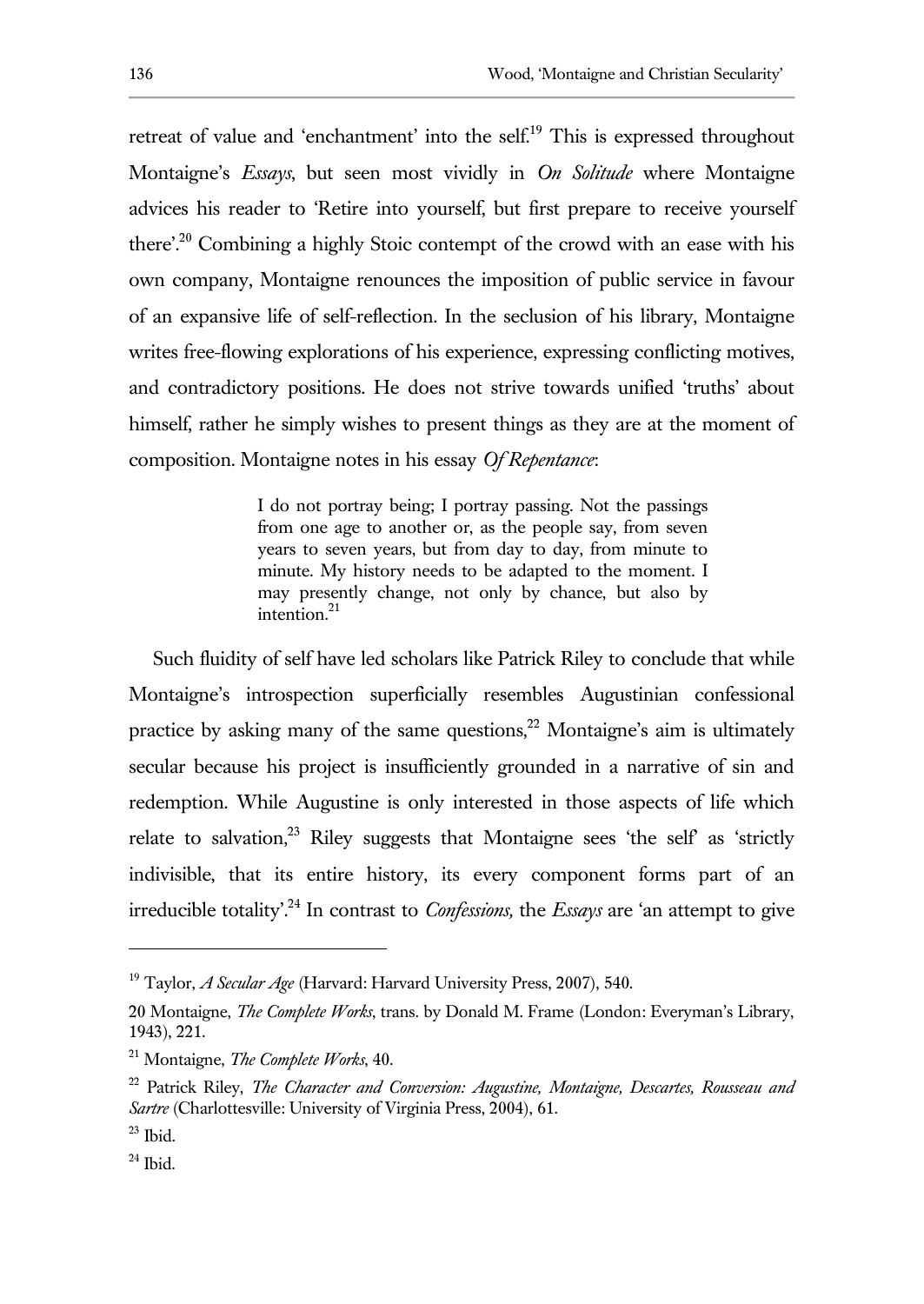a voice to that totality, to represent the fullness and indivisibility of the self.<sup>25</sup> Drawing out the significance of these differences, Riley points to the seeming gulf between Augustine and Montaigne at level of meaning. While Riley characterises Augustinian confessional rhetoric as locating 'the self's essence *beyond* the self<sup>326</sup> in Montaigne 'the soul has no destiny towards which it gravitates'.<sup>27</sup> Riley views Montaigne as rejoicing in 'the soul's 'constant becoming'.<sup>28</sup> Illustrating this visible gulf on the telos of the self, Montaigne reflects: 'I live from day to day, and, without wish to be disrespectful, I live only for myself; my purposes go no further'.<sup>29</sup> Such sentiments leave the contemporary reader with the impression that the self and its subjectivities is at the hub of Montaigne's interest and writing.

The conclusions which Montaigne draws from this fluid conception of self are hardly reassuring from the perspective of Radical Orthodoxy. While Ward has called for the return to a pre-modern vision of sacramentality, Montaigne's private self actually strips the world of such meaning. In the face of the European discovery of the American continent, Montaigne was particularly sensitive to the various ways in which human beings differed from one another at the level of custom. Questioning scholastic formulations of a universal moral law, Montaigne instead envisions human beings as forming their moral judgements in the context of various geographies and biases, which in turn cause the emergence of diverse ethical codes. This causes Montaigne to conclude in his *Apology to Raymond Sebond* that 'the murder of infants, the murder of fathers, sharing of wives, traffic in robberies, licence for all sorts of sensual pleasures, nothing in short is extreme

 $25$  Ibid.

<sup>26</sup> Ibid.*,* 65.

 $27$  Ibid.

<sup>28</sup> Ibid.

<sup>29</sup> Montaigne, *The Complete Works*, 763.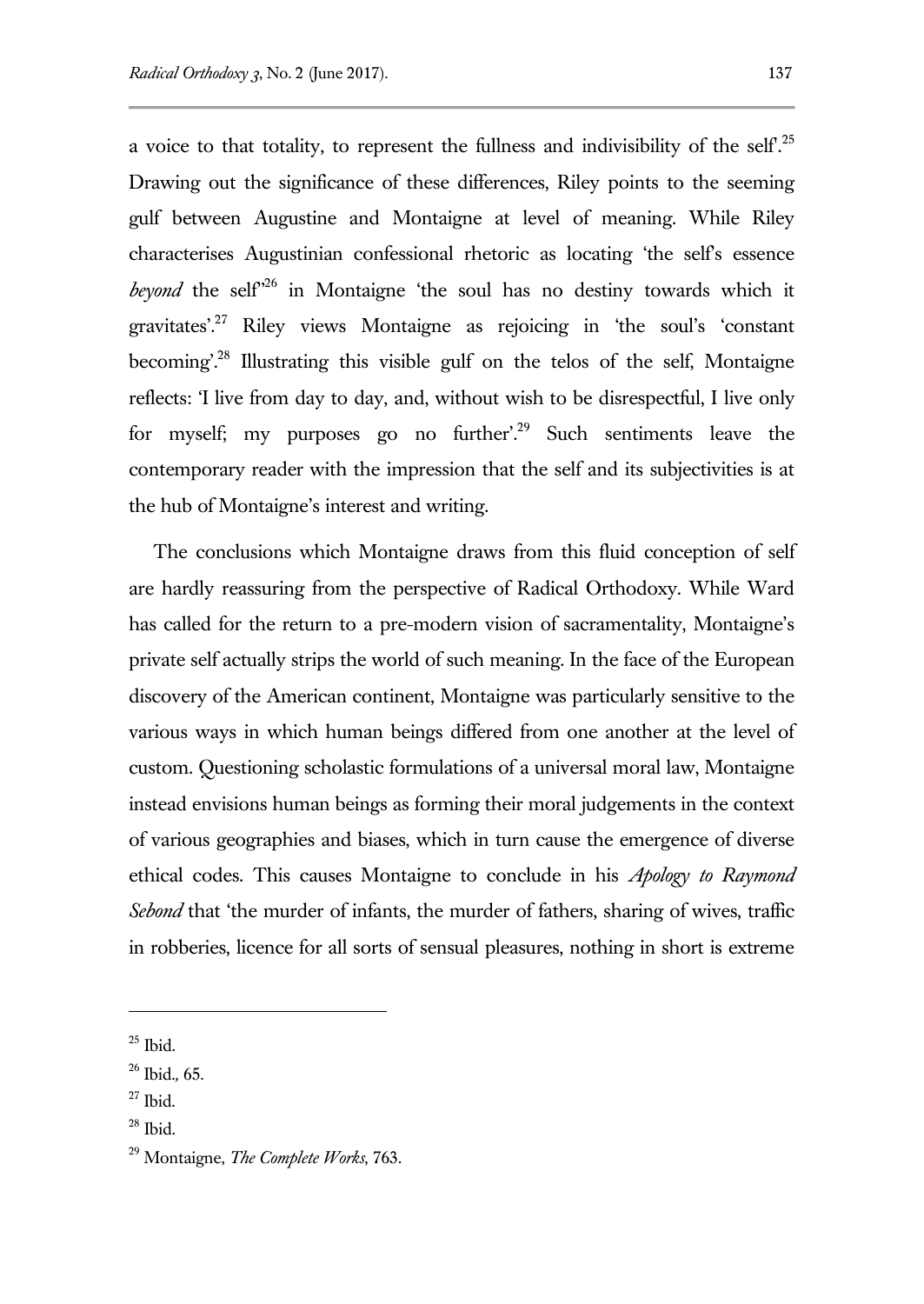that it is not accepted by the huge number of some nation'.<sup>30</sup> The reason for such differences between human beings is for Montaigne a function of perspective whereby '[one] nation looks at one side of a thing and stops there; another at another'.<sup>31</sup> Here Montaigne can be seen to radicalise one of the central philosophical problems generated by the Reformation; the foundation of claims to religious and moral authority. Catholic distain for Protestant innovation was rooted in the view that the followers of Luther had no basis for their religious conclusions other than the subjective impressions of conscience.<sup>32</sup> Montaigne significantly extends this anxiety by implicitly suggesting that this not just a problem faced by Protestants, but something faced by every human being.

Where does this pessimistic epistemology come from? For Montaigne it stems from a close reading of the Pyrrhonian Sceptics. Central to the Ancient Sceptical tradition was the claim that social relationships and customs are a more reliable guide to living than either the senses or the intellect. In this vein, society is structured, not according to rules of philosophical verification, but sentiments and reflexes hallowed by use and time. As Montaigne writes: 'the laws of conscience, which we say are born of nature, are born of custom. Each man holding inward veneration the opinions and behaviour approved and accepted around him cannot break loose from them without remorse, or to apply himself to them without self-satisfaction.' Thus our judgements on important matters are irredeemably prejudiced so that 'what is off the hinges of custom, people believe to be off the hinges of reason.'<sup>33</sup> In acknowledging the insubstantial and variable nature of human mores, we are inclined to view Montaigne's secularity through Radical Orthodox lens; constructionist, self-focused and relativistic. These

<sup>30</sup> Ibid., 532.

<sup>31</sup> Ibid.*,* 532.

<sup>32</sup> Richard H. Popkin, *The History of Scepticism: From Erasmus to Spinoza* (London: University of California, 1979), 8.

<sup>33</sup> Ibid.*,* 100.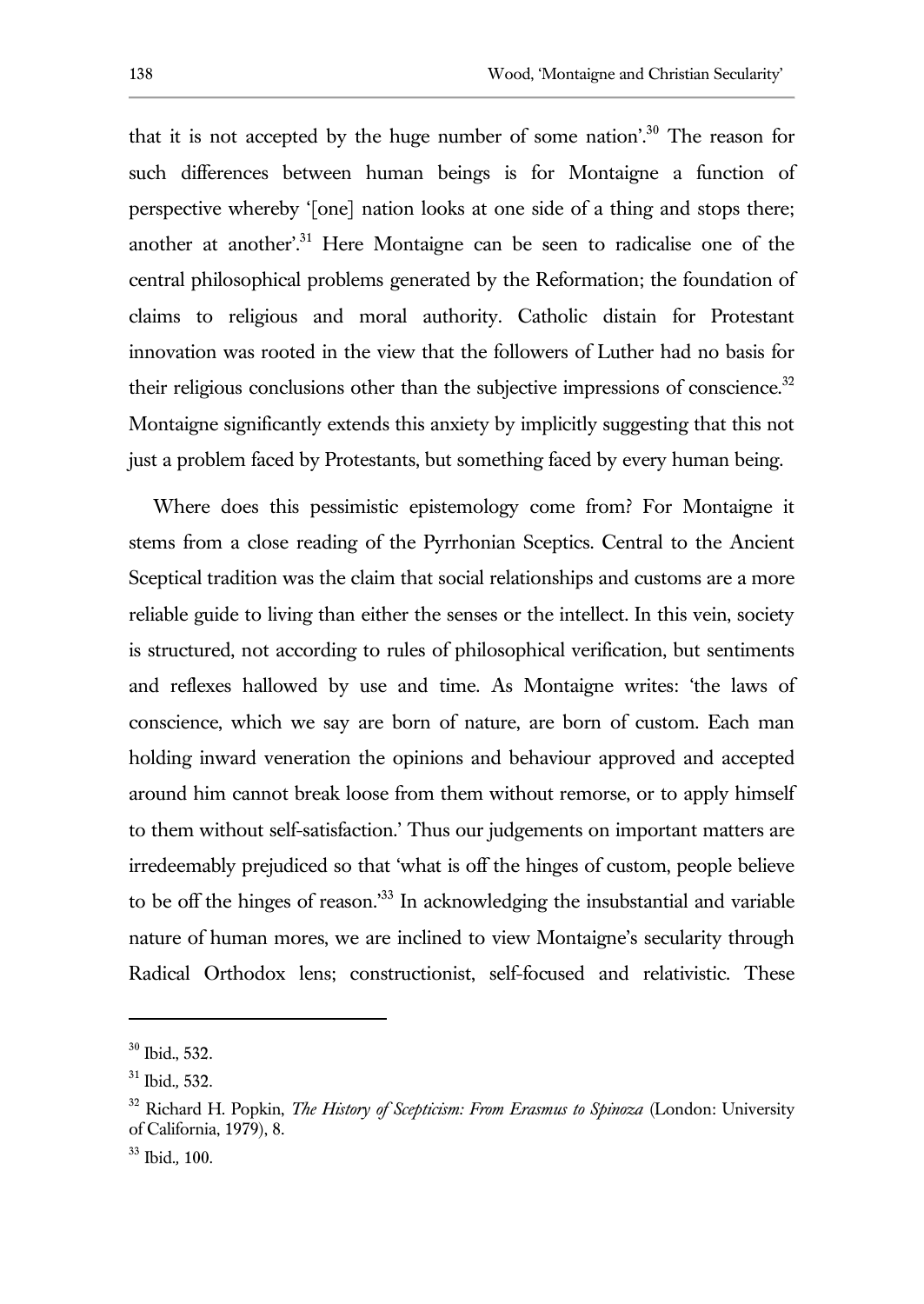features have led a number of scholars to question the nature of Montaigne's professed Catholicism. The liberal-secularist Judith Shklar argues that the innovative content of Montaigne's *Essays* reveal a loss of faith in Christianity, 'though perhaps not God'<sup>34</sup> while the philosophical historian Richard H. Popkin is inclined to the view that 'Montaigne was probably mildly religious, although not much more'.<sup>35</sup> What shall we make of such assessments? While acknowledging Montaigne's role in shaping modern secularity, I suggest that many contemporary portraits of Montaigne underestimate the degree to which theological reflection underlies his secular postures. Far from merely resembling an Augustinian model of confession as Riley claims, I suggest that Montaigne's models of selfhood, ethics and anthropological detachment shows him to be a theologically creative interpreter of Augustine's theology. At the centre of this process is Montaigne's commitment to ancient Scepticism, which offers Montaigne a rich landscape in which to develop his Christian faith. To begin this argument, I seek to establish Montaigne as a contentious reader of Augustine's theology. Examining both the source material of the *Essays* and their historical context, I locate strong theological currents of illuminationism, grace and faith, which defy lukewarm depictions of Montaigne's Christianity.

### **3. Montaigne as Interpreter of Augustine**

 $\overline{a}$ 

In the seminal philosophical and theological struggles of the sixteenth century, Augustine's theological legacy played a decisive role. It was after all Augustine who served as the frame in which both Luther and Erasmus disputed the

<sup>34</sup> Judith N. Shklar, *Ordinary Vices* (Harvard: Harvard University Press, 1984), 10.

<sup>35</sup> Popkin, *The History of Scepticism: From Erasmus to Spinoza* (London: University of California, 1979), 55.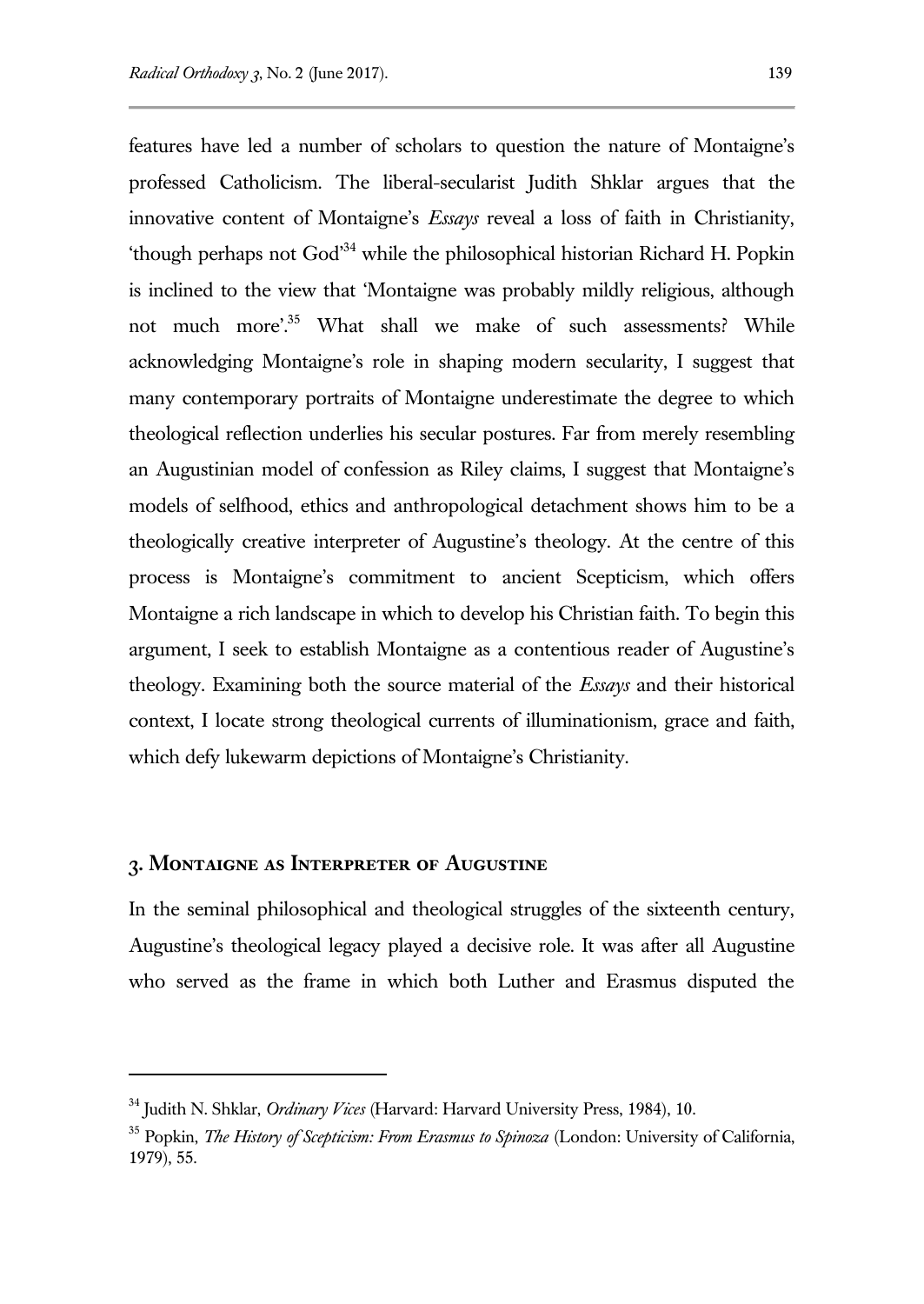freedom of the will,<sup>36</sup> while Augustinian models of salvation and grace animated the work of John Calvin<sup>37</sup> as much as the Counter-Reformers at the Council of Trent.<sup>38</sup> Whether one was engaged in the restoration of the True Church (as with Luther and Calvin), or saw the reform and protection of Christendom as paramount (as with Erasmus) Augustine was a central authoritative voice. Given this fact, it is no exaggeration to say that being a public theologian in this period meant being a conscientious reader of Augustine—or at the very least a conscientious reader of Augustine's interpreters. On this qualification, many commentators have attempted to disqualify Montaigne as a serious theological voice. Hugo Friedrich in his survey of Montaigne's Christian sources argues that Montaigne reads 'the Bible with the eyes of an intellect fond of hellenistic wisdom<sup>39</sup> and suggests that Montaigne's use of Augustine is entirely instrumental, lacking an appreciation of Augustine's apologetic objectives. $40$ Going further, other readers, most notably the novelist Andre Gide, $41$  have suggested that a scarcity of explicit Christian doctrine in Montaigne a covert atheism. While it is true that Montaigne's religiosity was of a highly individual kind, I do not think this disqualifies him from being a significant theological voice. Indeed, despite his Classicism and seeming lightness of doctrine, Montaigne could be seen as actually adopting highly orthodox postures which have their origin in his negotiation with Augustine and his tradition.

<sup>36</sup> Greta Grace Kroeker, *Erasmus in the Footsteps of Paul* (London: University Press, 2011), 138.

<sup>37</sup> Anthony N. S. Lane, *John Calvin, Student of the Church Fathers* (Edinburgh: T&T Clark, 1999), 16.

<sup>38</sup> Stephen Menn, *Descartes and Augustine* (Cambridge: Cambridge University Press, 1998), 23.

<sup>39</sup> Hugo Friedrich, *Montaigne*, trans. Dawn Eng (Oxford: University California Press, 1991), 81.

<sup>40</sup> Ibid., 82.

<sup>41</sup> See Wendell John Coats, *Montaigne's Essais*, (New York: Peter Lang Publishing, 2004), 95.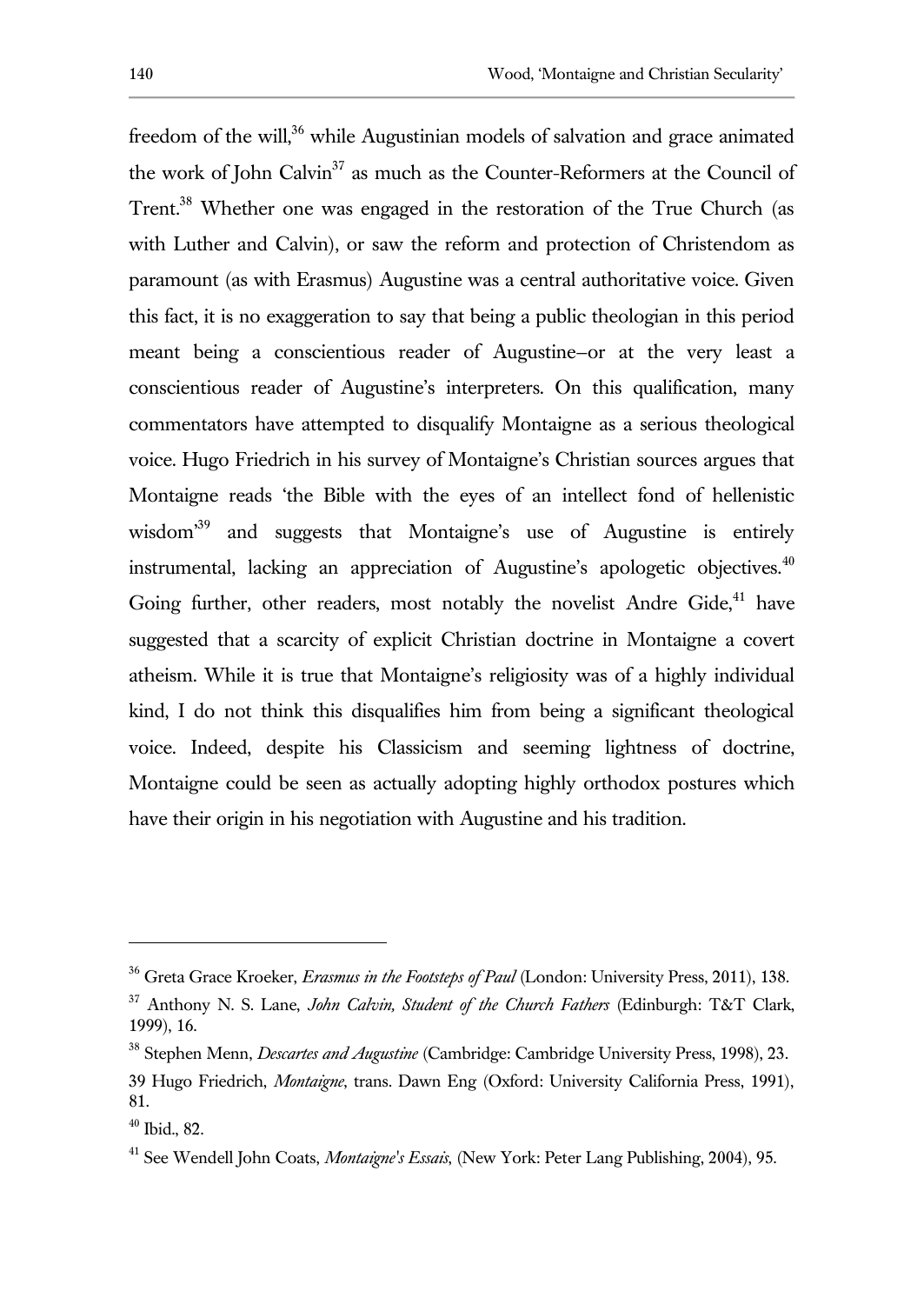Montaigne's debt to Augustine appears in both direct and indirect forms. While Montaigne seems not to have read Augustine's *Confessions*, <sup>42</sup> *City of God* stretches right across Montaigne's *Essays* with citations of Augustine used in such seminal topics as the relation between body and soul,<sup>43</sup> knowledge of God, $^{44}$  the freedom of the will, $^{45}$  as well as miracles. $^{46}$  More significant than these direct uses is Montaigne's vivid adoption of an Augustinian framework to investigate his own identity. While Montaigne's *Essays* are theoretically playful, combining personal anecdote with the various insights of both Classical and Christian authors, his theological trajectories are unmistakably derived from Augustine. Adopting a firm ontological distinction between Creator and created, Montaigne views human existence in profoundly Augustinian terms, stressing the primacy of God's grace in giving human life both its meaning and agency. In his *Apology*, Montaigne reflects:

> Now our human reason and arguments are as it were the heavy and barren matter; the grace of God is their form; it is that which gives them shape and value. Just as the virtuous actions of Socrates and Cato remain vain and useless because they did not direct them towards the end of loving and obeying the true creator of all things, and because they did not know God so it is with our ideas and reasonings; they have a certain body, but it is a shapeless mass, without form or light, if faith or divine grace is not added to it.  $47$

Montaigne's connection between the activity of divine grace and human knowledge leads us to consider another key aspect of the Augustinianism present in his work (whether explicitly or not); his frequent appeal to an illuminationist epistemology. One of Augustine's most distinctive intellectual

<sup>42</sup> Riley, *The Character and Conversion,* 61.

<sup>43</sup> Montaigne, *The Complete Works*, 1043.

<sup>44</sup> Ibid.*,* 481.

<sup>45</sup> Ibid., 87.

 $46$  Ibid., 163.

<sup>47</sup> Ibid.*,* 396.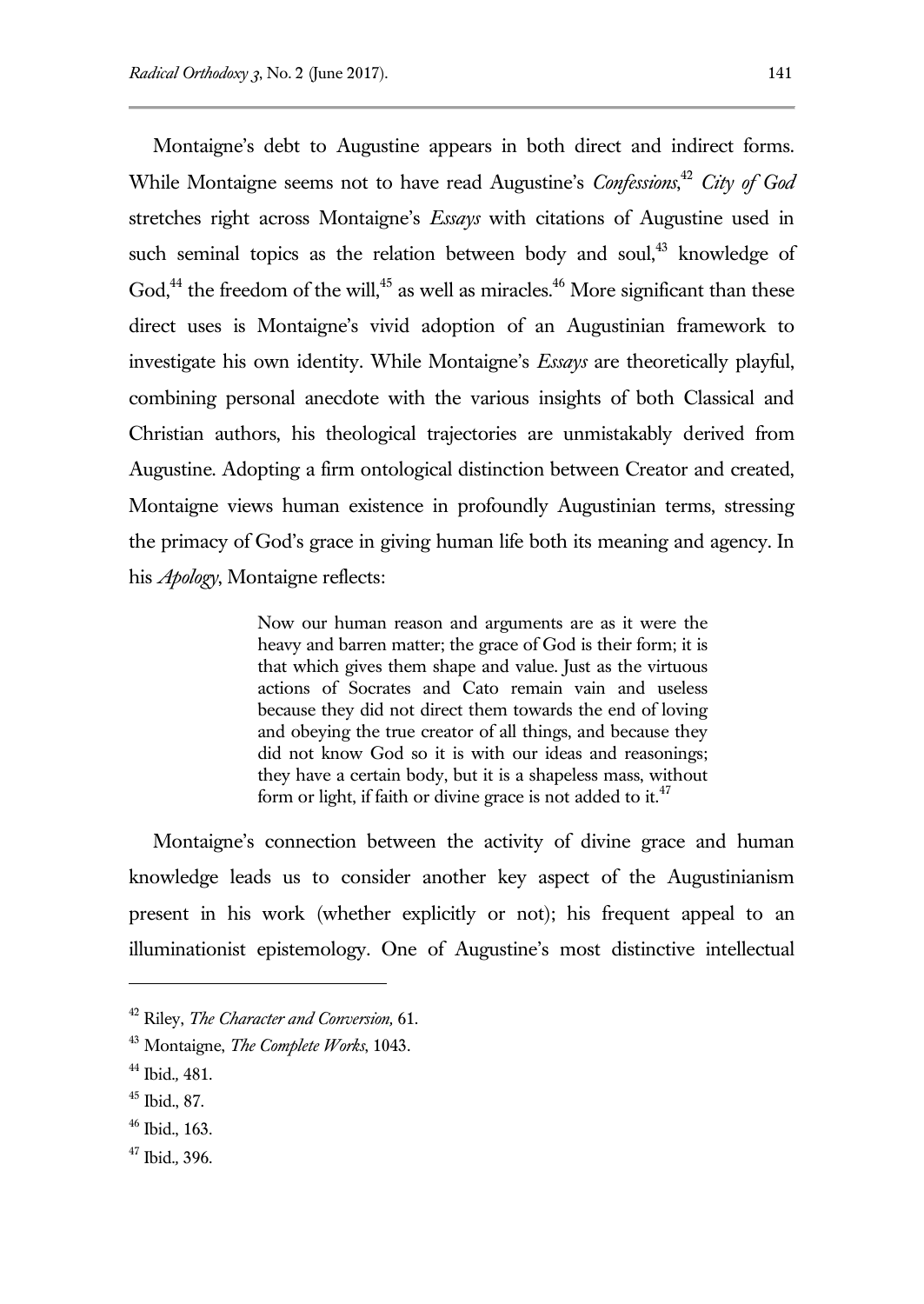contributions to the formation of medieval philosophy was his doctrine of divine illumination, which attempted to offer a theological alternative to the Platonic theory of knowledge as the recollection of a pre-existing soul. In its place, Augustine postulated an epistemologically activist view of God which views the Creator continually intervening in the formation of our mental ideas in order to correct and fortify them against errors.<sup>48</sup> Assenting to this Augustinian doctrine, Montaigne dramatises it by looking back to the philosophers of the classical past. Making sympathetic use of the figure of Socrates, Montaigne finds a convincing model of a life given over to divine dependence. Finding inspiration in Socrates' practice of contentious doubt, 'never concluding, never satisfying',<sup>49</sup> Montaigne places in himself in a Socratic position, recognising the insufficiency of his reason to discern the truth. It is by this philosophical road that Montaigne discovers his need for the Augustinian doctrine of divine illumination. In the Socratic world of uncertainty, it cannot be reason that delivers us into knowledge, but only God's gracious action. As Montaigne notes at the beginning of his *Apology* on the matter of Christian doctrine:

> I think thus, that a thing so divine and so lofty and so far surpassing human intelligence as is this truth with which it has pleased the goodness of God to enlighten us, it is very necessary that he still us his help, by extraordinary and privileged favour, so that we may conceive it and lodge it in us. And I do not think that purely human means are at all capable of this; if they were, so many rare and excellent souls so abundantly furnished with natural powers, in

<sup>&</sup>lt;sup>48</sup> Augustine uses a combination of didactic and luminescent imagery derived from Platonic sources. With this, he perceives Christ as the Truth and our inward Teacher, who reveals to us the real nature of objects or ideas. These, if left without divine encounter, would remain dim to our understanding. The Fourth Gospel's claim, that all are enlightened by the Word [John 1.9] becomes for Augustine an affirmation of epistemic security. In his useful study of Augustine's epistemology, Ronald H. Nash identifies three core elements of the illumination theory: '(1) God is light and illuminates all men to different degrees, (2) There are intelligible truths, the *rationes aeternae*, which God illuminates, and (3) The mind of man can know the divine truths only as God illuminates him'—see Ronald H. Nash, *The Light of the Mind: St Augustine's Theory of Knowledge* (Lima: Academic Renewal Press, 2003), 92.

<sup>49</sup> Montaigne, *The Complete Works*, 458.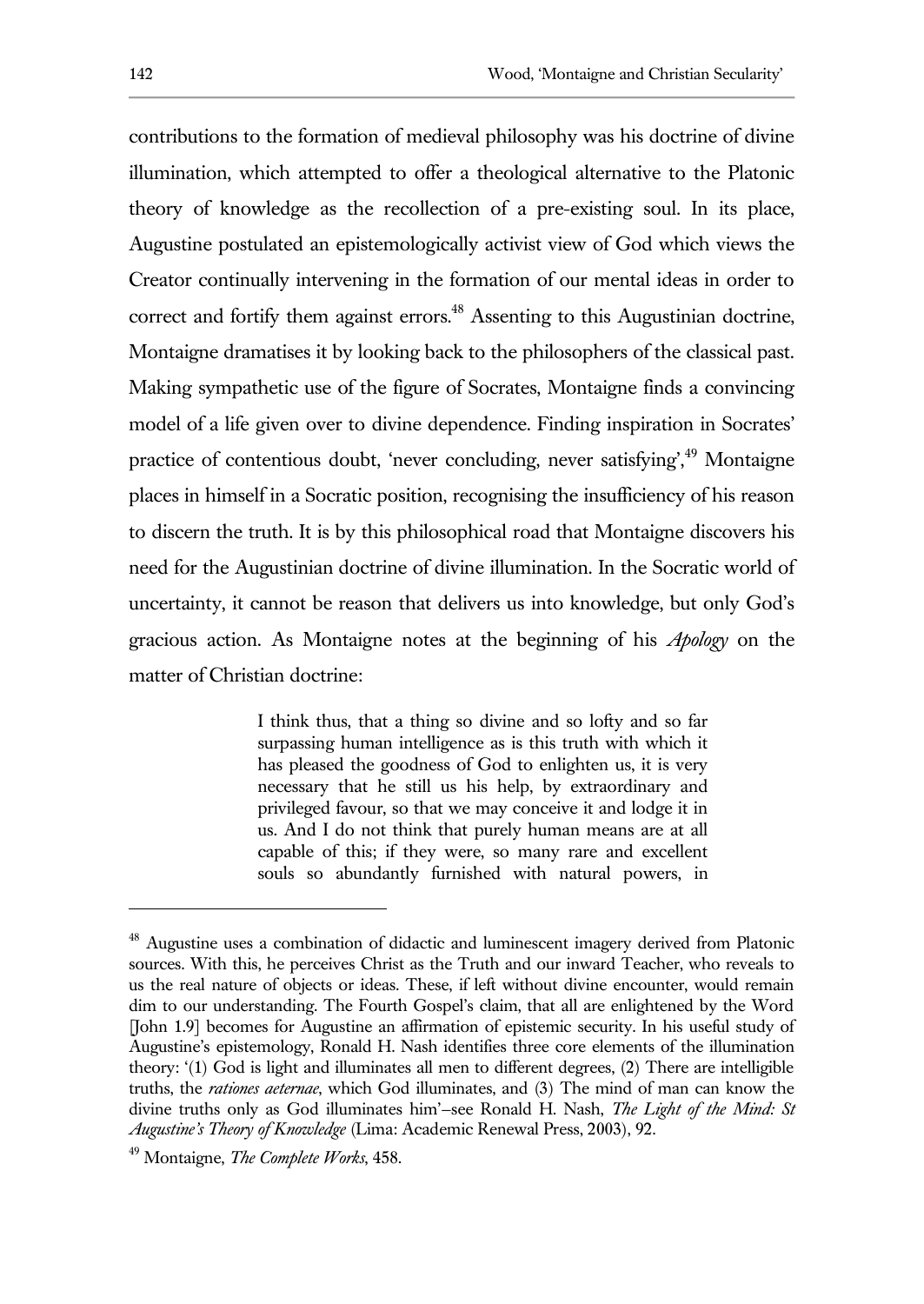ancient times, would not have failed to arrive at this knowledge through their reason. $50$ 

As if to underline this illuminationist point, Montaigne goes on to place reason's powers firmly at the discretion of God. Couching this theological claim in the myth of Athena's birth, Montaigne notes: 'For true and essential reason, whose name we steal on false pretences, dwells in the bosom of God; there is her lair and her retreat, it is from there that she issues when God is pleased to let us see some ray of her, as Pallas sailed from the head of her father to communicate herself to the world'.<sup>51</sup> Here Montaigne's allegorical fusion of human reason with the 'ray' of Athena is significant since it reveals a much overlooked Christological dimension to Montaigne's thought. Like the author of the Fourth Gospel, Montaigne wishes to show us that human knowledge cannot be discovered without the encounter between God's Word and the human mind. Following this theological trajectory, Montaigne affirms that while reason 'exists in the soul',<sup>52</sup> it gains its ultimate potency from ideas it gains from God so that 'there cannot be first principles for men unless the Divinity has revealed them'.<sup>53</sup> Without God's intervention, says Montaigne, 'we are nothing'.<sup>54</sup>

Given this radical dependence upon God for knowledge, how does Montaigne think one should live? Here we come to the third element of Augustine's influence upon Montaigne; his conception of Christian life as one of faith. In understanding Montaigne's *Essays*, contemporary scholars tend to emphasise Pyrrhonian Scepticism at the expense of Augustine, when seeking out formative philosophical influences. According to this interpretation, Montaigne's posture of radical doubt needs to be understood, primarily in terms of a loss of

l

<sup>52</sup> Ibid., 492.

<sup>50</sup> Ibid.*,* 389.

<sup>51</sup> Ibid.*,* 492.

<sup>53</sup> Ibid., 491.

<sup>54</sup> Ibid., 447.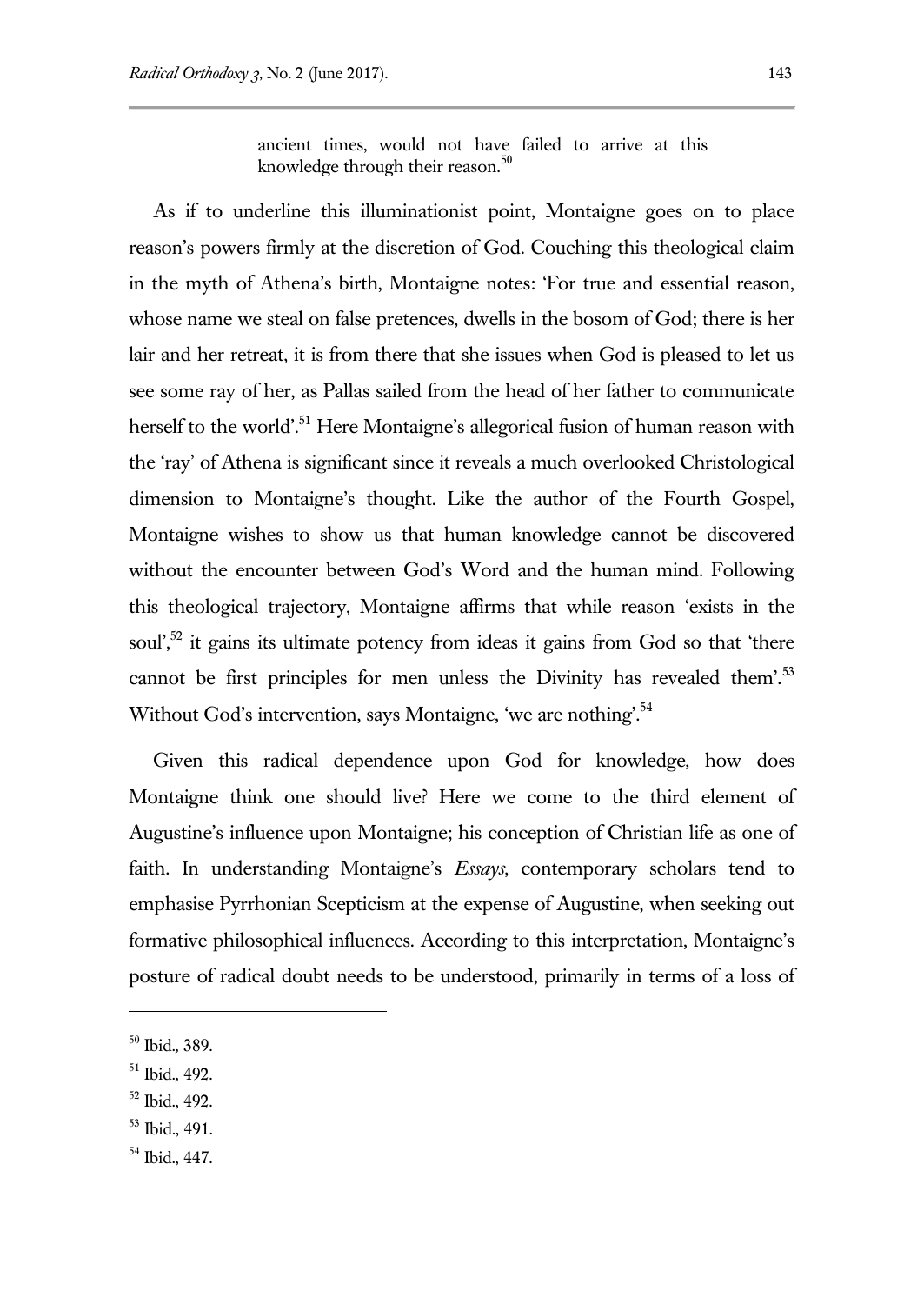confidence in religious dogma, a process that Richard Popkin has called this Montaigne's *crise pyrrhonienne*. <sup>55</sup> On the back of such a claim, scholars including Christian Thorne have argued that Montaigne had no interest in 'revitalising Catholic dogma' but preferred to remain aloof from theological disputes and the wider Counter-Reformation.<sup>56</sup> Yet, I suggest that by choosing Scepticism over Augustine when analysing Montaigne, one introduces a false distinction between theological conviction and philosophical reflection. Yet, Montaigne's use of radical doubt leads him, not to the renunciation of formal religious identification (like Spinoza a century after him)<sup>57</sup> but instead to a return to dogmatic faith with a renewed fervency. Indeed, Montaigne condemns Catholics for wavering under Protestant opposition:

> It seems to them (Catholics) that they are being very moderate and understanding when they yield to their opponents some of the articles in dispute. But besides the fact that they do not see what an advantage it is to the man charging you for you for you to give ground and withdraw, and how much that encourages him to pursue his point, those articles which they select as the most trivial are sometimes very important. We must either submit completely to our ecclesial government, or do without it completely. It is not for us to decide what portion of obedience we owe to it.<sup>58</sup>

What explains this apparent contradiction of sceptical allegiance? This incongruity can partly be explained by Montaigne's creative engagement with Scripture. In the midst of the doubt stimulated by the Sceptics, Montaigne's first recourse was to examine Scripture for moral solace. Like Pascal after him, Montaigne found particular spiritual nourishment in *Ecclesiastes*, which taught

<sup>55</sup> Popkin, *The History of Scepticism: From Erasmus to Spinoza* (London: University of California Press, 1979), 43.

<sup>56</sup> Christian Thorne, *The Dialectic of Counter-Enlightenment* (Harvard: Harvard University Press, 2009), 102.

<sup>57</sup> Popkin, *The History of Scepticism*, 241.

<sup>58</sup> Montaigne, *The Complete Works*, 163.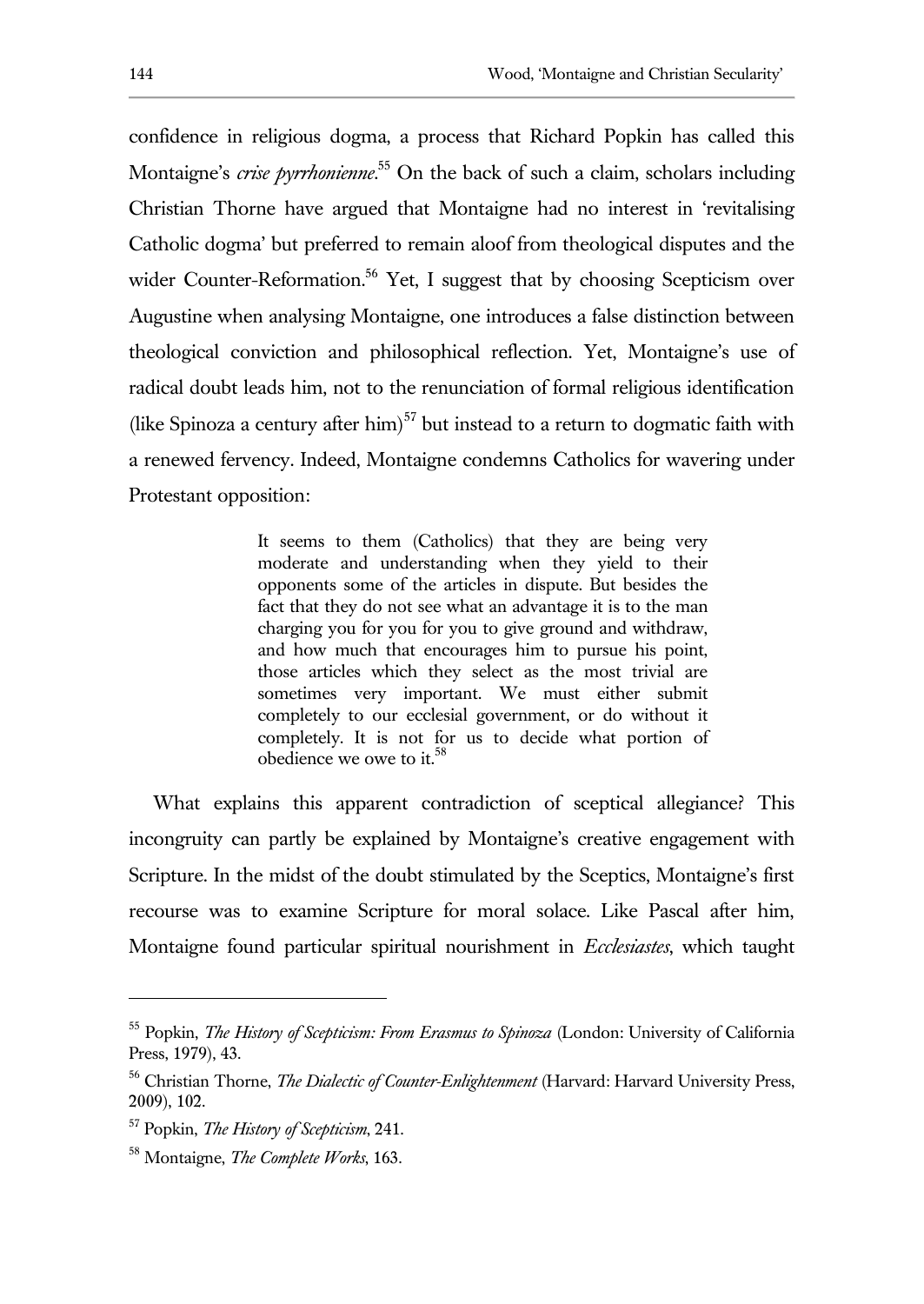that doubt could serve as a preparation for service to God. The progression of the Preacher from his claim that 'all is vanity' [Eccles 1.2.] to his eventual praise of God, must have offered succour for a young man who according to Popkin, saw 'his entire intellectual world dissolve into complete doubt<sup>59</sup> because of reading of Sceptics. So impressed was Montaigne by *Ecclesiastes* that the walls of his library at Bordeaux are inscribed with direct and conjectural epigrams from the text.<sup>60</sup> The *Essays* are equally littered with direct quotations as well as multiple allusions to the book, examining many of its core themes including vanity, $^{61}$  the common destiny of humans and animals, $^{62}$  as well as the necessity to fulfil one's vows to God 'and keep his commandments' [*Eccles* 12:13] in contrast to the futility of obtaining knowledge. $63$  One of the titles of his essays, *All things have their season* is a direct quotation from *Ecclesiastes* [3.1].<sup>64</sup> Alongside *Ecclesiastes*, Montaigne also finds a receptive theological companion in St Paul.

Emphasising both the anti-philosophical and Apophatic turns within the Pauline corpus,<sup>65</sup> Montaigne is drawn towards Paul's images of Christian wisdom:

> The weakness of our judgement helps us more than its strength and our blindness more than our clear-sightedness. It is by the mediation of that divine learning. It is no wonder if our natural and earthly powers cannot conceive that the supernatural and heavenly knowledge; For as it is written, "I will destroy the wisdom of the wise, and will bring to nothing the understanding of the prudent. Where is the wise? Where the scribe? Where is the disputer of this world? Hath God made foolish the wisdom of this world? For after

<sup>59</sup> Popkin, 43.

<sup>60</sup> T.A. Perry, 'Montaigne's Essay on Vanity and Kohelet' in *From Iberia to Diaspora: Studies in Sephardic History and Culture*, ed. Yeddia K. Stillman & Norman A. Stillman (Lieden: Brill, 1997), 115.

<sup>&</sup>lt;sup>61</sup> Montaigne, 273.

<sup>62</sup> Ibid., 401; see *Eccles* 9:3.

<sup>63</sup> Montaigne, 444, 447.

<sup>&</sup>lt;sup>64</sup> Ibid., 644.

<sup>65</sup> Ibid., 468.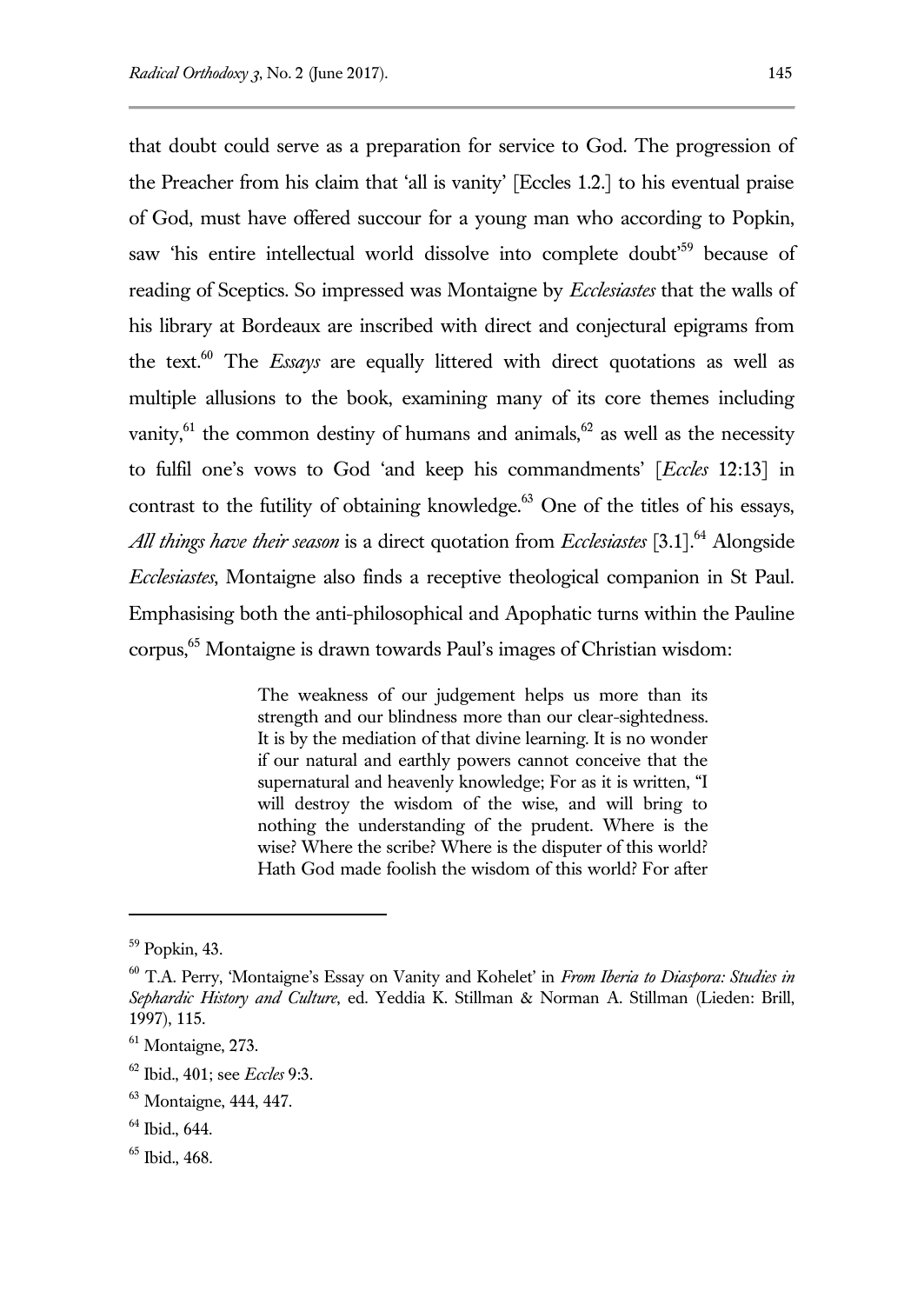that the world by wisdom knew not God, it pleased God by the foolishness of preaching to save them that believe" [1 Corinthians 1:25].<sup>66</sup>

Interpreting this motif through Sceptical lenses, Montaigne discovers theological warrant for the Pyrrhonian rejection of discursive argument. His doubt is thus transformed from an obstacle into a tool of faith. Yet, is such a conclusion sufficient to sustain one's religious convictions? Montaigne finds a positive answer to this question by theologically codifying his scriptural reading by adopting a roundly Augustinian understanding of faith. Summarising Augustine's definition, Philip Cary writes, 'Augustine defines faith, not as belief in Christ but as belief in the mind's need for purification and healing in order to see God—a belief that makes it willing to following 'doctor's orders', that is, to obey the divine commands that make for virtuous living'.<sup>67</sup> In this way, Augustine has faith precede both doctrinal statement and theological proposition, since without faith, one would neither be willing nor able to hear, much less heed, the call of divine revelation [Isa 7:9]. The function of the Church according to this formulation is not to furnish our minds with logical expositions of the workings of God, the natures of Christ or the dynamics of the Trinity, but rather to train us precisely in Pauline 'foolishness'; to accept what we do not fully understand and to believe what reason initially denies. In this mould God is not an object ready for our study, rather God is a horizon, the end of which we cannot grasp, yet we are nonetheless propelled onwards towards our goal. In short, Augustine's conception is primarily mystical and not axiomatic. Faith is not a solver of problems; rather it is an initiator of an ongoing relationship with the majesty of God. Montaigne continually appeals to this model of fidelity throughout the *Essays*, offering it as an antidote to the religious confusion of his

<sup>66</sup> Ibid., 449.

<sup>67</sup> Phillip Cary, *Inner Grace: Augustine in the Traditions of Plato and Paul* (Oxford: Oxford University Press, 2008), 12.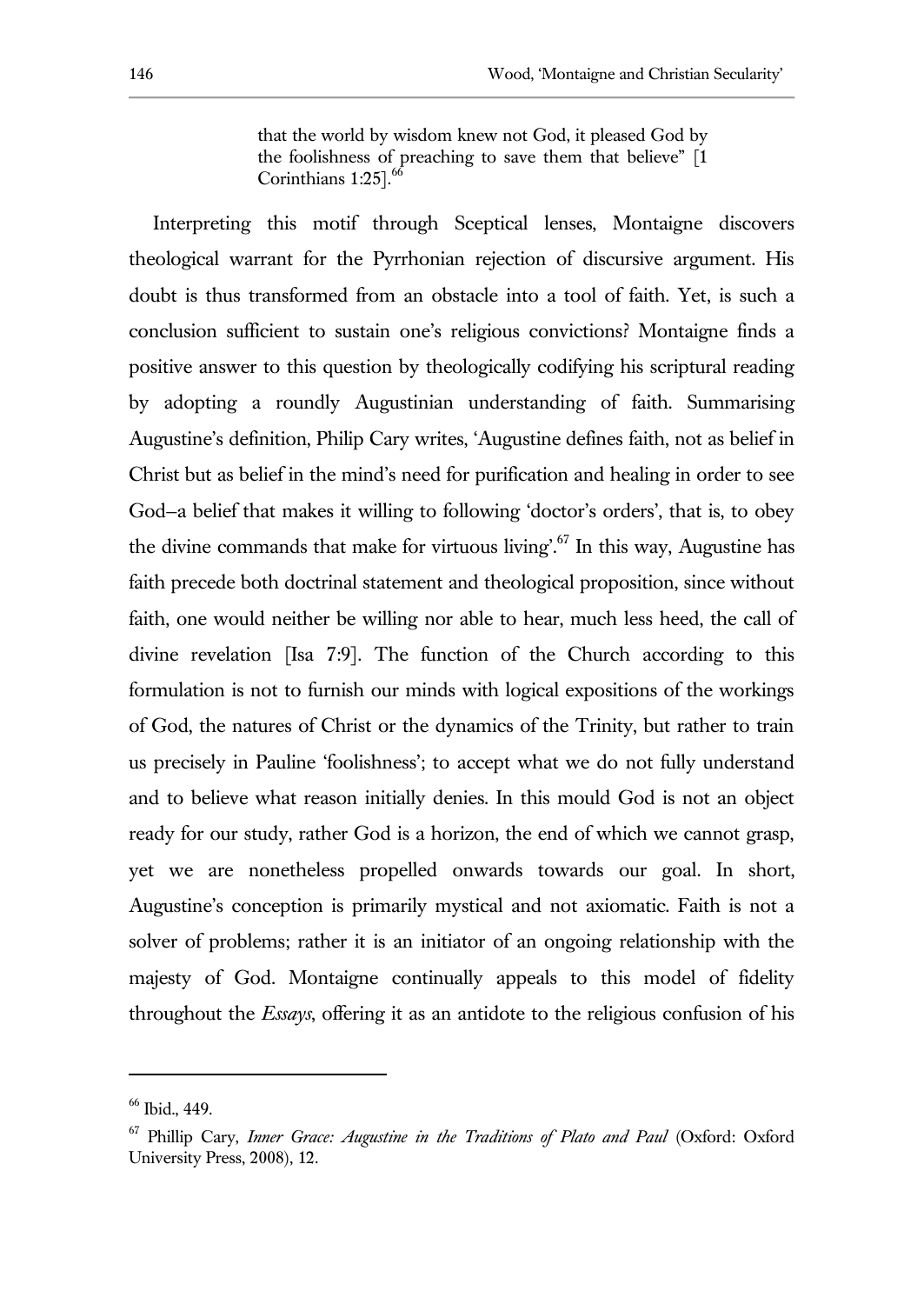age. For this purpose he adopts a series of recognisably Augustinian stances which emphasise the primacy of faith in answering religious questions. One of the most visible instances of this approach is found in Montaigne's attitude towards miracles. The most lucid exposition of the Augustinian position on the subject can be found in Chapter 21 in *City of God*; where Augustine mounts a defence of the Christian belief in miracles on the basis of the limitations of human reason:

> [T]he unbelievers demand a rational proof from us when we proclaim the miracles of God in the past and his miraculous and his marvellous works which are still to come which we cannot present to the experience of the unbelievers. And since we cannot supply this rational proof of those matters (for they are beyond the powers of the human mind the unbelievers assume our statements are false whereas they themselves ought to supply a rational explanation of all those amazing phenomena which we observe or at any rate, are able to observe. And if they see that this is beyond man's capacity they should admit the fact that a rational explanation cannot be given for something does not mean that it could not have happened in the past, or that it could not happen in the future, seeing that there are these things in the present which are equally inscrutable to rational explanation.<sup>68</sup>

Reviving Augustine's limited-reason defence of miracles, Montaigne condemns various shades of refutation. Of particular annoyance to Montaigne are those who insist either upon an inflexible understanding of nature, or else, attempt to define God's abilities. The worst offenders for Montaigne are those Scholastics, who, with their enthusiasm for logical definition, would bind God to the laws of nature or the diktat of Aristotelian syllogisms.<sup>69</sup> Montaigne complains in the *Apology*: '[I]t has always seemed to me that for a Christian this kind of talk is full of indiscretion and irrelevance: "'God cannot die, God cannot go back on his word, God cannot do this or that." I do not think it is good to confine the

<sup>68</sup> Augustine, *City of God*, 971.

<sup>69</sup> Montaigne, *The Complete Works*, 475.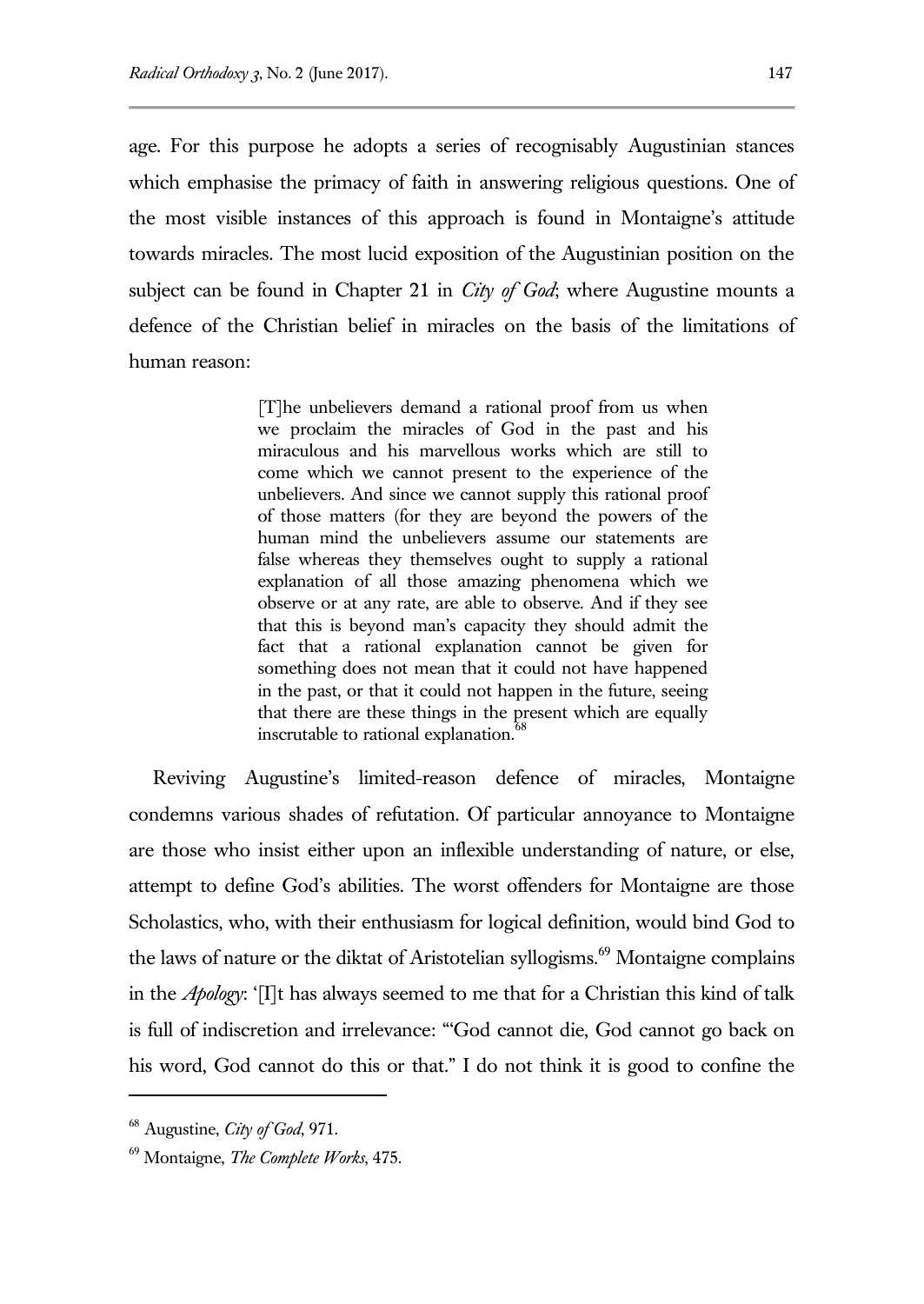divine power thus under laws of our speech.<sup>70</sup> In contrast to such idle speculation, Montaigne prefers an intellectually bounded religion; one which holds as central the ineffability of God and the weakness of human inquiry to fathom Him. While Scholastic thinkers attempted to describe the operation of the divine law through appeal to their reason, Montaigne hazards that we live under a 'municipal law<sup>71</sup> having no grasp of the universal law which is at God's discretion. In place of a prideful overreach Montaigne suggests (quoting Augustine) that 'God is better known by not knowing'.<sup>72</sup> The true Christian, thinks Montaigne, lives in the midst of this paradox of seeking the unknown, unlike the presumptuous who seek a counterfeit deity after their own fashion.<sup>73</sup> Rejecting the multiple idolatries of philosophers and religious experts of all kinds, Montaigne settles on the 'hidden and unknown Deity' honoured by St Paul in visit to Athens [Acts 17:23], a deity who sustains and orders the world in a way beyond our comprehension.<sup>74</sup> Alongside these general remarks on the mystery of divine power, Montaigne's philosophical Scepticism inclines him to lend support to particular instances of miracles on the basis that it unwise to 'disdain what we do not comprehend' when faced with the 'infinite power of nature'.<sup>75</sup> In place of contempt, says Montaigne, we should take seriously the manifold accounts of those who have been party to the miraculous. This does not mean that we should believe in every miracle we hear, but we should certainly not doubt them all either:

> When we read in Bouchet about the miracles done by the relics of St Hillary, let it go; his credit is not great enough to take away our right to contradict him. But to condemn

<sup>70</sup> Ibid., 476.

<sup>71</sup> Ibid., 473.

<sup>72</sup> Ibid., 448, quoting Augustine, *On Order* [2.16.42].

<sup>73</sup> Montaigne, *The Complete Works*, 480.

<sup>74</sup> Ibid., 462.

<sup>75</sup> Ibid., 163.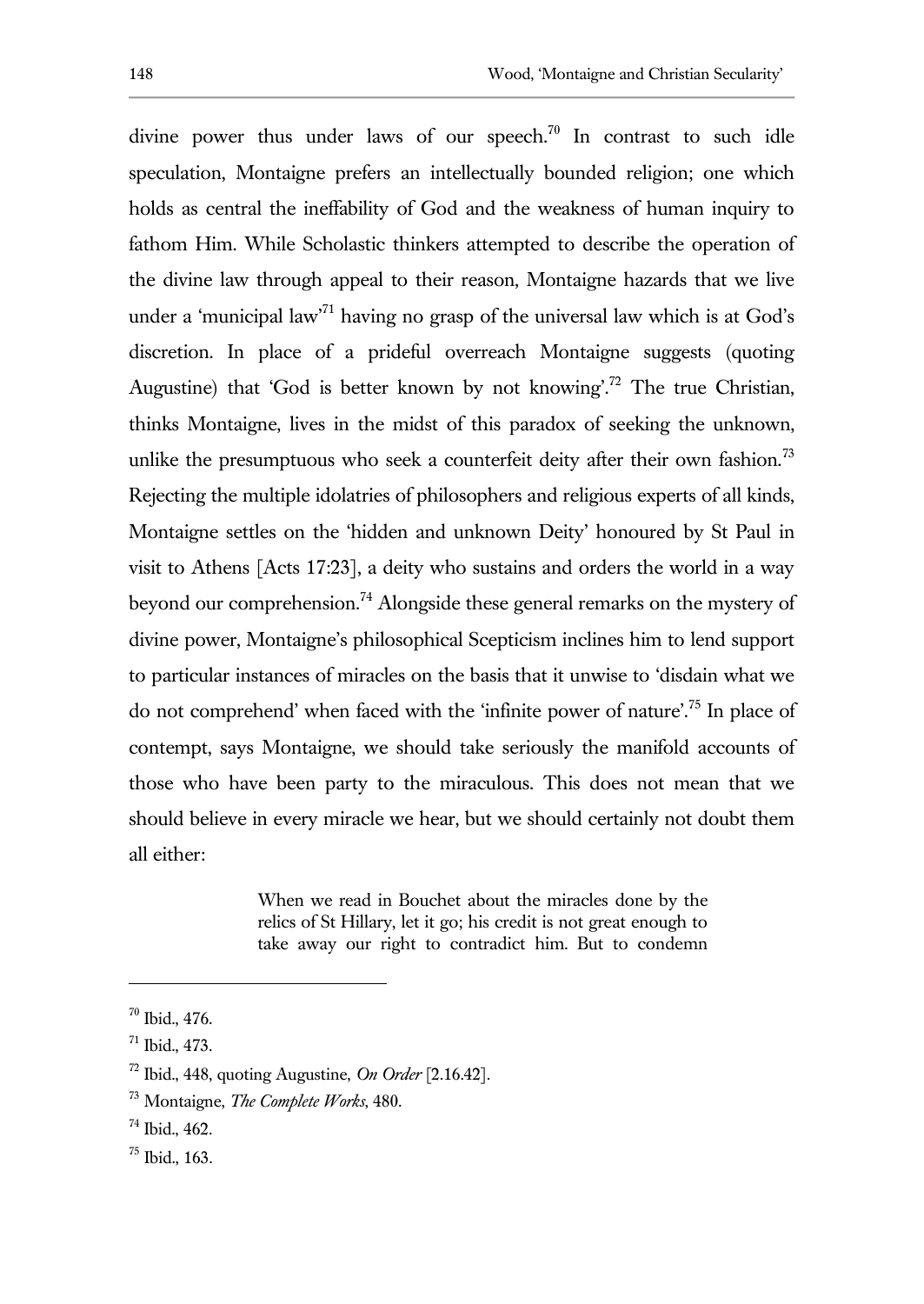wholesale all similar stories seems to me a singular imprudence. The great Saint Augustine testifies that he saw a blind child recover his sight upon the relics of St Gervase and St Protasius at Milan; a woman at Carthage cured of a cancer by the sign cross made over her; Hesperius, a close friend of his, cast out the spirits that infested his house from a little earth from the sepulchre of Our Lord and a paralytic promptly cured by this earth later, when it had been carried to church; a woman in a possession having touched St Stephen's shrine with a bouquet and rubbed her eyes with this bouquet recover her long-lost sight; and he reports many other miracles at which he himself was present. Of what shall we accuse both him and two holy bishops, Aurelius and Maximinus, whom he calls on as his witnesses? Shall it be of ignorance, simplicity, credulity, or of knavery and imposture? Is there any man in our time so imprudent that he thinks himself comparable, either in virtue and piety, or in learning, judgement and ability?<sup>76</sup>

On preliminary inspection this passage seems strange. How could a professed follower of the Sceptics construct an argument in favour of miracles? Such a defence would only be incredible if Montaigne was a pure Sceptic. In antiquity the Ancient Sceptics treated religion as a wholly ritualistic practice, suspending any judgement on the validity or otherwise of religious claims. This was far from Montaigne's view. For him Scepticism was not in opposition to the affirmation of religious truth. In fact, the Sceptical dissolution of certainty invites the mind to renounce its closed assumptions and revel in the ambiguous, the strange and the unbelievable. In such a shadowy world, unhampered by narrow certainties, the miraculous, the fusion of nature and grace is possible. According to the philosopher Ann Hartle:

Montaigne blurs the distinction between nature and grace not because he denies the presence of the sacred in human life, but because he sees the presence of grace everywhere. Or to put the matter in skeptical terms, human reason cannot make the distinction between nature and grace. In this sense,

<sup>76</sup> Ibid.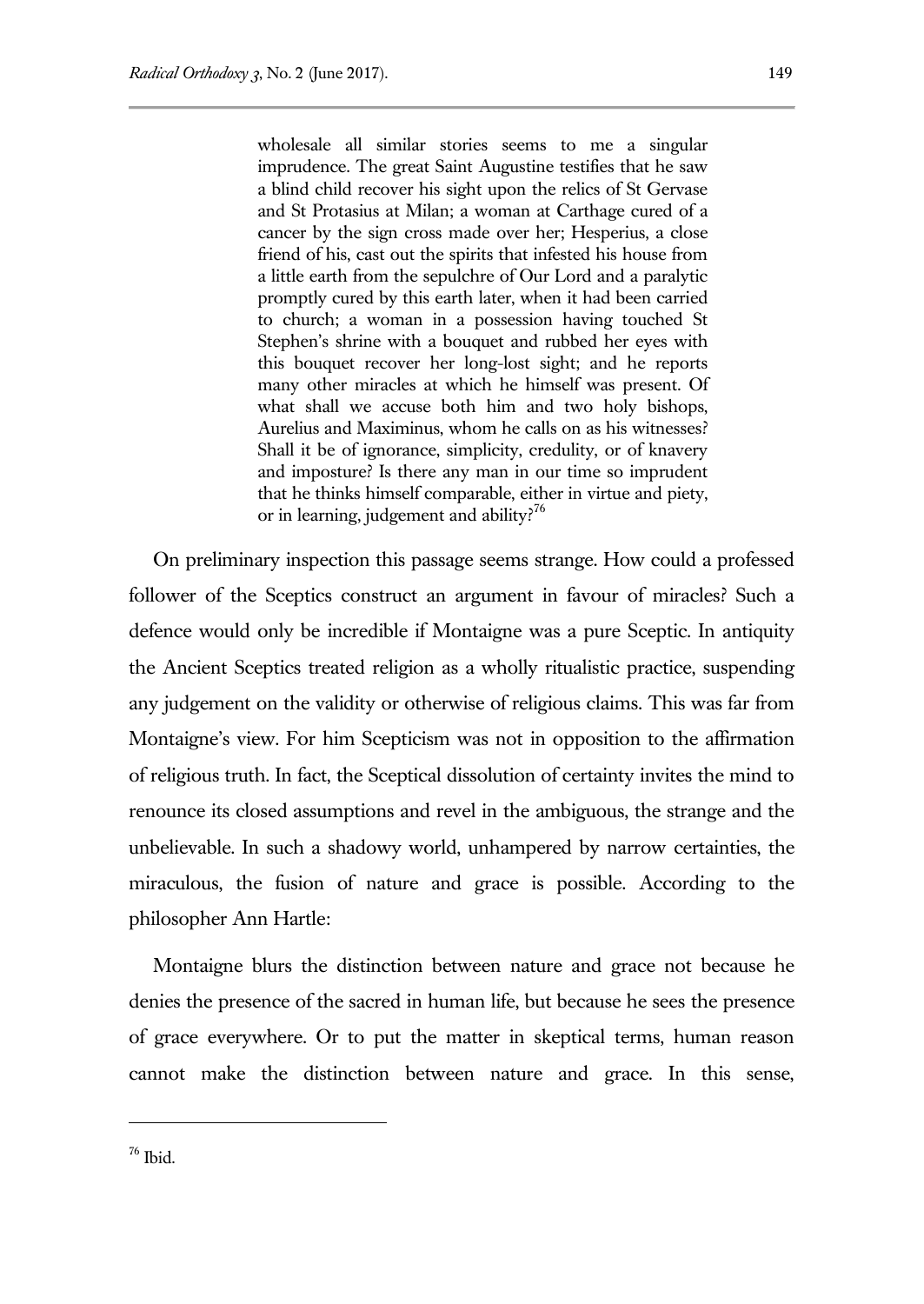Montaigne's skepticism is his faith; faith cannot assume to know and does not need to know whether the cause of any given action is nature or grace.<sup>77</sup>

While theological critics of Montaigne tend to condemn him for his drastic diminution of reason and his reliance on faith (fideism) Hartle points us towards the profound strain of orthodoxy which underpins many of Montaigne's seemingly heterodox positions. For all its unsettling power his Scepticism is both open and moderate, bound to a Christian tradition which it both defenders and nurtures. In an age which saw Europeans Christians die for abstract doctrinal disputes, Montaigne attempts to use doubt to bring people back to an earlier Augustinian conception of Christendom, one in which doubt serves to impart a greater sense of dependence upon God, in place of intellectual prowess. The Augustine who rallied against the conceit of the ancient philosophers finds new intellect energy in Montaigne, who rejects the stale logic of Scholasticism in favour of a God of mystery. The universe is not an elegant system of propositions to be argued about but a fully providential creation underpinned by the unknown and unquantifiable. Such a trajectory not merely expresses a reverence for the miraculous, but a desire to see the end of a poisonous sectarianism between Protestants and Catholics.

In his appreciation for theological incompleteness he eschews the fixed positions which were driving Christian Europe apart. Such innovative responses tell us something significant about his character. Montaigne was a man of considerable intellectual gravitas. His *Essays* offer more than a personal exploration of himself, but contain a kind of experiential theology which attempts to understand fully and seriously the logical and personal consequences of the doctrine of grace by testing it in various fields. Far from being a merely casual reader of Augustine, Montaigne is a fully engaged interpreter, possessing a

<sup>77</sup> Ann Hartle, *Michel de Montaigne: Accidental Philosopher* (Cambridge: Cambridge University Press, 2003), 6.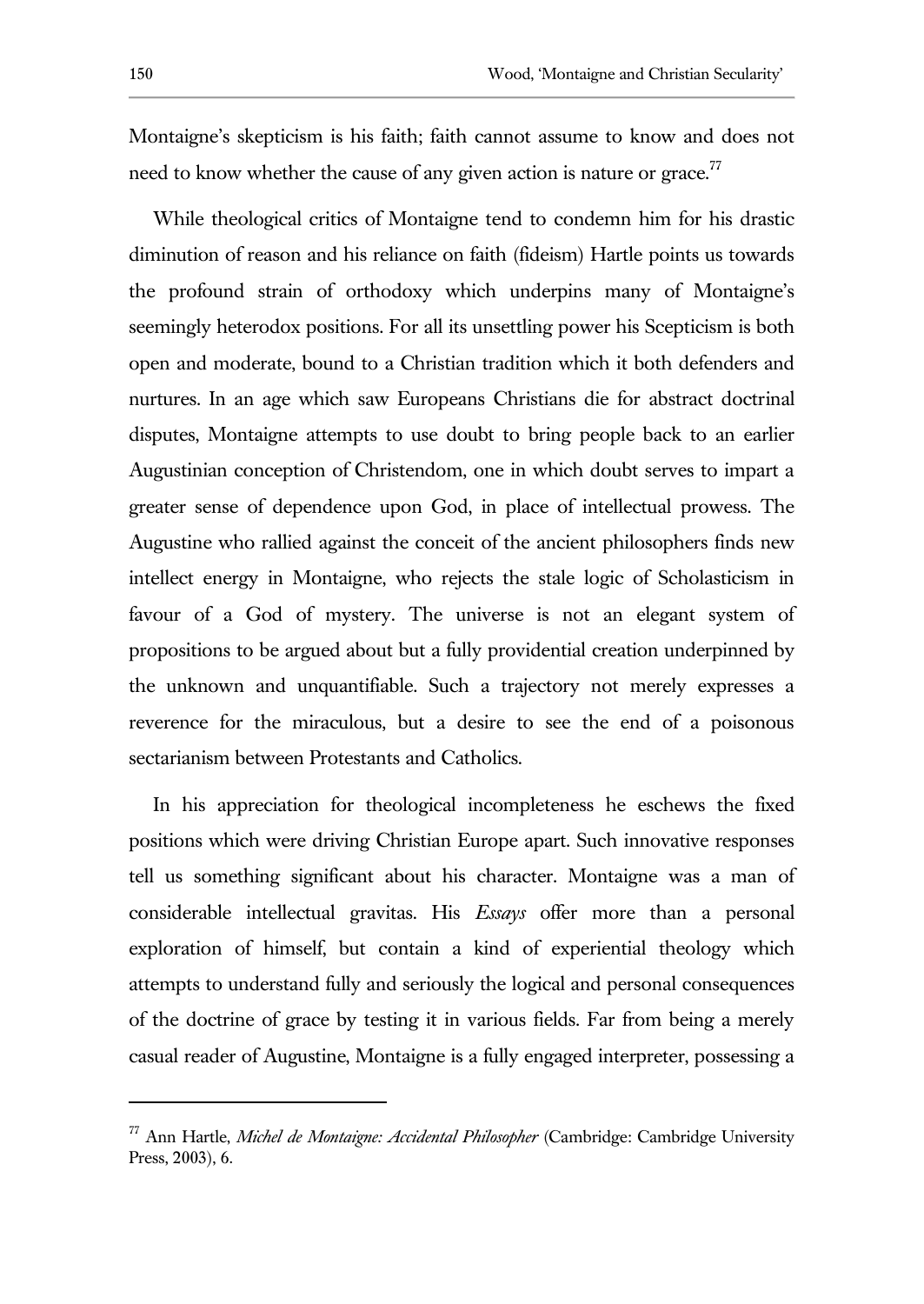theological sophistication which is little appreciated by his secular admirers. Keeping this Augustinian portrait firmly in view, I proceed to examine its implications for the secular readings of Montaigne we encountered earlier. Rejecting any disjunction between his secularity and religiosity, I posit that Montaigne's approaches to social difference, selfhood and anthropological reflection are in fact innovative re-workings of Augustinian legacies. Montaigne's *Essays* do not marginalise Christian faith and practice; rather they are an attempt at finding new models of faithfulness in the midst of the institutional disintegration of Christendom. Emphasising in particular the didactic function of his secular turns in relation to relativism, selfhood and anthropological distance, I claim that Montaigne offers a distinctive mode of discipleship which provides an alternative reading of the secular.

#### **4. Montaigne: Relativism and Grace**

At the heart of Montaigne's theology is the notion of obedience. For Montaigne, God possesses manifold opportunities to reveal his nature to human beings through physical signs; in miracles and in the sacraments and ceremonies of the Apostolic Church. By what Montaigne regards as 'a common supernatural inspiration' shadows of the true faith are also communicated to those who have not even heard of the Church of Christ.<sup>78</sup> In these diverse communications God seeks to instruct us in making known our arrogance, tempering our hubris and chastising our vanity.<sup>79</sup> Yet, in a world of competing sects and doctrines, how might we best follow the call of God? At first glance Montaigne's solution to this problem is deceptively simple: we must learn to rekindle our capacity for faithfulness. Yet what does such a rekindling involve?

<sup>78</sup> Montaigne, *The Complete Works*, 526.

 $79$  Ibid.,  $504$ .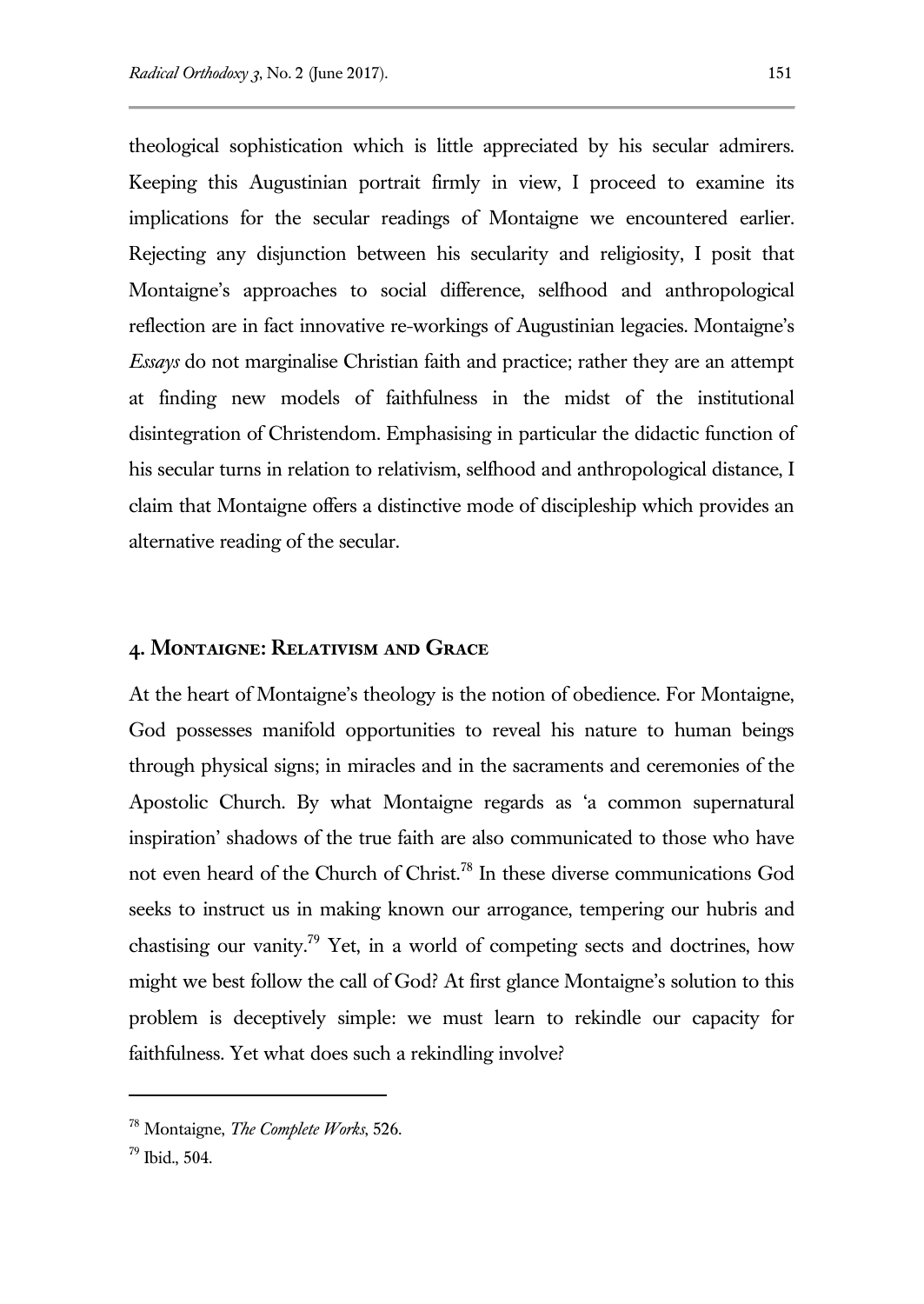As a Catholic Montaigne turns firstly to Scripture and tradition in order to sketch the direction of his thought. Following Augustine's account of the fall in *City of God*, Montaigne takes us back to the distant past in which human beings were governed solely by 'a law of pure obedience; $80$ <sup>0</sup> that is to say, their reason in subjection to divine authority. $81$  In this original state of virtue there is no need for philosophers, schools or disputation. Under the equanimity of heavenly order, every human being lives as a Sceptic, their souls undisturbed by the intellectual anxieties of questioning and doubt. Thus in Montaigne's rendering of Paradise, God's grace allows each of us to experience Pyrrho's ideal of ἀταραξία without effort. This is only a slight modification of the original Augustinian material on Montaigne's part. When describing the original serenity experienced by Adam and Eve, Augustine probably had the equivalent Stoic notion of ἀταραξία in his mind.<sup>82</sup> Montaigne's substitution of Stoicism for Scepticism in no way compromises the integrity of the original Augustinian reading. It constitutes a respectful gloss rather than a contortion. Rather than conceiving of Scepticism as an alien presence in an otherwise orthodox account; it is a fruitful tool which allows Montaigne to depict and ideals of Christian discipleship more faithfully.

If there is a paradise in Montaigne's Christian faith, there is also a fall. Drawing directly upon scripture, Montaigne argues that sin entered the world through an arrogant desire for knowledge. Lives which once conformed to a godly pattern of simplicity and peace are now disfigured by irreligion, violence and self-hatred, all because of an overreaching desire for knowledge. Not content with the natural bounds that God has provided it, the speculative mind 'does nothing but ferret and quest, and it keeps incessantly whirling around, building up and becoming entangled in its own work, like our silkworms, and is

<sup>80</sup> Ibid., 437.

<sup>81</sup> Ibid., 436.

<sup>82</sup> Christopher Brooke, *Philosophic Pride: Stoicism and Political Thought from Lipsius to Rousseau* (Princeton: Princeton University Press, 2012), 9.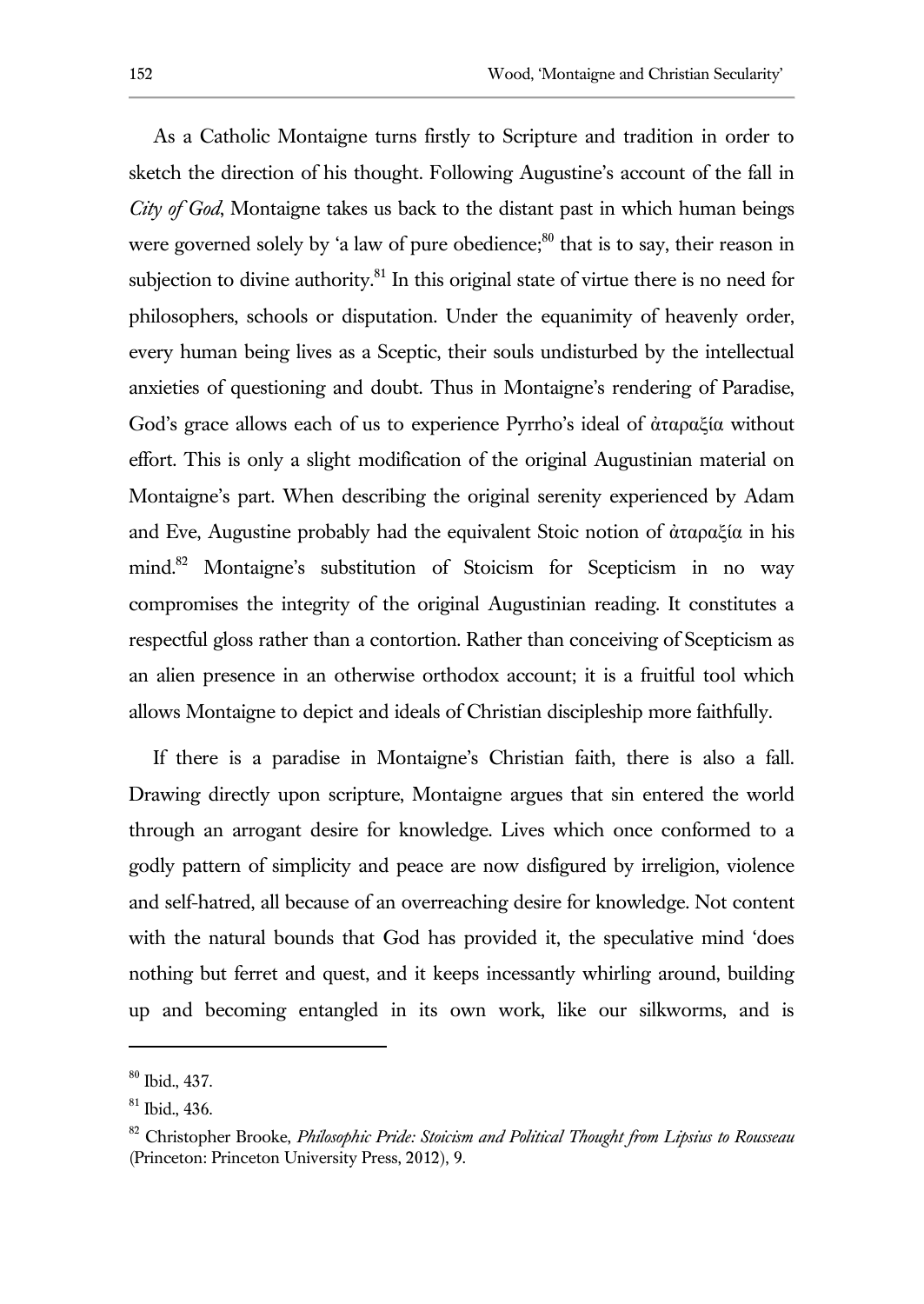suffocated in it.<sup>83</sup> Yet there is something of the humanist in Montaigne which refuses to believe that this original grace is entirely lost to us. He imagined its continuance among far away peoples like the Brazilians or else in the lives of non-human animals, those with the benefit of not being corrupted by intellectual calculation. $84$  As we shall see, these musings are mainly rhetorical devices with the purpose of recommending the cause of his favoured philosophical school, the Ancient Sceptics. As a Catholic Montaigne did not believe that the Sceptics had in themselves any special revelation which the Scriptures did not also possess, yet he did believe that Sceptics provided excellent preparation for the Christian. By emptying the mind of all its cherished beliefs and certainties the Sceptical method cleared the way for reliance upon God alone. In this act of Pyrrhonian *knosis* the human being becomes a 'blank tablet prepared to take from the finger of God such forms as he will be pleased to engrave upon it.<sup>85</sup> In the discussion which follows, I suggest that Montaigne's secularity is in actual fact elements of this self-emptying strategy. From this perspective, I suggest that Montaigne shows us a way in which secularity has the capacity to be harassed to the service of Christian faith and practice. What might be seen as secularism's most disconcerting face for Radical Orthodoxy becomes for Montaigne an opportunity to live according to faith. Let us first consider the most controversial aspect of Montaigne's secularity: his commitment to cultural relativism.

As we saw earlier, Radical Orthodox critics see the normative acceptance of cultural relativism as part of the general pattern of the secular, namely that of value-negation. Relativism marginalises precisely what Radical Orthodoxy seeks to sustain; the retrieval of multiple ecclesial, theological and ethical universals from an increasingly fragmented and anomic modernity. Yet, if cultural

<sup>83</sup> Montaigne, *The Complete Works*, 995.

<sup>84</sup> Ibid., 440.

<sup>85</sup> Ibid., 455.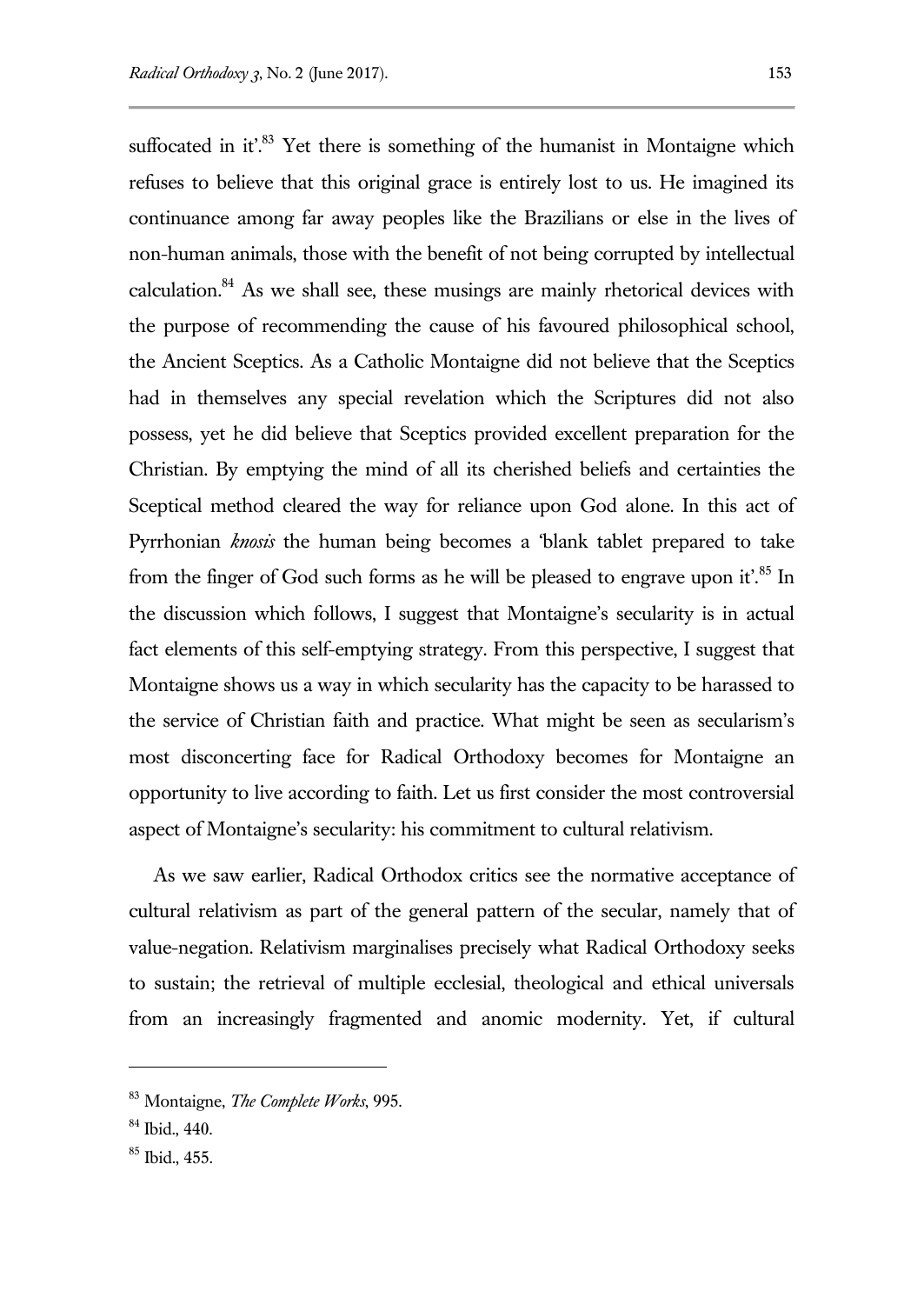relativism represents the suppression of universal meaning for Radical Orthodoxy, cultural relativism is for Montaigne merely a fact of life. The discovery of the New World taught him the utter fallacy of the Scholastic notion that the human family was able to live according to a single moral standard deducible by reason. If there was rationality at play in the diversity of customs among the world's peoples, Montaigne sensed that such rationality was not reciprocally intelligible. '[A] man calls barbarous whatever is not his own practice; for indeed it seems we have no other test of truth and reason than the example and pattern of the customs and opinions of the country we live in' (*Of Cannibals*).<sup>86</sup> Such modernist-sounding remarks have led some readers to discern in Montaigne a clear anticipation of Nietzsche's model of cultural relativism.<sup>87</sup> Yet, unlike the atheistic Nietzsche<sup>88</sup> Montaigne's relativism is theologically and not nihilistically motivated. While Nietzschean relativity presupposes a universe without transcendent meaning, Montaigne's version attempts to show us how far we have fallen in the sight of God. While in the beginning there was a single moral law, sin has caused deviation and dilution. Such an immorality which reaches the grossest degree; that of a Christendom which simultaneously proclaims the truth of God and finds itself more brutal than those 'savages' who have not heard of Christ. Noting of the brutality of the wars of religion in his native France, Montaigne remarks: 'I am not sorry that we notice the barbarous horror of such acts (those of cannibals) but I am heartily sorry that, judging their faults rightly, we should be so blind to our own'.<sup>89</sup> If relativism shows us how disordered our world has become, Montaigne also has a didactic function in mind. If we are confronted with contradictory models of morality and custom,

<sup>86</sup> Ibid., 185.

<sup>87</sup> Philip Hodgkiss, *Making of the Modern Mind: The Surfacing of Consciousness in Social Thought* (London: Athlone Press, 2001), 73.

<sup>88</sup> Nietzsche was himself a reader of Montaigne; see Jessica Berry, *Nietzsche and the Ancient Skeptical Tradition* (Oxford: Oxford University Press, 2011), 80-81.

<sup>89</sup> Montaigne, *The Complete Works*, 189.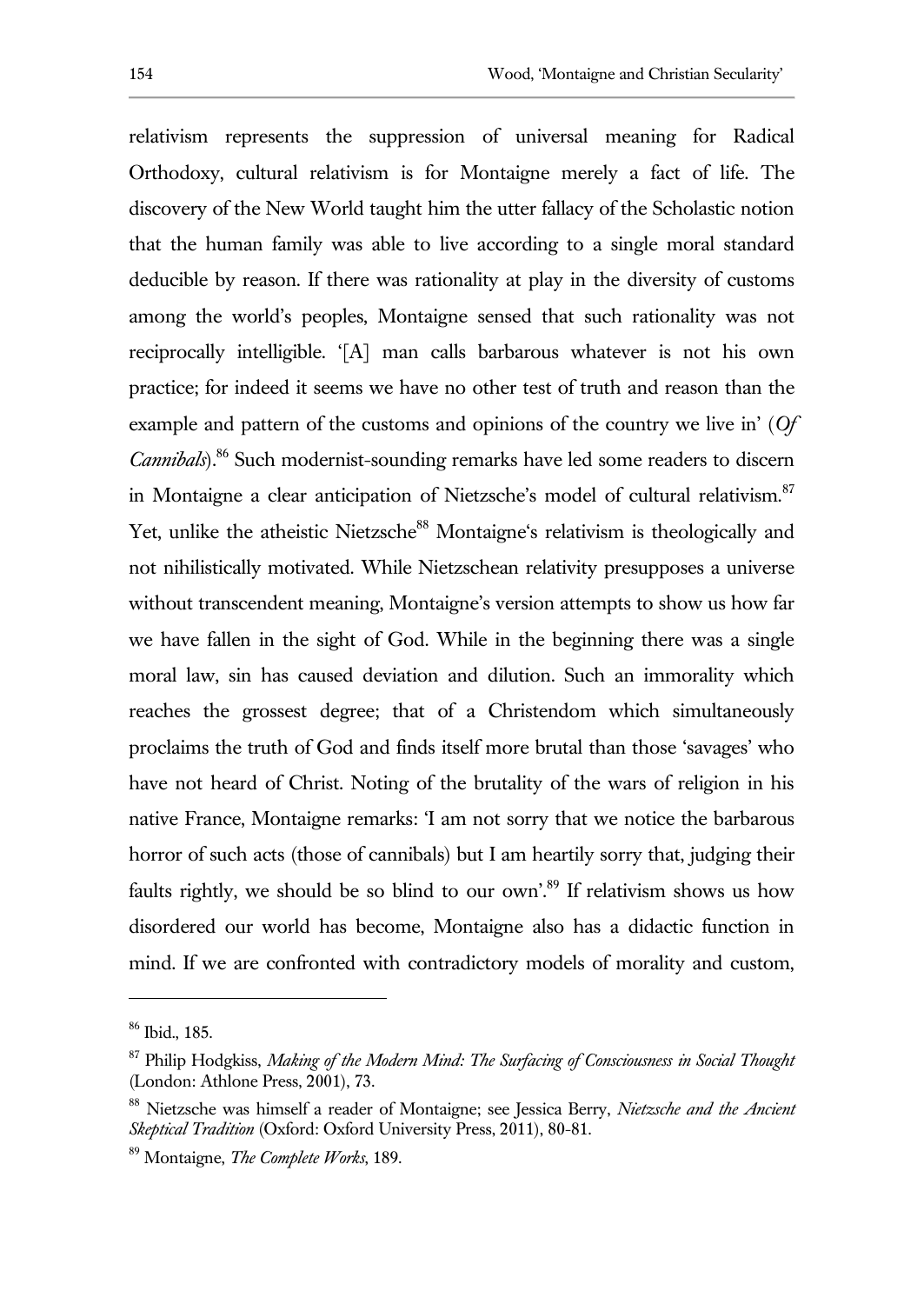how shall we choose between them? Not by reason, says Montaigne, since with reason we will simply see our cultural prejudices reflected back to us. The resolution to relativism can only be achieved by turning away from our own facilities and towards Divine Revelation, which transcends both rationality and culture. So while the 'world is nothing but variety and dissimilarity'<sup>90</sup> Montaigne's illuminationism prevents him from sinking into nihilism. Indeed his commitment to relativism is not a permanent position, but rather a stepping stone to faith. By carefully studying the diversity of sects, schools and tribes of humans, Montaigne is convinced that our faith in God's grace will increase, as we realise that our own intellectual powers are insufficient in achieving a measure of certainty. Rather than comparing Montaigne to Nietzsche, it would be wiser to compare him to Karl Barth. With his stress on the primacy of God's revelation and distrust of rationalist theology, Montaigne anticipates Barth's contention that one cannot 'logically' read God's intentions from the world around us; rather God must actively reveal Himself to us through Scripture and the Church. In a deeply Montaignian passage in *Church Dogmatics* Barth reflects:

> [The] knowledge of God certainly doesn't come without our work; it also does not come through our work, or as the fruit of our work. At this very point the truth breaks impetuously and decisively before us; God is known only to God; God can be known only to God. At this very point, in faith itself, we know in utter dependence, in pure discipleship and gratitude. At this very point we are finally dissuaded from trusting and confiding in our own capacity and strength. At this very point we can see that our attempt to answer God's revelation with our views and concepts is an attempt undertaken with insufficient means, the work of unprofitable servants, so that we cannot possibly ascribe the success of the attempt, and therefore the truth of our knowledge of God to ourselves, i.e. to the capacity of our views and concepts. In faith itself we are forced to say that

<sup>90</sup> Ibid., 296.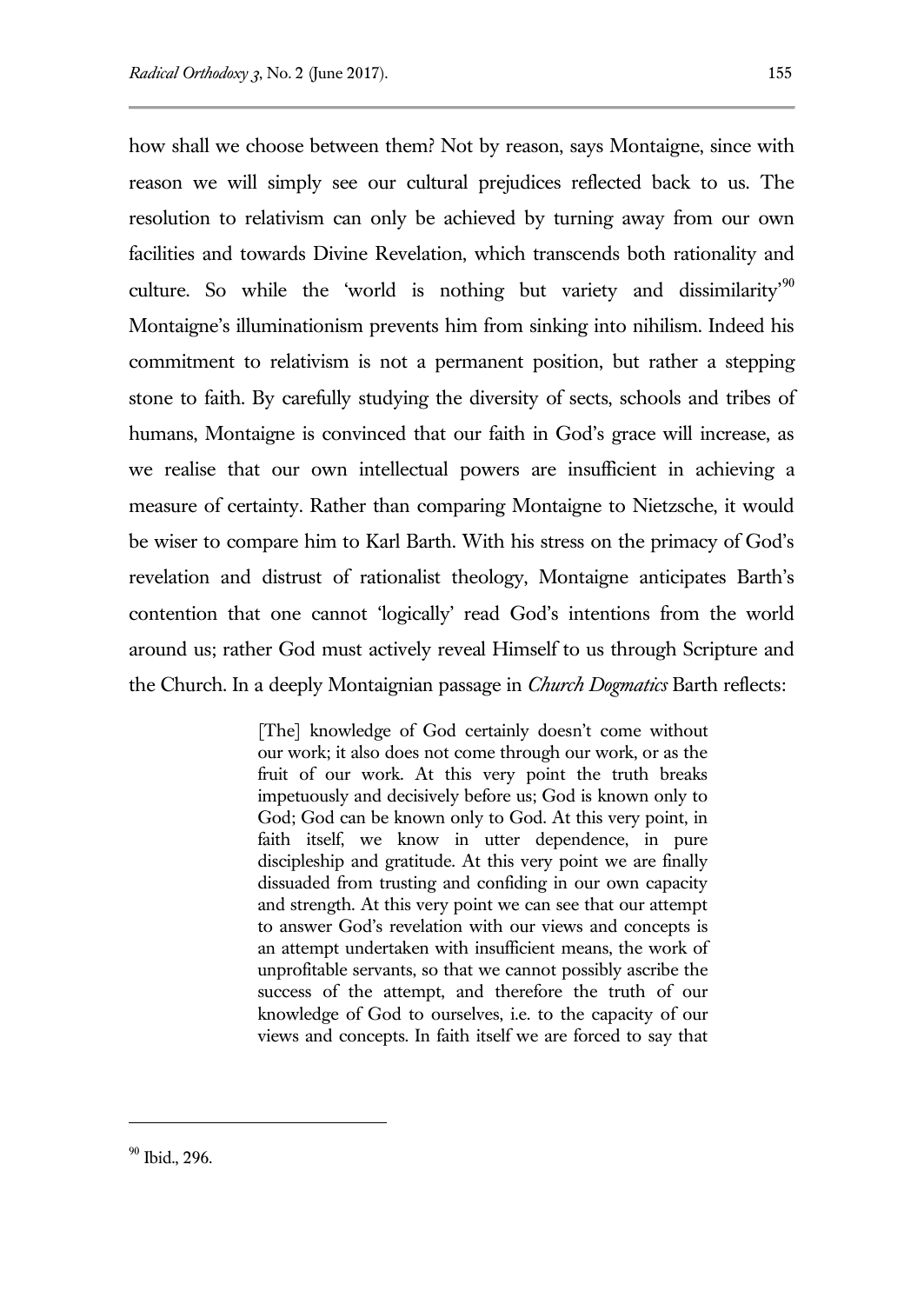our knowledge of God begins in all seriousness with the knowledge of the hiddenness of  $God.^{91}$ .

It is this vision of a mysterious God which lies at the heart of Montaigne's relativism. In a world where revelation is the only channel of contact between creature and Creator, there is no automatic natural, ontological or theological order which can be read and understood by the powers of human reason alone. Far from arguing for relativism out of a desire to negate values (as Milbank and Ward fear) Montaigne's apparent secularity emerges out of a desire to uphold the mystery of God. Realising the failure of all human beings to adequately comprehend the divine law, Montaigne uses the bewildering array of customs in order to illustrate our need of radical dependence upon God through his Church and Sacraments.<sup>92</sup>

#### **5. Montaigne and the Augustinian Self**

What does such an attitude of dependence mean for Montaigne's understanding of the self and how might it be considered secular? If we are to believe Riley's reading of the self in the *Essays* Montaigne's view of human identity is diametrically opposed to the theological personhood of Augustine. While Augustine places his true individuality in relation to God, Montaigne is seen to

<sup>91</sup> Karl Barth, *Church Dogmatics The Doctrine of God, Volume 2*, ed. by G.W. Bromiley, T.F. Torrance (London: T&T Clark, 1957: 2004), 183.

 $92$  As to why the Church should be exempt from such radical doubt, Montaigne gives little in the way of a direct answer. However, one can offer formulate a viable theory by considering the sources which influenced his Scepticism. Like Augustine before him, Montaigne is a contentious reader of Cicero's philosophy (see Friedrich, *Montaigne*, 80). Reacting against dogmatism and systematisation in typically Ciceronian ways, Montaigne rejects the necessity to be consistent—applying (like Cicero) Sceptical tools to his own doubt (Friedrich, *Montaigne*, Ibid.*)* An insistence on blanket rejection of belief would sit just as uneasily with the Sceptical attitude as blind allegiance. To insist that the church must be doubted would transform Scepticism into another dogmatic rule among many. Thus, Christianity is preserved from the philosopher's scrutiny for Montaigne on the paradoxical basis that to abandon his faith would be to negate the open-minded pragmatism worthy of a Sceptic.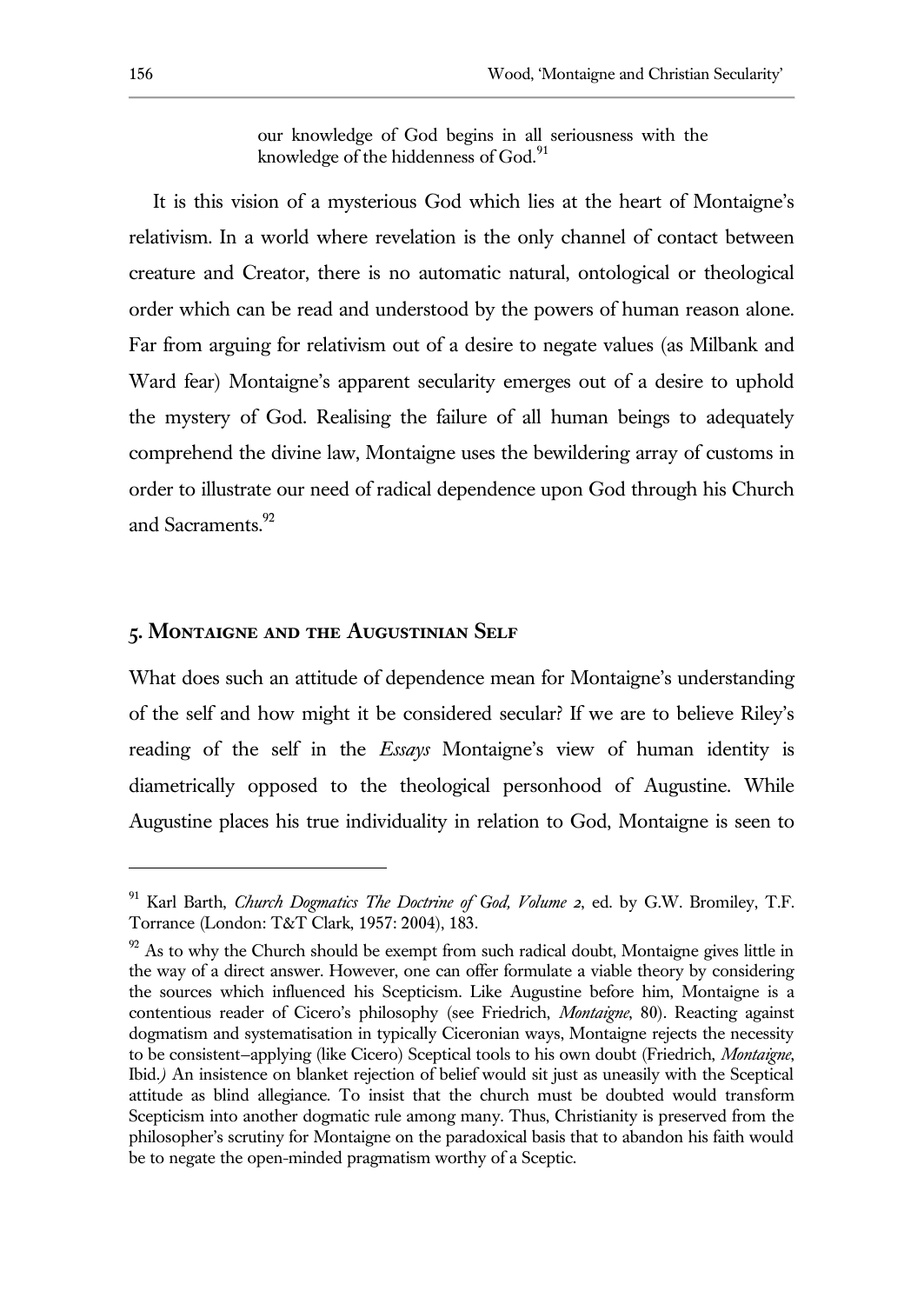turn inward, mining the content of his subjectivity for new meaning. In short, Augustine represents the relational identity of an older Christendom and Montaigne represents something new and ultimately disruptive; a culture of literary narcissism which presumes, to quote Ward, the 'the citizen as consumer who now designs his or her own lifestyle, manners and morals'.<sup>93</sup> Such an analysis of Montaigne evokes not merely the dissolution of religious identity as a central driving force of action, but also suggests the kind of self-absorbed identity which cares little for the lives of others. Yet such an interpretation deprives Montaigne of his religious substance, ignoring the theological motives which underlie his act of personal disclosure. Confirmation of this claim can be found when we examine both Montaigne's motives for writing alongside his commitments to the privacy and mystery of personal identity. All three elements reveal a deeply Augustinian understanding of self and world which confounds the expectations of theological critics of secularity.

In declaring his motives for writing the *Essays*, Montaigne assures us of two things. Firstly, he makes clear that his private compositions are not intended to replace his identity as a professing Catholic. As Malcolm Smith has suggested, the *Essays* allude to Montaigne's practice of one of the most significant practices of Catholic self-disclosure; the sacrament of penance. A particularly vivid hint of Montaigne's religious practice in this regard is found in his essay *Of Vanity* where he tells us that during periods of severe illness 'I reconcile myself with God by the last Christian offices and thereby find myself more free, and unburdened, feeling all the more triumphant over the sickness'.<sup>94</sup> As Smith observes the use of the phrase 'Christian offices' suggests 'the practice of the penitential sacrament'.<sup>95</sup> Regardless of the precise rite being described here, Montaigne at moments of

<sup>93</sup> Graham Ward, *Cultural Transformation and Religious Practice* (Cambridge: Cambridge University Press, 2005), 125.

<sup>&</sup>lt;sup>94</sup> Montaigne, 913.

<sup>95</sup> Malcolm Smith, *Montaigne and the Roman Censors* (Geneva: Librairie Droz, 1981), 72.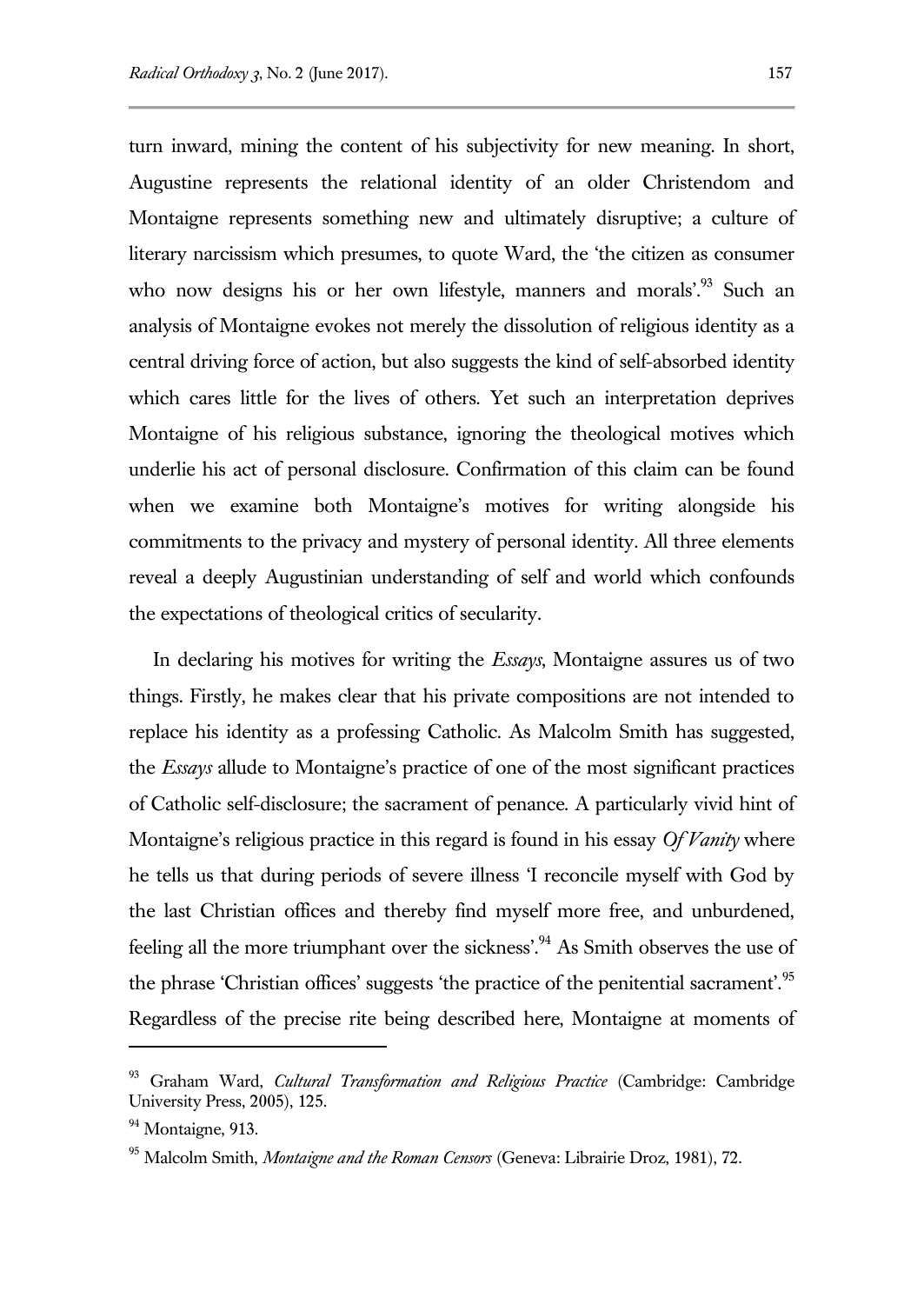peril finds completion in the lap of the Church and its sacraments. His *Essays* record his life (and attempt to give it context) but they do not replace the Church. Whatever benefit the *Essays* perform for Montaigne, they do not have the reconciling power of the Christian faith. Such a conclusion is further bolstered by Montaigne's second reassurance, that his *Essays* (and the person represented in them) do not signify a rival locus of theological, moral or philosophical authority to that of the Church. While it is true that Montaigne experiments with many narratives other than Christianity; playing with Stoic, Platonic, Humanist and Epicurean masks, they remain just that, masks. He never adopts these postures as comprehensive doctrines of life. Indeed, his Scepticism inclines him to reject such systems precisely because they profess a certain comprehensiveness of form. In this vein, the ancient philosophers are points of clarification for Montaigne, but they never drag him towards any exclusive or dogmatic position other than to reinforce his Sceptical Catholicism. Scholars like Judith Shklar misunderstand the nature of Montaigne's attachment, despite being sensitive to Montaigne's devotion and evident delight in the ancient philosophers. The French writer's ongoing dialogue with Hellenism is not, as Shklar calls it, 'a return to the philosophers of antiquity' to the exclusion of Christianity, rather it is part of Montaigne's eclectic but Christian method of seeking continual points of interrogation of his beliefs and prejudices.<sup>96</sup> Antiquity is a potent for space for Montaigne's education in this respect but not an alternative way of life.

Alongside these motives, Montaigne's account of privacy offers further validation of the profoundly Christian convictions which underlie his understanding of the self. As we saw earlier, Ward defines the liberal-secular recourse to privacy as positing a sphere of lack and separateness which is divorced from the public demands of the Christian Gospel. Implied in such a

<sup>96</sup> Shklar, *Ordinary Vices* (Harvard: Harvard University Press, 1984), 10.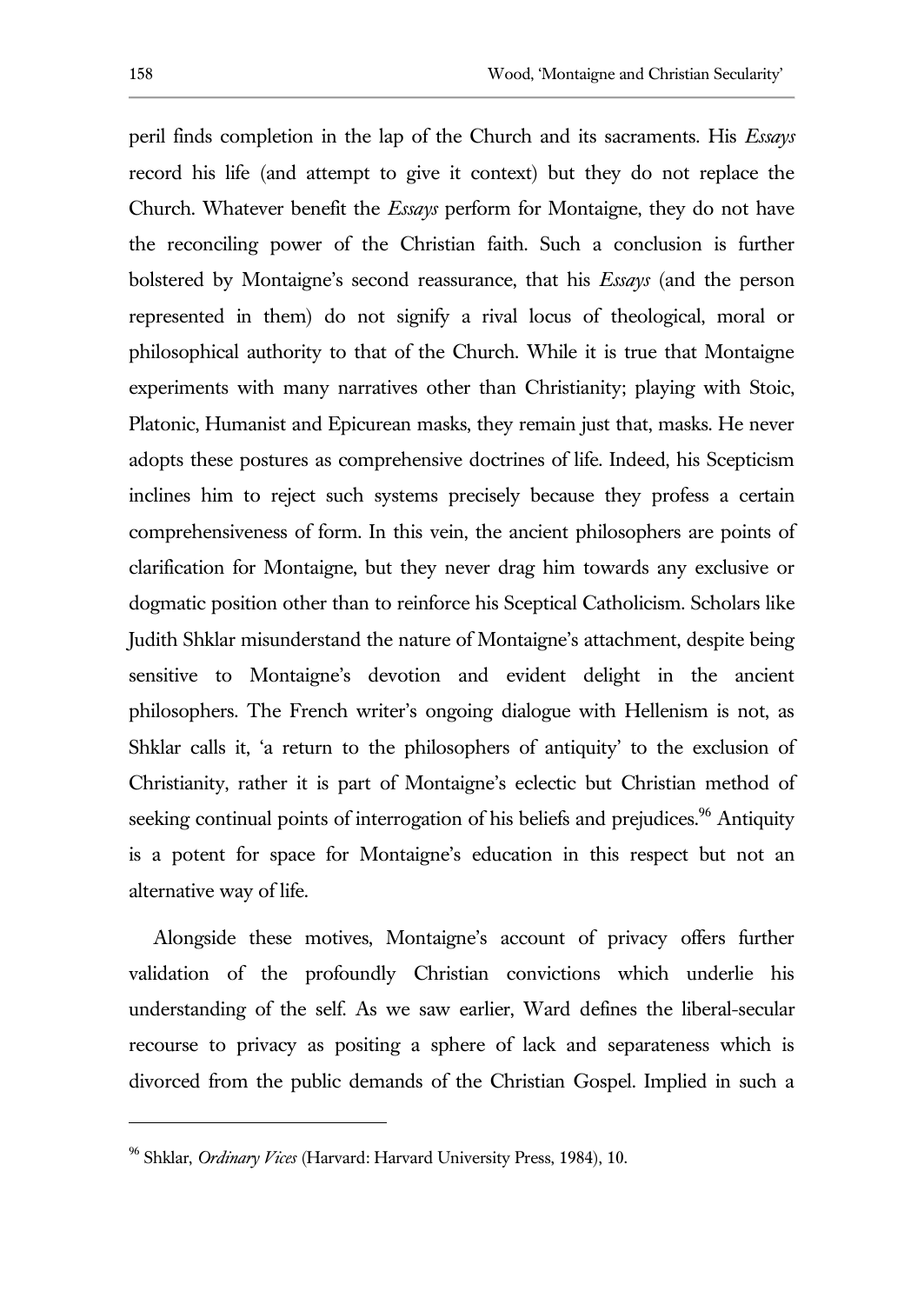model is the suggestion that privacy is deeply anti-Christian practice, seeking as it does a 'room of one's own', rather than a space of mutual fellowship proclaimed by the Church. Superficially, Ward's negative interpretation of privacy maps comfortably onto Montaigne. In the seclusion of his library Montaigne claims an identity outside institutions, whether that is the church or the state. In an era when both monarchies and ecclesial authorities were tightening their grips all over Europe, Montaigne made individuality and idiosyncrasy the subject of his work.

To talk of 'I' in a century of an increasingly religious 'we', Montaigne appeals to the neutrality of his own self as a place of freedom and retreat. In this internal terrain, he was not of any party, except perhaps that of the human race. Montaigne is free to invent, experiment and innovative, while the world around him is stifled by authority. In making himself a text to be read, Montaigne develops a radical identity which never fully obeys the rules of 'the world'. Montaigne as a textual construct is always open to multiple interpretations which are private and personal. This being true, it is easy to assume rather lazily that Montaigne's secular space is divested of ecclesial or theological authority. This is where the Radical Orthodox understanding of secular privacy breaks down. Montaigne indeed claims himself as a proper subject of examination, yet he refuses to disinvest the self of either its communal or theological significance. While he claims the space of his library as his 'own', his *Essays* are written not for himself; rather they are public works with the intention of being read by others. In writing of himself, Montaigne considers that he is undertaking a supplementary form of religious confession which is more lucid than his private inarticulate confessions.<sup>97</sup> By making public his cherished privacy, Montaigne hopes that Christian readers might glean a degree of moral education in regard to the proper conduct of their bodies and souls. In his essay *On Some Verses of* 

<sup>97</sup> Montaigne, *The Complete Works*, 780.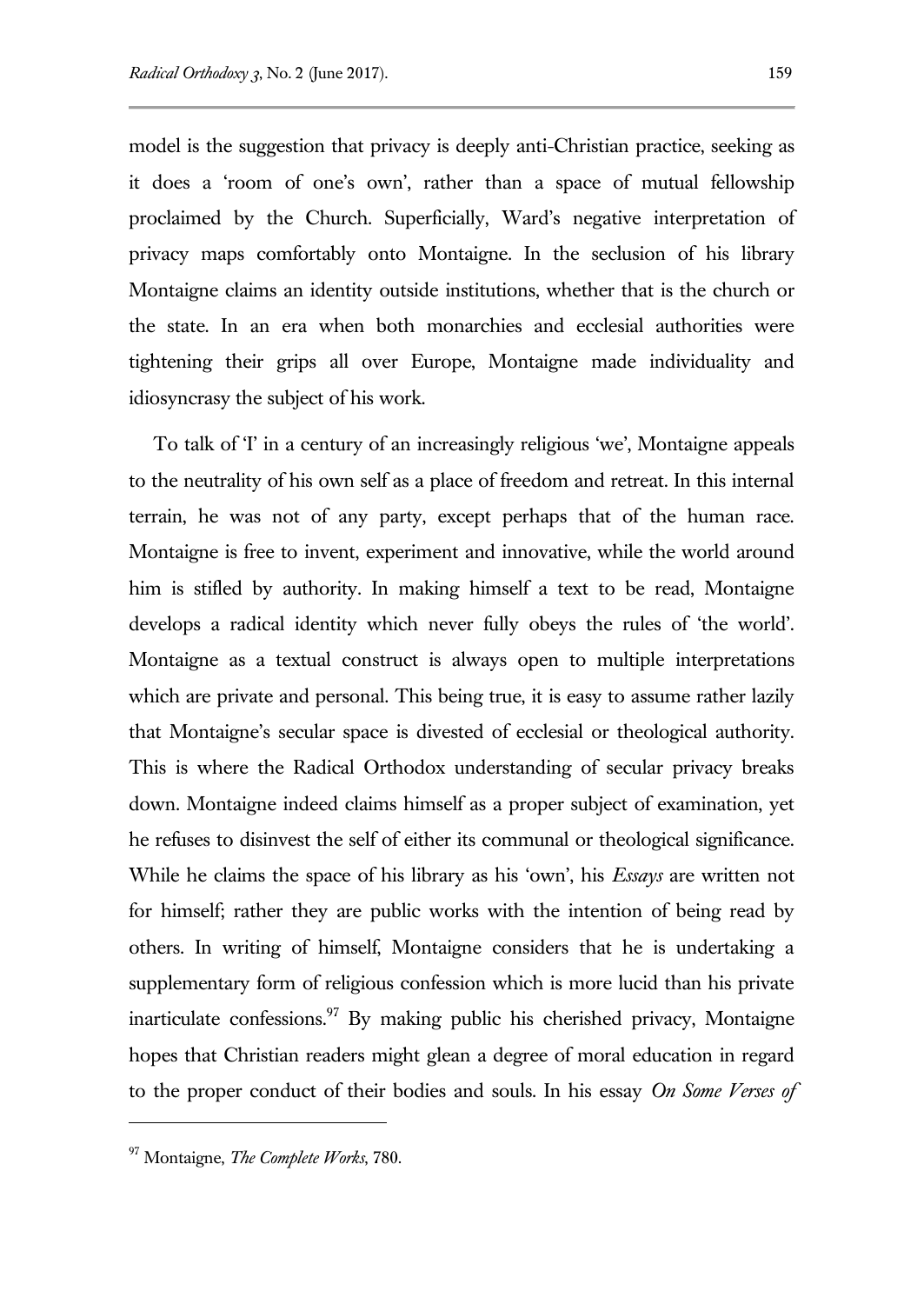*Virgil*, he prays: 'God grant that this excessive licence of mine might encourage our men to obtain freedom, rising above these cowardly and hypocritical virtues born of our imperfections; that at the expense of my immoderation I may draw them on to the point of reason'.<sup>98</sup> So while Montaigne might be secluded his thoughts are harnessed towards communal ends; an object not foreign to Christian confessional practice where exploring private sins serve as a means of educating and improving the reader. Yet along with this moral function, Montaigne perceived introspection as a means of strengthening his model of Christian dependence by emphasising the mystery of the self.

As Montaigne goes deeper into the contents of his mind he discovers a startling truth. Instead of finding a fixed identity complete with personality traits, Montaigne discovers only a state of radical contingency. The collection of impressions and memories under which we understand as 'Michel de Montaigne' is an entity that is forever shifting, and consequently is analytically inexhaustible. Inward observation, he discerns, does nothing to abate the deep mystery of the self. 'I have seen no more evident monstrosity and miracle in the world than myself. We have become habituated to anything strange by use and time; but the more I frequent myself and know myself the more my deformity astonishes me, and the less I understand myself' (*Of Cripples*).<sup>99</sup> While Riley places such remarks in the context of a mind which revels in its 'becoming', the words 'monstrous' and 'deformity' seem odd in the context of a positive affirmation of ontological instability. Does Montaigne give us a clue to the significance of his choice of words? A clue is provided in the form of a short essay *Of a Monstrous Child* in which Montaigne discusses various strange examples of physical deformity. Eventually leaving the cause of such outward peculiarity to God Montaigne closely echoes the language he uses to describe his inner-self.

<sup>98</sup> Ibid., 778.

<sup>&</sup>lt;sup>99</sup> Ibid., 958.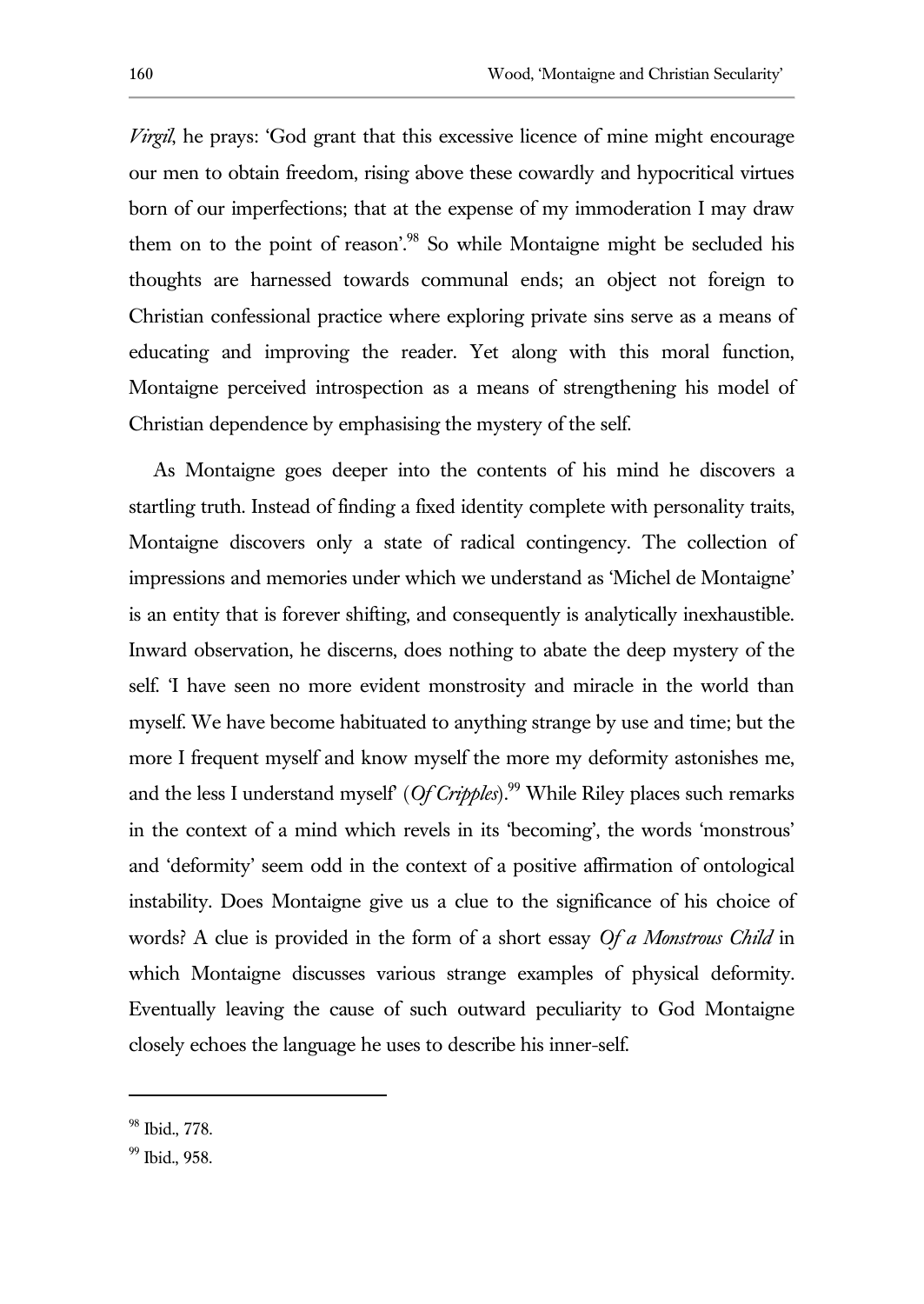What we call monsters are not so to God, who sees in the intensity of his work the infinity of forms he comprises in it; and it is for us to believe that this figure that astonishes us is related and linked to some other figure of the same kind unknown to man. From his infinite wisdom there proceeds nothing but that is good and ordinary and regular, but we do not see its arrangement and relationship.<sup>100</sup>

Such remarks are almost certainly a conscious imitation of Augustine's own discussion of 'monsters which are bound to be born among us to human parents' in *City of God* (16.8).<sup>101</sup> Yet when we read *Of Cripples* beside this second essay it is possible to uncover an intriguing theological trail which further confirms the depth of Montaigne's Augustinianism. If our inner-world is monstrous and astonishing, and completely understood by God, it is difficult to escape the following; that while the self is a mystery to us, the strangeness of our personality finds its true meaning in God. Far from Riley's notion of a Montaignian self utterly devoid of transcendence, the subjectivity of the *Essays* is constantly looking outwards. Another being needs to fathom it in order that it makes sense of its own mystery. Fusing this needful self with the earlier account of privacy, we can see that if Montaigne's identity is a secular one, then the privacy he enjoys is certainly not indolent. Rather, it is directed towards God, who is at the root of self-understanding.

Now Montaigne's interpretation of personal identity takes on a distinctly Augustinian tinge, since Augustine agrees with Montaigne that we are a mystery to ourselves without God. While it is difficult to account for this Augustinian tenet by using obvious sources like  $Conf$  the same theological conclusion can be inferred from the theory of Augustinian illuminationism, which Montaigne was certainly familiar with. Such a conclusion is also

 $100$  Ibid., 654.

<sup>101</sup> Augustine, *City of God*, 663.

<sup>&</sup>lt;sup>102</sup> Montaigne probably never read Augustine's declarations concerning of the mystery of the selfhood in *Confessions*, 10.8.15 and 10.17.26.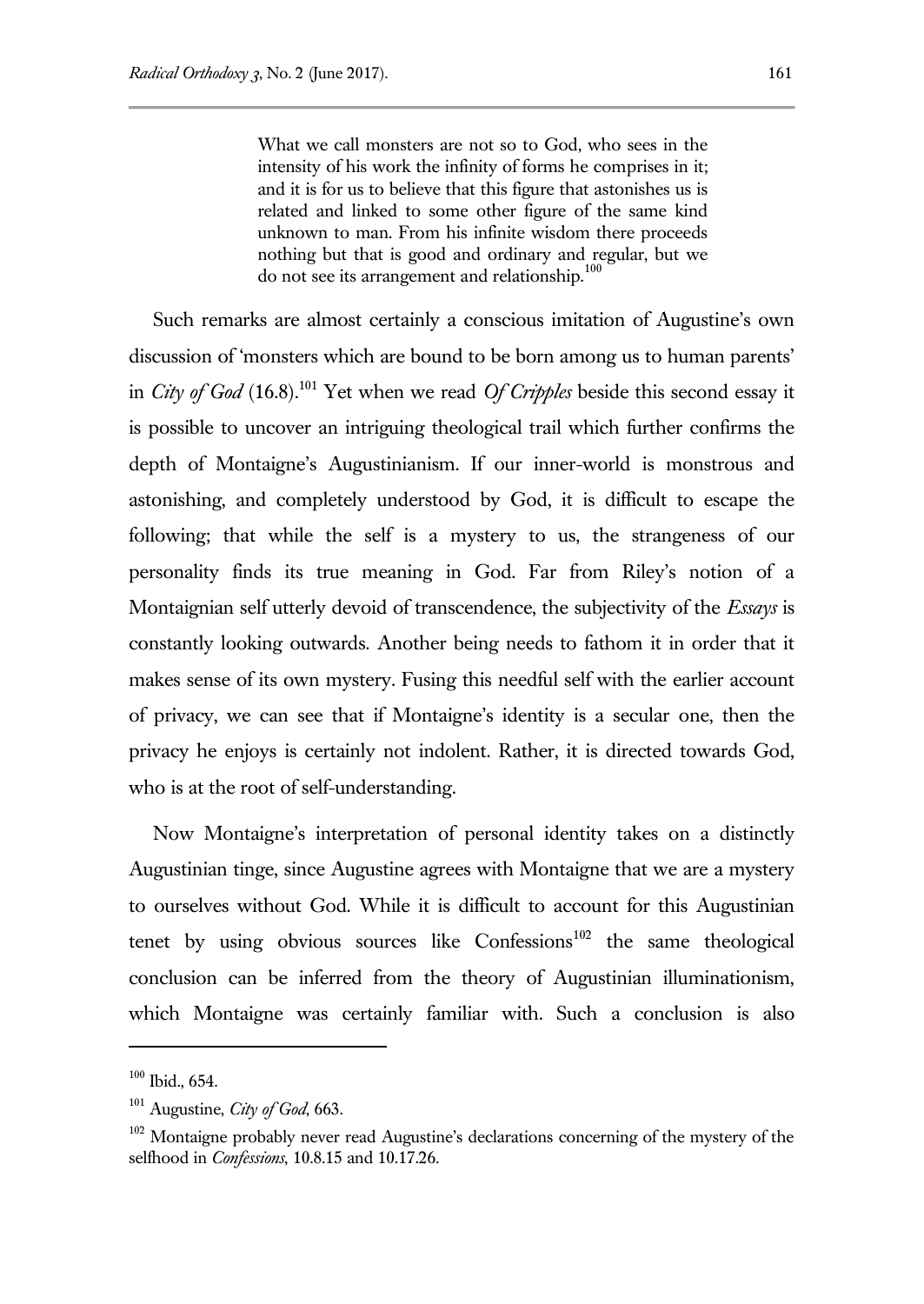consistent with his strong model of epistemological grace. Such a framework sees the flowering of human action and intellect as directly related to the dispensation of God's wisdom on uncertain souls. In this context the self's radical instability becomes a further tool of discipleship. If we are a mystery to ourselves, we must seek our Creator—the one to whom nothing in creation is a mystery. In this 'theological turn', our self-sufficiency is dissolved as our radical reliance is understood. What then is the ultimate goal of these postures? In the final part of this chapter I consider this question through a close study of Montaigne's use of anthropological distance. By imaginatively representing the lives and customs of other cultures, I pinpoint a significant vehicle through which Montaigne articulates the final destination of his Christian-Sceptical project. Idealising the world of American natives as a return to Eden, Montaigne dramatises the philosophical life of tranquillity towards which he aspires.

#### **6. Anthropology and the Retrieval of Eden**

In the opening discussion of this article, I suggested that Montaigne's apparent aloofness from the social world encourages view of the Renaissance essayist as a proto-secularist of a very particular kind. By standing outside other communities and 'looking in' Montaigne not only validates difference, but acknowledges distinct communities. The 'other' is no-longer merely a 'heretical' aberration but rather something to be considered and studied in its own right. As I suggested, this anticipates in key respects the values of the modern-secular state, in particular the social toleration of difference. Yet, this is not the whole of Montaigne's 'modernist' reputation in this area. With his active process of seeking respectful interchange with *the other*, Montaigne has also been connected to the rise and practice of anthropological analysis. Placing Montaigne on the cusp of modernity, commentators frequently cite Montaigne's essay *Of Cannibals* as representing an anthropological '*locus classicus*' on the representation of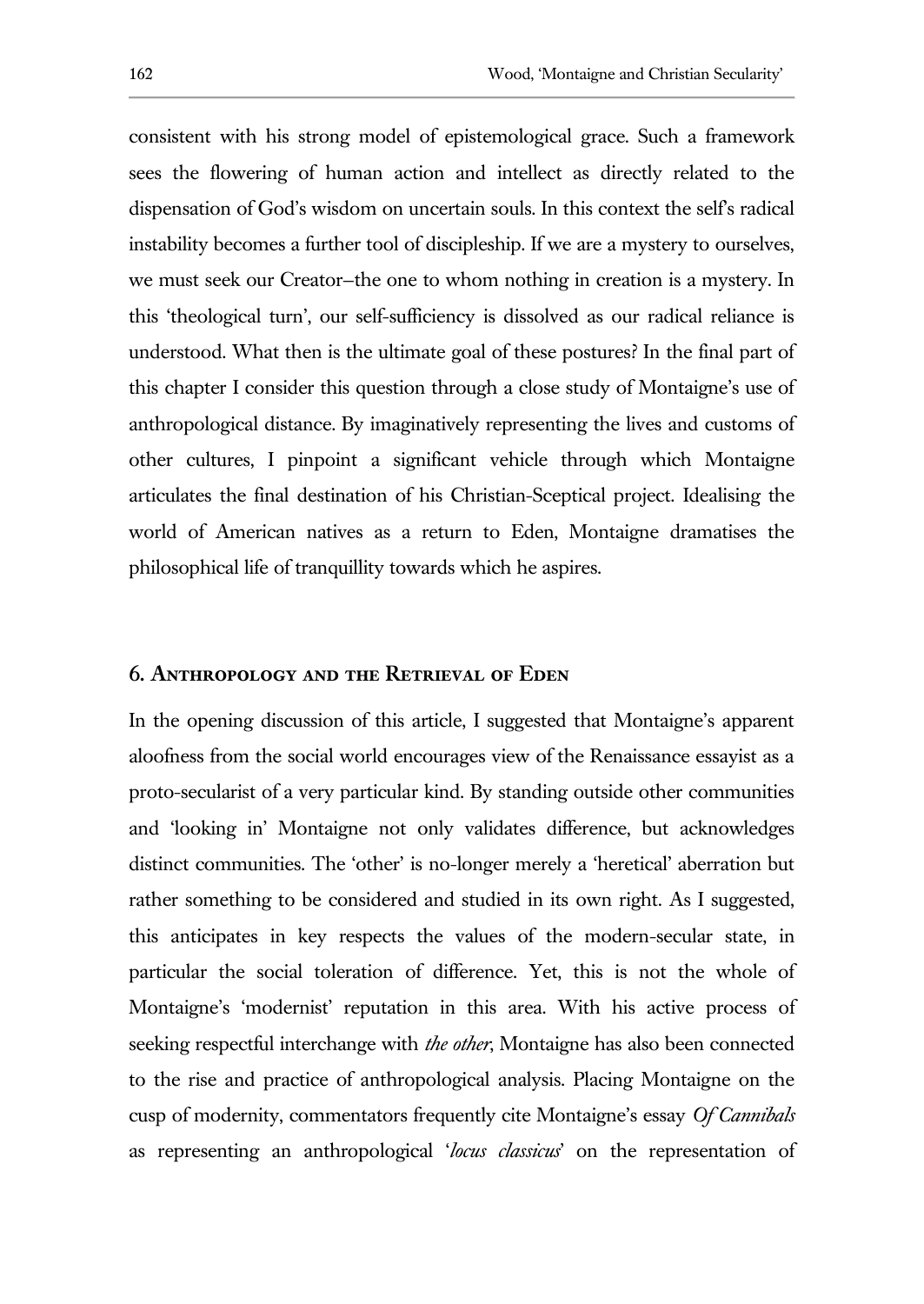l

'otherness'<sup>103</sup> while others commended his cultural relativism.<sup>104</sup> In this vein, Ben-Ami Scharfstein finds in Montaigne's *Essays* echoes of the cultural anthropologist 'who comes to recognise the equal validity of all customs which are not inherently cruel or do not offend the simple truth'.<sup>105</sup> Some commentators have gone even further, suggesting that Montaigne is 'the father of anthropology'.<sup>106</sup> Such a depiction is at first glance persuasive, since it acknowledges Montaigne's acceptance of cultural diversity, but also the contextual nature of human judgement—an insight which has become increasingly central to contemporary debates within cultural anthropology. As Ida Magli remarks:

> The absolutely pragmatic nature of cultural anthropology the trait most strongly striking anyone who approaches it arises from its clinging to concrete behaviour, to the daily experience of a given human group, circumscribed in time and space, without drawing general conclusions, unless comparing this behaviour and this experience with those of groups, circumscribed in time and space as well. Comparatism became a scientific doctrine in which, nevertheless, no anthropologist forgot, even for a moment that what the scholar deduces always remains a mere growth of his capacity for understanding. It does not exist in reality; does not correspond to any one group observed as an object of inquiry.<sup>107</sup>

Extending Magli's constructivist analysis further, Ioan M. Lewis argues for the merits of 'experimental ethnography' which considers how cultural

<sup>103</sup> Laurence R. Goldman, 'From Pot to Polemic: Uses and Abuses of Cannibalism', in *The Anthropology of Cannibalism* (Westport: Greenwood Publishing, 1999), 1.

<sup>&</sup>lt;sup>104</sup> For an anthropological appraisal of Montaigne's relativism, see Clifford Geertz, 'Anti Anti-Relativism', *American Anthropologist* 86, No. 2 (1984): 262-278.

<sup>105</sup> Ben-Ami Scharfstein, *The Philosophers: Their Lives and the Nature of their Thought* (Oxford: Oxford University Press, 1980), 163.

<sup>106</sup> Pat Duffy Hutcheon, *Leaving the Cave: Evolutionary Naturalism in Social-Scientific Though*t (Waterloo: Wilfred Laurier University Press, 1996), 34.

<sup>107</sup> Ida Magli, *Cultural Anthropology: An Introduction* (Jefferson: McFarland & Company, 1980: 2001), 3.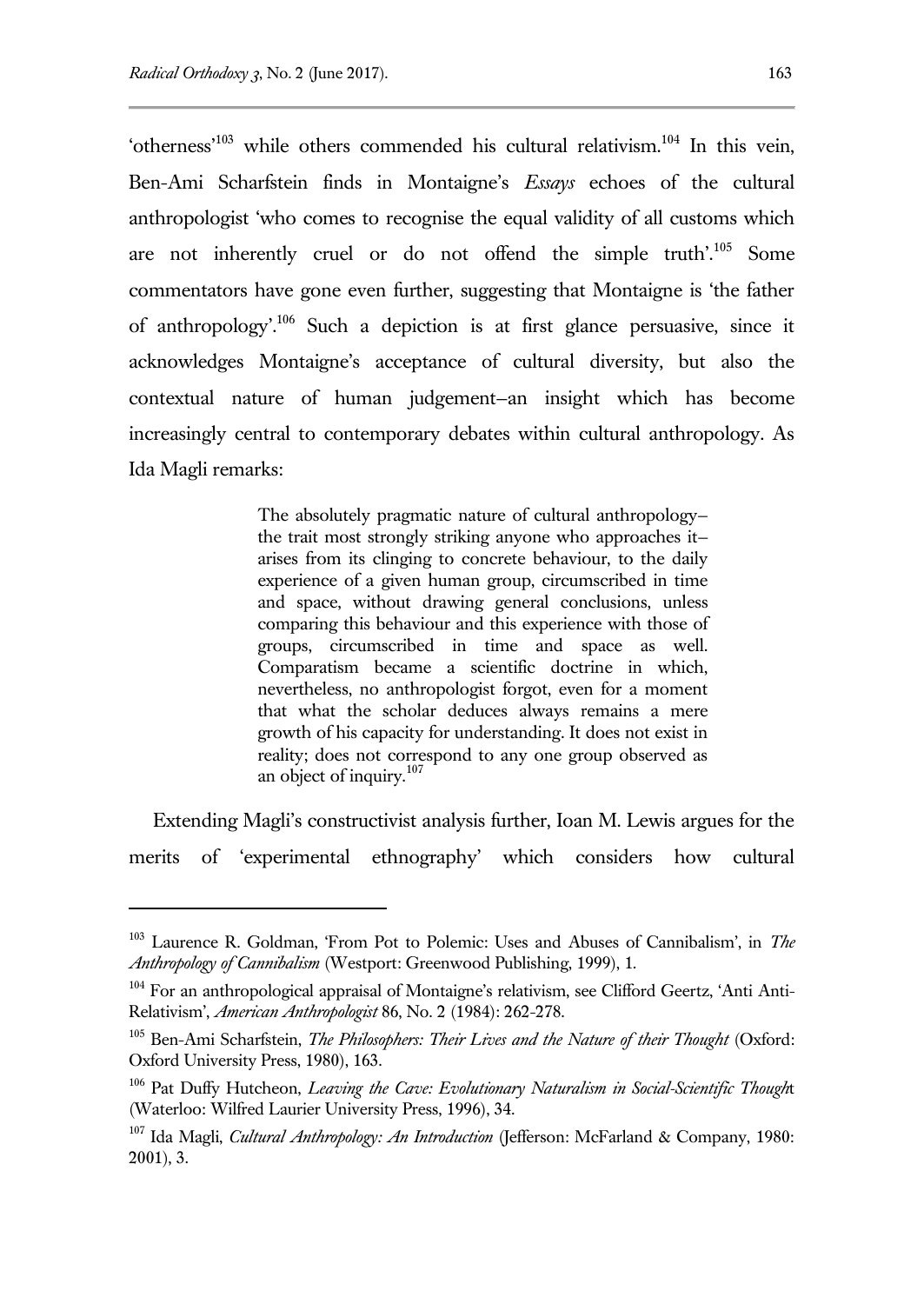anthropological accounts of individuals and communities are produced by the concerns and preferences of the researcher<sup>108</sup>. In both cases, the study of *the other* necessitates an awareness of the partiality of the observer. Anticipating this contemporary development, Montaigne embraces a radical mode of subjectivity in his engagement with *otherness*. While Montaigne the essayist and social critic frequently looks beyond the insularity of his library, he is constantly reminded that his conclusions cannot be divorced from his own sense of embodiment. Unlike earlier philosophers who attempted to abstract their sensual wants and desires from the performance of thinking, Montaigne realises that our evaluations are not independent from our physical conditions. Illuminating this point in his essay *Of Repentance*, Montaigne notes: 'Others form man; I tell of him and portray a particular one, very ill-formed whom I should make very different from what he is if I had to fashion him over again. But now it is done'.<sup>109</sup> Thus, even when Montaigne talks about 'others' in traditional anthropological terms (i.e. as subjects to be studied) these explorations are part of his underlying phenomenological aim of describing himself.

If Montaigne is a proto-anthropologist as some interpreters imply, this is yet another reason for him to be rejected by Radical Orthodoxy. As we observed earlier, Milbank views the Social Sciences through the lens of a nihilistic secularity in which all social relations are transformed into artificial creations.<sup>110</sup> While pre-modern Christendom conceived of the social world as a shared gift of God, Milbank contends that social scientists (the anthropologists included) commit a serious heresy by treating the realm of culture as *homo faber*, the human making of human institutions'.<sup>111</sup> Such a world not merely confines

<sup>108</sup> I. M. Lewis, *Social & Cultural Anthropology in Perspective*, (New Brunswick: Transaction Publishers, 1985: 2003), 368.

<sup>109</sup> Montaigne, *The Collected Works*, 740.

<sup>110</sup> Milbank, *Theology and Social Theory*, 26.

<sup>111</sup> Ibid., 27.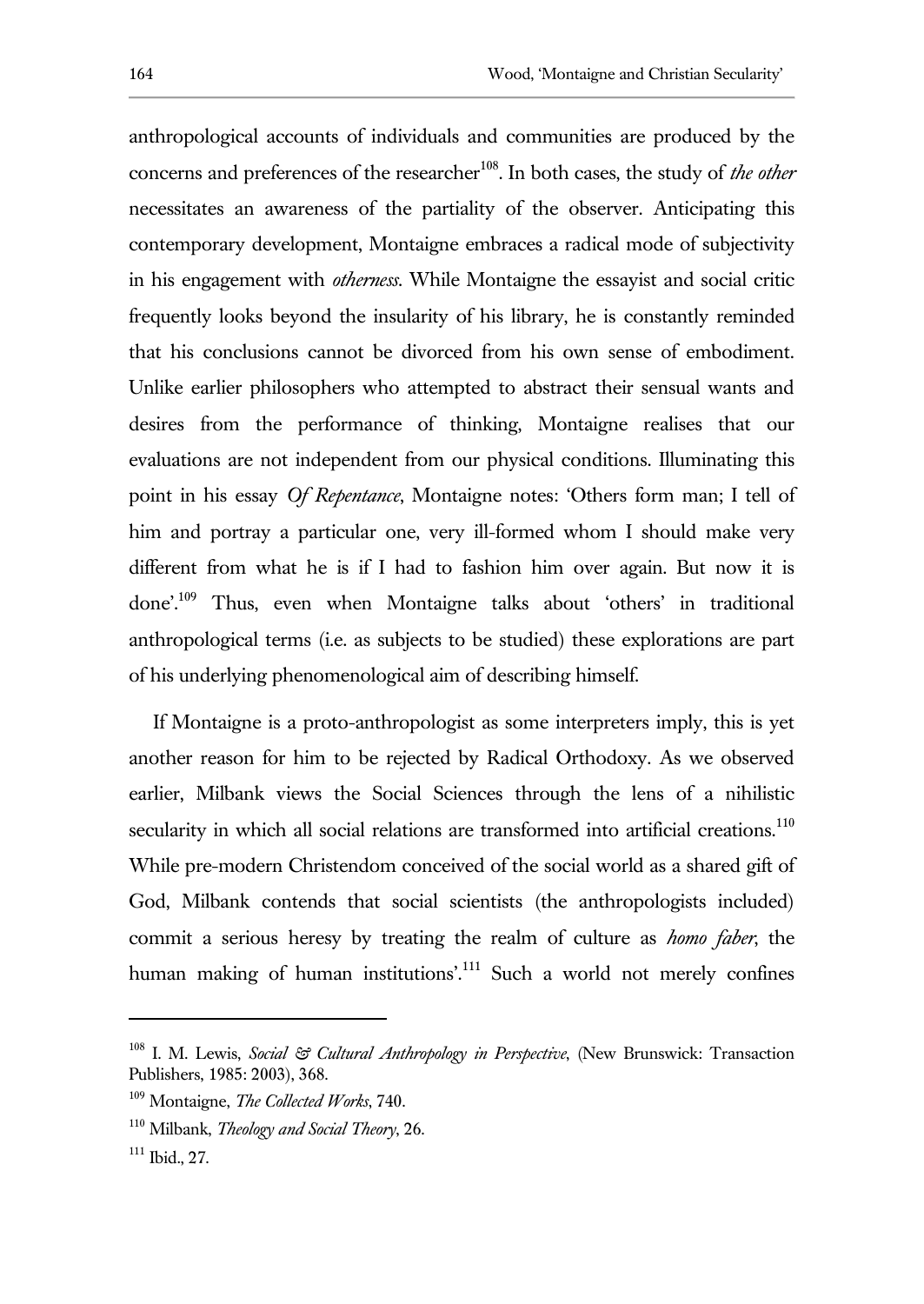theology to the margin of knowledge, but also promotes a covert politics of liberalism which presumes 'only the isolated, self-conserving individual'.<sup>112</sup> Yet does Montaigne really fall into the scope of Milbank's critique of the secular? While a connection between Montaigne and anthropology is common there are two significant anomalies which incline us to question its validity of this association.

Firstly, such an understanding fails to account for the distinctive Sceptical epistemology, which underlies the *Essays*. While secular Anthropologists attempt to construct convincing accounts of *the other*, Montaigne has no such ambition. Renouncing any attempt at 'regimenting, arranging and fixing truth' Montaigne instead prefers free-flow of his own imagination as shaped through books and his own daily experiences.<sup>113</sup> This approach well suited him since he had little faith in his ability to recall facts correctly<sup>114</sup> and was even less certain that the object of his attention would remain fixed long enough for him to analyse it.<sup>115</sup> In accord with these distinctive starting premises, Montaigne's method of inquiry possesses an aesthetic rather than an analytic quality. Instead of immersing himself in another community, all Montaigne offers his reader are a series of images which are continually constructed, tested and overtaken by newer, and more beguiling impressions. Montaigne in good Pyrrhonian fashion does specify a systematic end-point to this conveyer belt of images; his aims consist in a form of pragmatic self-criticism, summed up by the arch-Montaignian question, 'Que sais-je?' ('What do I know?'). While such fluidity possesses a passing resemblance in experimental ethnography mentioned above it ignores a crucial warning given by Lewis—'There is a danger that the writer of the ethnographic text may

<sup>112</sup> Ibid., 51.

<sup>113</sup> Montaigne, *The Collected Works*, 454.

 $114$  Ibid., 25.

<sup>115</sup> Ibid., 740.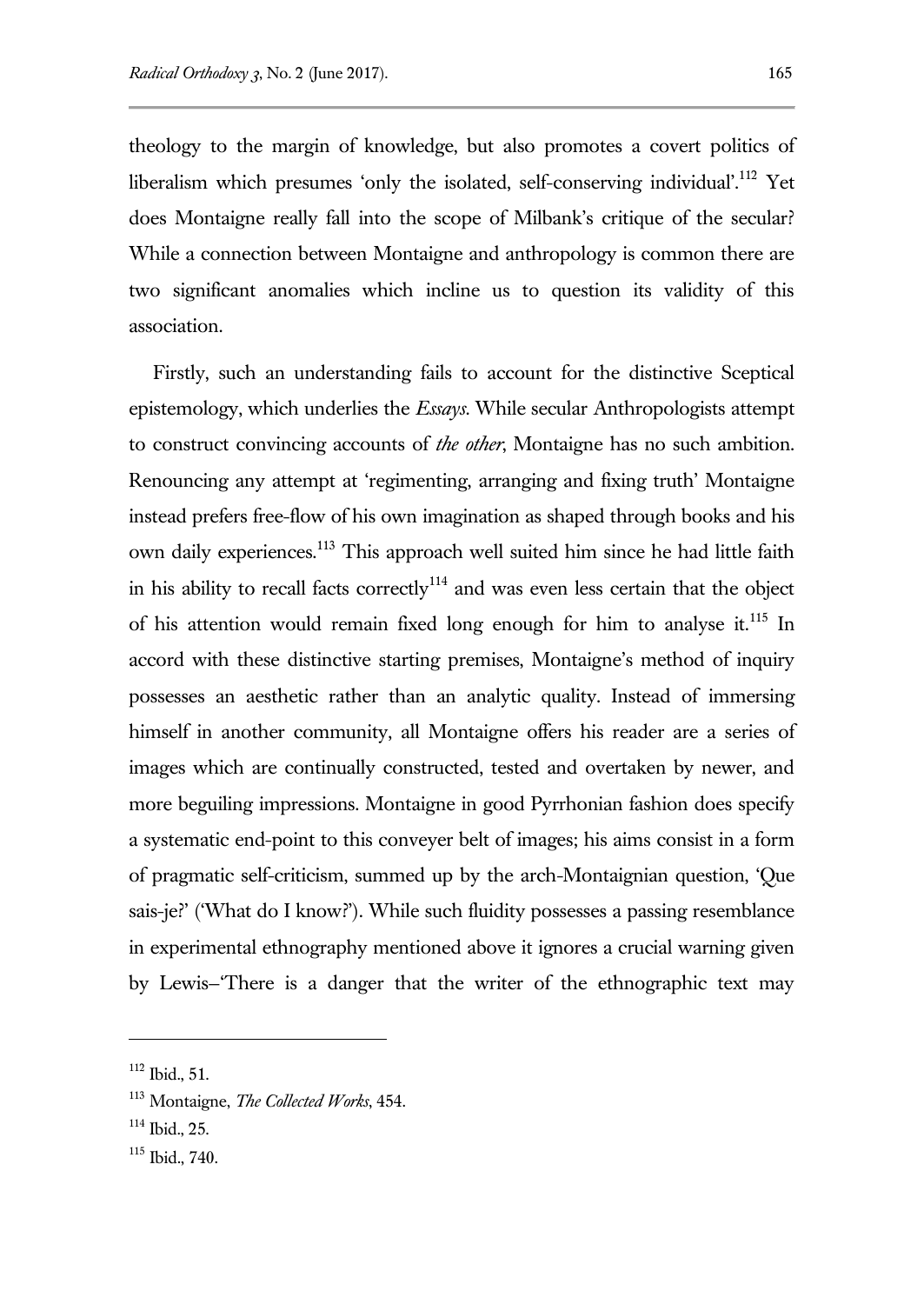become so self-indulgently intrusive that the culture he seeks to depict in all its rich authenticity recedes into the background and becomes merely a pale outline or setting for the anthropologist's exercise in introspection. Ethnography then becomes anthropological travellers' tales'.<sup>116</sup> Yet, while Lewis finds such introspection problematic, for Montaigne such an exercise is of central philosophical importance.

Secondly, Montaigne's engagement with other cultures is peculiarly uninterested in social facts. While the anthropologist attempts to document the customs, institutions and practices of cultural *others*, in his *Essays*, Montaigne prefers to use foreign landscapes as canvases for his own personal musings. This approach is epitomised by Montaigne's familiarity (or lack thereof) with the ingenious American cultures he purports to depict in *Of Cannibals*. While this text possesses all the prerequisite generosity towards difference characteristic of a Rawlsian secularist, Montaigne's comprehension of otherness is rather limited. Dependent upon the reports of others and a cursory encounter with an American native, Montaigne lacks the experience to effectively judge their lives and communities with much validity.<sup>117</sup> In the space left by such an absence of facts, Montaigne uses Classical authors to construct an Arcadian setting where its inhabitants are possessed of a nobility Montaigne finds lacking in his native France. He interpolates his discussion with quotes from the Latin poets Sextus Propertius and Virgil, and in this way he argues that in the Americas we find a simpler world, filled with the kind of natural harmony which obsessed the artists and poets of the Renaissance. Far from the corrupted and degenerate men and women of latter-day Christendom, this new terrain preserves specimens of *homo natura—*beings, lacking all guile and artificiality:

<sup>116</sup> Lewis, *Social & Cultural Anthropology in Perspective*, 268.

<sup>117</sup> Ibid., 185.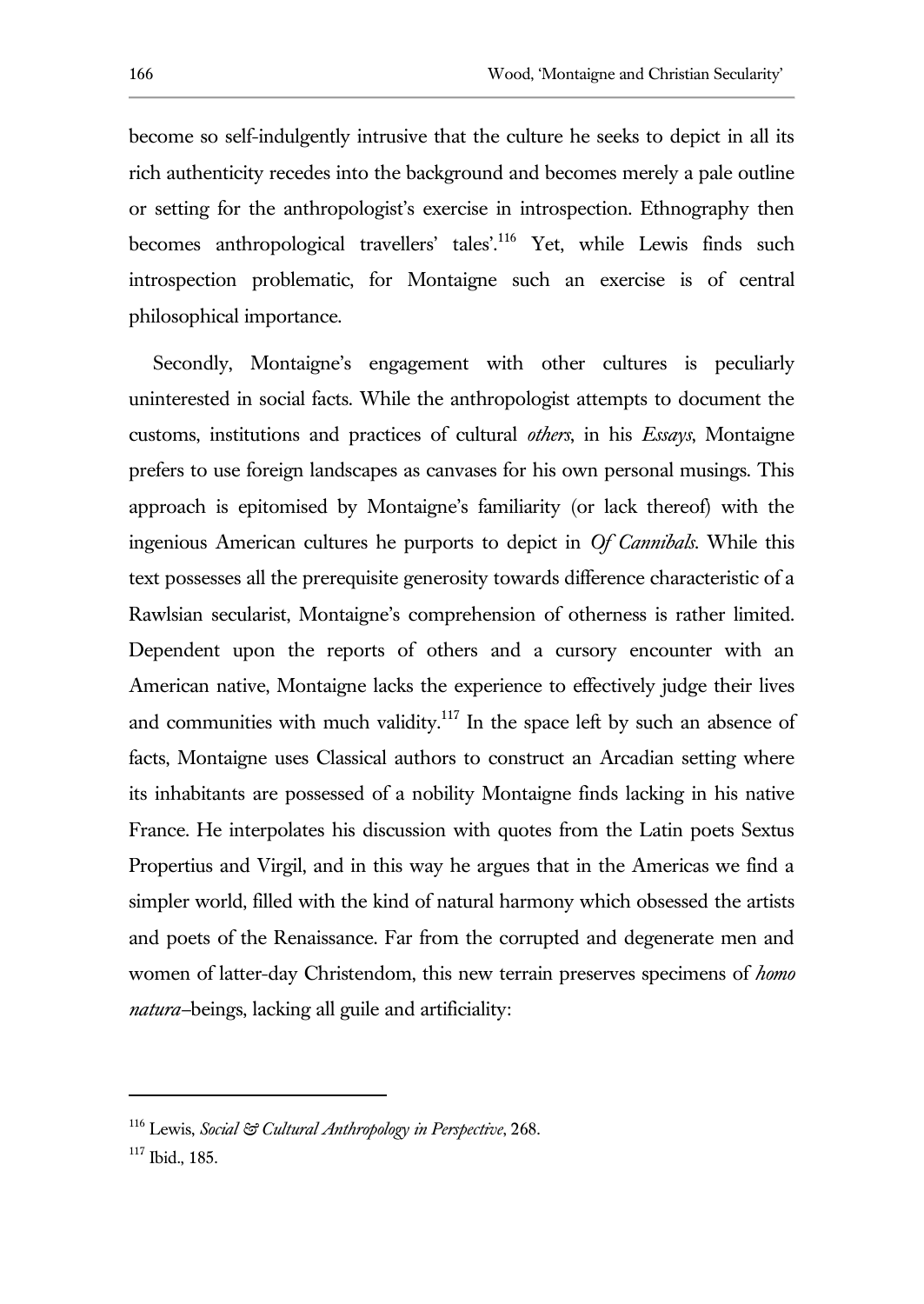I am sorry that Lycurgus and Plato did not know of them [these indigenous people]; for it seems to me that what we actually see in these nations surpasses not only all the pictures in which poets have idealised the golden age and all their inventions in imagining a happy state of man, but also the conceptions and the very desire of philosophy. They could not imagine a naturalness so pure and simple as we see by experience; nor could they believe that our society could be maintained with so little artifice and human solder. This is a nation I should say to Plato, in which there is no sort of traffic, no knowledge of letters, no science of numbers, no name for a magistrate or for political superiority, no custom of servitude, no riches or poverty, no contracts, no successions, no partitions, no occupations, but leisure ones, no care for any but common kinship, no clothes, no agriculture, no metal, no use of wine or wheat.<sup>118</sup>

Taken too literally one is inclined to view such passages either as selfindulgent fabrications or as heretical sentiment. Fabrication, because Montaigne could not have known the truth of what he claimed; heretical because his ideal natives suggested (in contrast to Augustine) that the fall is either reversible or not total. Does it follow that Montaigne finally parts company with Augustine? Such conclusions are only tenable however if one assumes that Montaigne's aim is to persuade his reader that he is concerned with an authentic account of these foreign lives—yet as we have seen, this is not Montaigne's concern. Framed as they are by Western allusion, these depictions are not the product of a writer attempting to understand a people from the inside, but rather the work of an idealist, seeking some semblance of his model of perfection in a contemporary setting. Thus as Tsvetan Todorov has rightly argued, in representing cultural difference, Montaigne actually attempts to draw radical otherness into Occidental categories by appealing to the Greek and Roman past, thereby making this far off land and its peoples merely an extension of European cultural identity. As Todorov notes:

<sup>118</sup> Montaigne, *The Collected Works*, 186.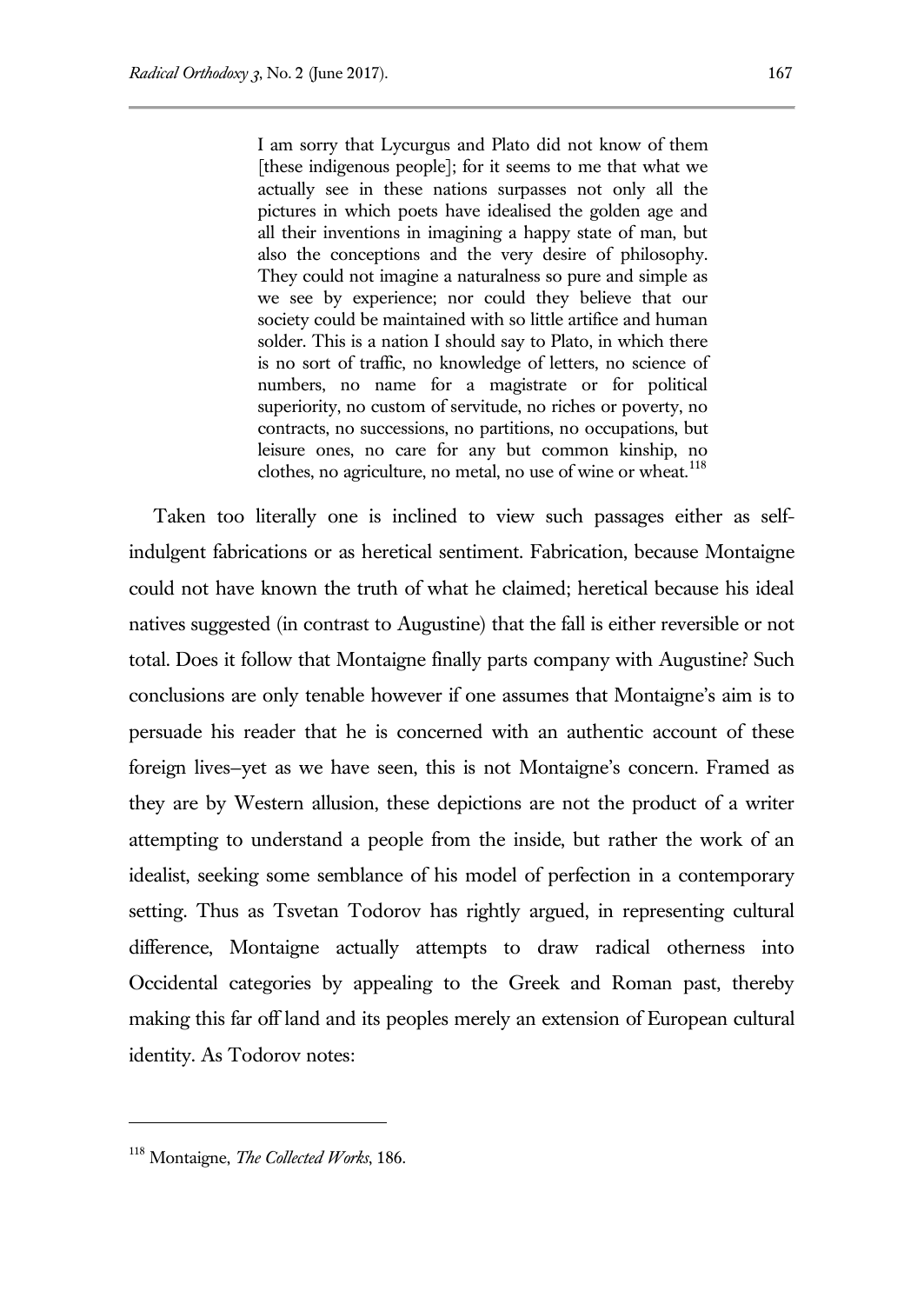The knowledge of societies that can be found in [Montaigne] remains piecemeal and in fact is entirely subordinate to his didactic project, the criticism of our society. The identity of the other is never acknowledged even if it is idealised for the needs of the cause.<sup>119</sup>

In imagining something beautiful and unspoilt across the ocean, Montaigne discerns a position from which to condemn his own society, finding in New World natives the idyllic life he felt best reflected what he believed human nature really 'meant to be'. In this way Montaigne's act of examining other cultures at a distance is not even partly Rawlsian. Far from refusing to judge other societies and ways of life, Montaigne spends much of his *Essays* doing just that. The essay *Of Cannibals* sees Montaigne merely reversing the usual burden of judgement among his Christian contemporaries. He shifts his allegiance from European Humanism to a paradisiacal landscape which reveals to us what we have lost. What does Montaigne believe such an imaginative project can achieve?

If we read the idealisation of the American natives through his general commitment to the exploration of his own subjectivity, we begin to see the strategic function of such descriptions. By contemplating the New World inhabitants Montaigne constructs a narrative in favour of his own philosophical posture; that of Pyrrhonian Christianity. According to this reading, the otherness represented in the *Essays* is not an attempt to depict something external to the reader but rather to represent artistically and theologically Montaigne's own longings and aspirations. Key to making the connection is the theme of 'nakedness', central both to Montaigne's depiction of cultural strangeness as well as his understanding of Scepticism's aims. For Montaigne 'nakedness' is the chief symbol of a mind released from the confusion of opinions, one which embraces a life guided by Divine Grace. It is this vein that Montaigne describes the disciple of Pyrrho as being 'naked and empty, acknowledging his natural weakness, fit to

<sup>119</sup> Tzvetan Todorov, *Morals Of History*, trans. Alyson Waters (Minneapolis: The University of Minnesota Press, 1995), 40.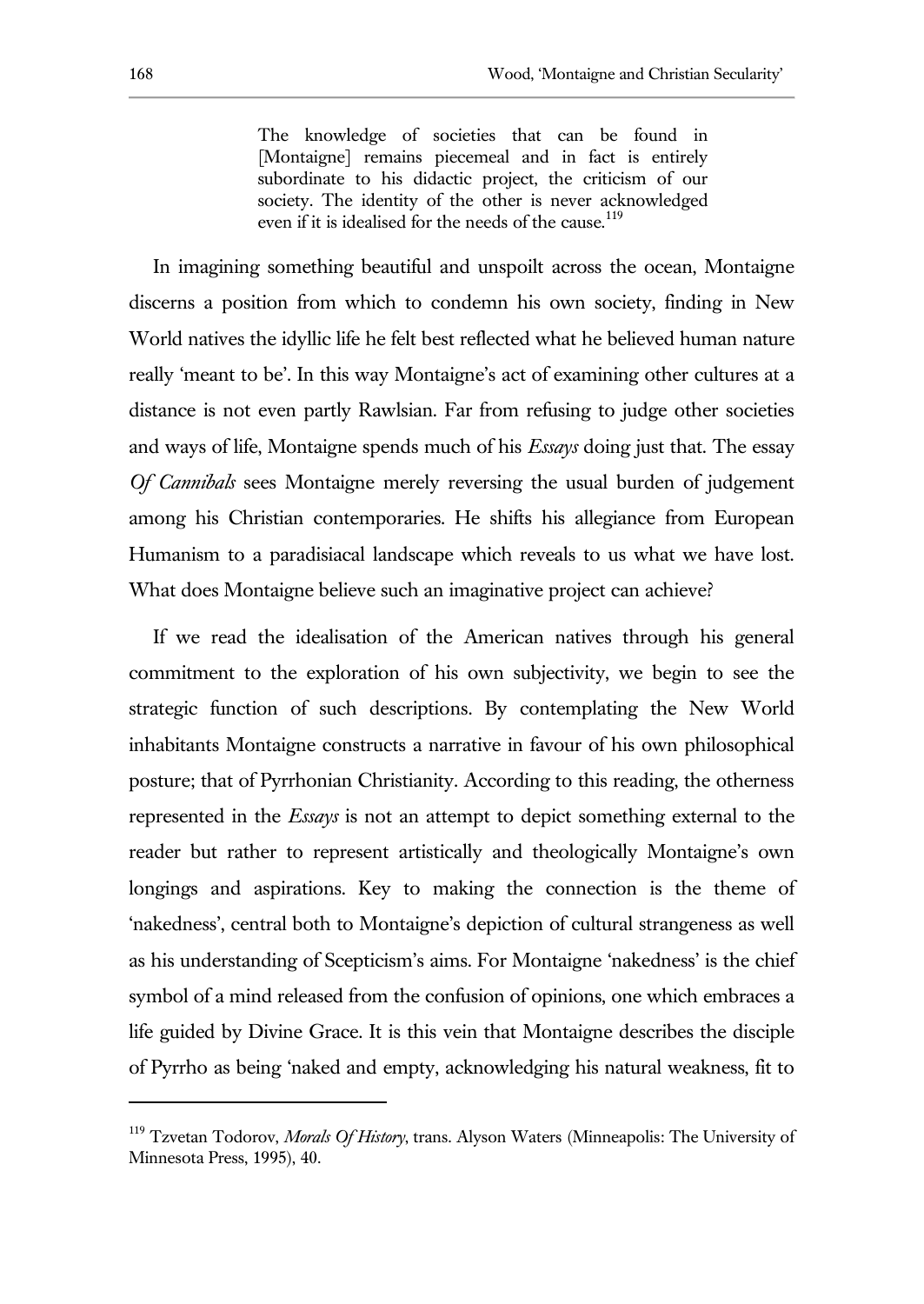receive from above some outside power'.<sup>120</sup> The task of making oneself 'naked' is also a key stylistic objective of the *Essays* themselves:

> If I had written to seek the world's favour I should have bedecked myself better and should present myself in a studied posture. I want straining and artifice because it is myself I portray. My defects will here to be read to the life, and also my natural form, as far as respect for the public has allowed. Had I been placed among those nations which are said to live still in the sweet freedom of nature's first laws, I assure you that I should very gladly have portrayed myself here entire and wholly naked.<sup>12</sup>

Here Montaigne blends the figurative and the literal, connecting his act of self-disclosure with physical nakedness, a move which substantially blurs subjective and objective states. Just as Montaigne seeks the tranquillity of divine grace through his Pyrrhonian philosophy, those who are unclad show us the goal of the Sceptical project. In this imagery we observe Montaigne as an advocate not of a cultural anthropology but a theology of restoration. Underneath Montaigne's idealisation of the cultural other in the *Essays* is the intriguing theological proposal that the discovery of the New World offers a bloody and war-weary Christendom a canvas upon which to rediscover a renewed mode of discipleship. Yet, unlike the colonising John Locke a century later who saw American as a literal new beginning, Montaigne was content for this new frontier of America to remain largely a figment of the mind. In picturing a new Eden of naked simplicity across the ocean Montaigne has a spiritual anchor for his philosophy of Augustinian Scepticism. Yet, if primeval nakedness reveals the furthest point of the philosophical quest for Montaigne then it simultaneously reveals the methods needed to achieve this goal. By unburdening ourselves of the clothing of opinion and convention we can live more freely. Montaigne's noticeable distance from his society is not straightforward

 $121$  Ibid., 2.

<sup>120</sup> Montaigne, *The Collected Works*, 455.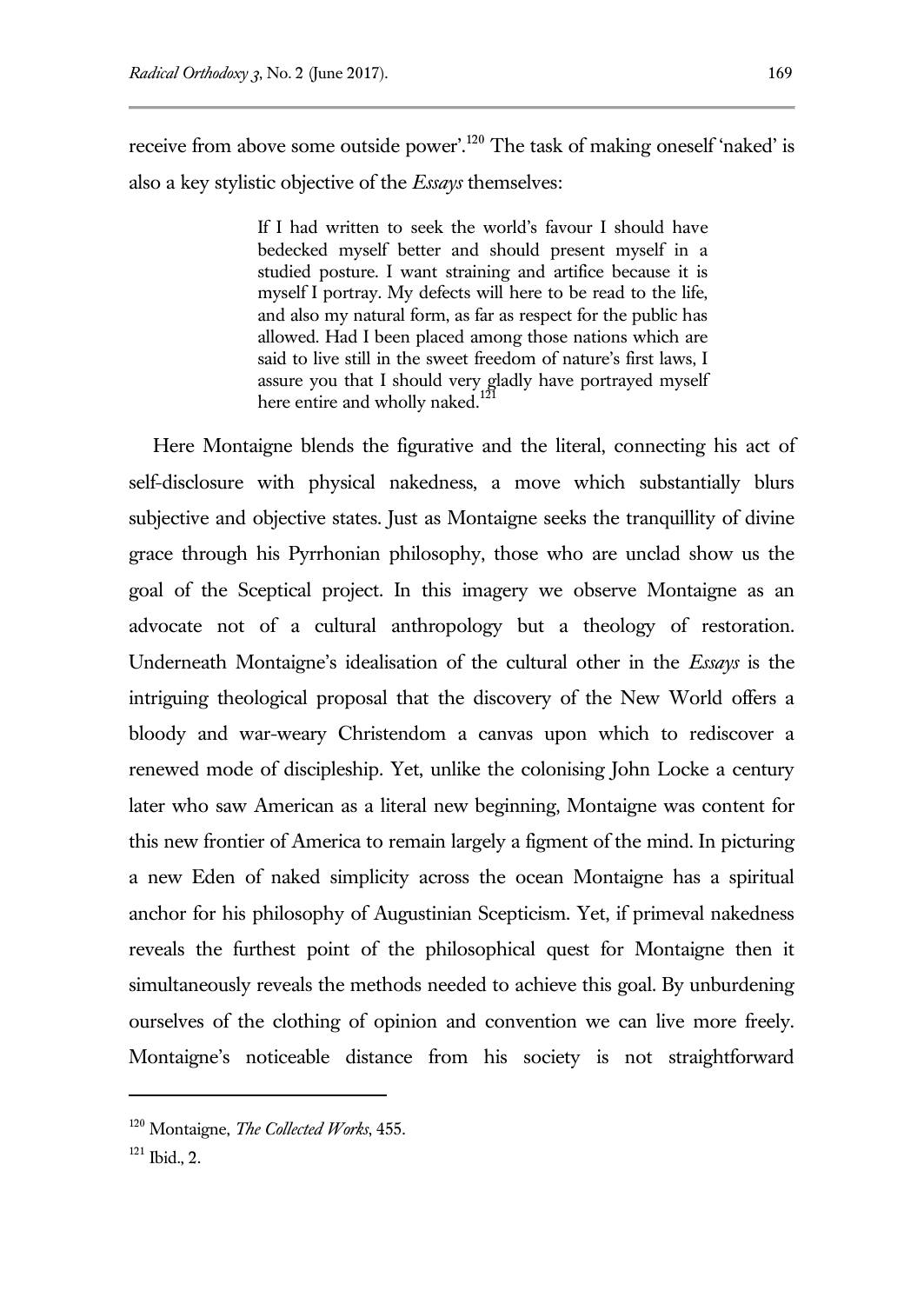relativism, much less disinterest. Rather it is meant to designate a life which does not inordinately concern itself with faulty human opinions but is principally concerned with following the will of God. Far from upholding an anthropological gaze that negates transcendent meaning, Montaigne advocates the use of what is distant and exotic to illustrate a life under grace.

#### **7. Conclusion: Redefining Secularity**

The object of this article has been to offer an affirmative alternative to Radical Orthodox accounts of secularity by establishing Michel de Montaigne as a significant theological voice within the bounds of the Augustinian tradition. In particularly it has sought to uncover Montaigne's value as a significant intermediary towards a Christian vision of secularity by offering theological explanations for outwardly secular-modern attitudes and practices. Drawing into contention the rather polarising narrative of faith and secularity as provided by Milbank and Ward, I claim that Montaignian theology forwards the provocative claim that secular space in its relativism, privacy and fluid identities can facilitate patterns of discipleship. Montaigne illustrates that his secularity is not the negation of theological values but their elucidation in various contexts. While I think it highly unlikely that such an interpretation of Montaigne will gain much traction within anti-secular theological circles, I do suggest that Montaigne's religious thought has the potential to undermine habitual patterns of thought, moving discussion off more polarised terrains. In this respect, if in no other, Montaigne has the capacity to contest overly simplistic accounts of the relationship between religion and liberal secularity. Such a move has the potential not only to encourage a different range of responses to complex theological and historical questions, but perhaps also to provide an opportunity for dialogue. With its strong Anglo-Catholic texture, Radical Orthodoxy may find in Montaigne's dual resistance to Protestant innovation and Scholastic